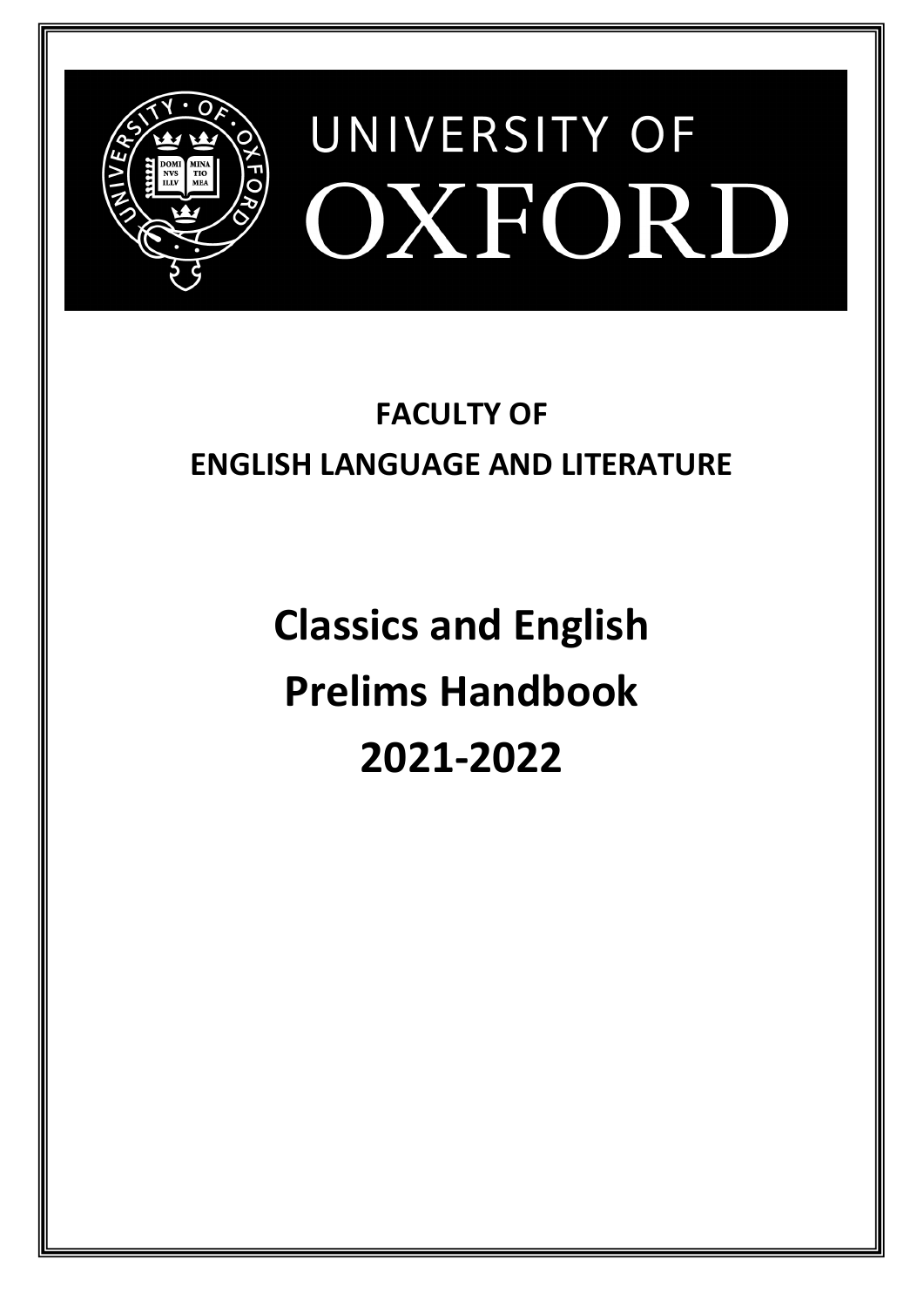# <span id="page-1-0"></span>**1. FOREWORD**

## <span id="page-1-1"></span>**1.1 Welcome**

A warm welcome to your studies with the Faculty of English at Oxford. We are very proud of what we can offer you through your course. We have more tutors and students than any other Faculty of English in the UK and we have been ranked first in the world in our subject for the last three years. Our strength lies in the range of material we cover and the individual attention we can give you to help you find your way. We aim to spark your interest and develop your talents to make you the best critics you can be. Your studies here will be stimulating, testing, challenging, and fun, in equal measure. Oxford has extraordinary resources for the study of English literature and culture; it has outstanding libraries and museums and collections, both famous and little-known; a host of entertainment venues to expand your cultural horizons; beautiful and inspiring buildings; and lovely countryside within reach. There are countless opportunities to learn at Oxford and lots of willing brilliant minds to guide you through them. Do not be afraid to seize every chance and to ask questions. I wish you all the best for your time here.

Professor Marion Turner, Jesus College

Chair of the English Faculty Board.

## <span id="page-1-2"></span>**Covid-19**

A great deal of careful planning has taken place before the start of your programme to ensure you remain safe whilst receiving the best possible learning experience, and that you benefit from the resources, services and facilities available to you at Oxford. This handbook will support you with detailed guidance on teaching and assessment for your course and will be an important point of reference for you throughout the year. Please bear in mind, however, that the changing nature of the pandemic and its impact on the University means that the standard information below may not always reflect the specific adaptations that become necessary during your course.

We ask you to bear in mind that circumstances may change at short notice, and that the English and Classics Faculties may need to alter, adapt or postpone teaching sessions for reasons beyond our control. All efforts will be made to minimise disruption and maintain the continuity of your course experience. Please ensure that you pay close attention to email communication, remain in regular contact with your key Faculty contacts (details below), and check the University's [Covid-19](https://www.ox.ac.uk/coronavirus/students)  [webpages](https://www.ox.ac.uk/coronavirus/students) regularly to follow the latest institutional-level guidance.

#### **Assessment in 2021-22**

After careful thought and consultation, the English and Classics Faculties have decided to return to invigilated handwritten exams in Exam Schools for Trinity term 2022. Should the pandemic make this impossible, the backup plan is to hold online exams. Statement of coverage

This handbook applies to students starting the course in Michaelmas Term 2021. The information in this handbook may be different for students starting in other years. This handbook contains essential information about the Faculties and the course, but further useful information is available via the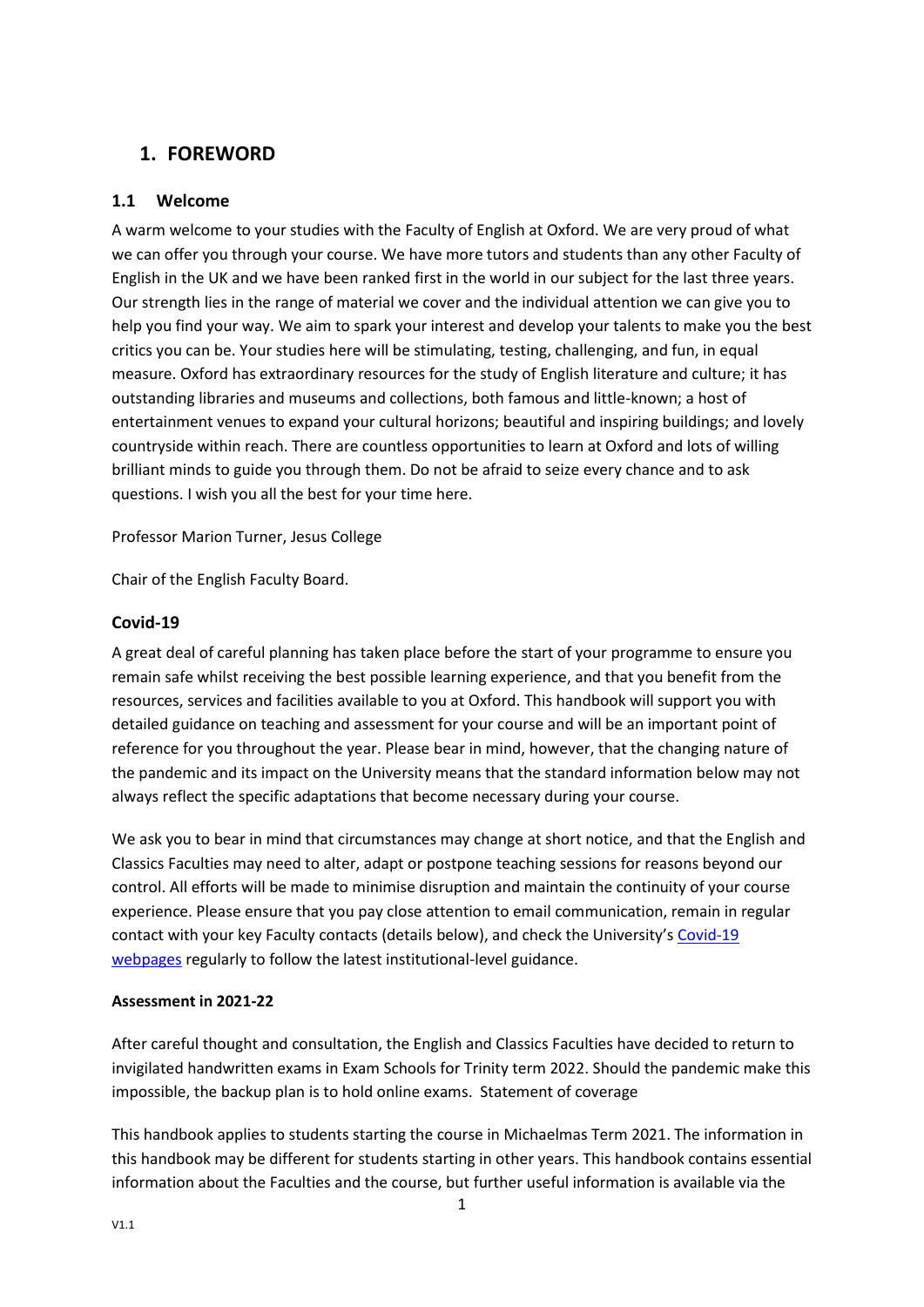English Faculty Canvas pages for undergraduates, at: [https://canvas.ox.ac.uk/,](https://canvas.ox.ac.uk/) or via the Classics Faculty Canvas pages, at: https://canvas.ox.ac.uk/courses/42438/pages/ba-classics-and-englishoverview. You can find copies of both single-honours handbooks on these sites; you will find further useful information (such as recommended editions of Classics texts) in both.

## <span id="page-2-0"></span>**1.2 Version**

| <b>Version</b> | <b>Details</b>                                                                                                             | Date       |
|----------------|----------------------------------------------------------------------------------------------------------------------------|------------|
| 1.0            | Handbook published                                                                                                         | 08/12/2021 |
| 1.1            | p. 10. Change to the text prescription for Seneca, Epistles<br>in the Classics & English Prelims Course II qualifying exam | 11/01/2022 |
|                |                                                                                                                            |            |

## <span id="page-2-1"></span>**1.3 Disclaimer**

The Examination Regulations relating to this course are available at [http://www.admin.ox.ac.uk/examregs/.](http://www.admin.ox.ac.uk/examregs/) If there is a conflict between information in this handbook and the Examination Regulations then you should follow the Examination Regulations. If you have any concerns please contact the Academic Office in the English Faculty on [undergrad@ell.ox.ac.uk.](mailto:undergrad@ell.ox.ac.uk)

The information in this handbook is accurate as at the time of publication. However, it may be necessary for changes to be made in certain circumstances, as explained at www.ox.ac.uk/coursechanges</u>. If such changes are made the department will publish a new version of this handbook together with a list of the changes and students will be informed.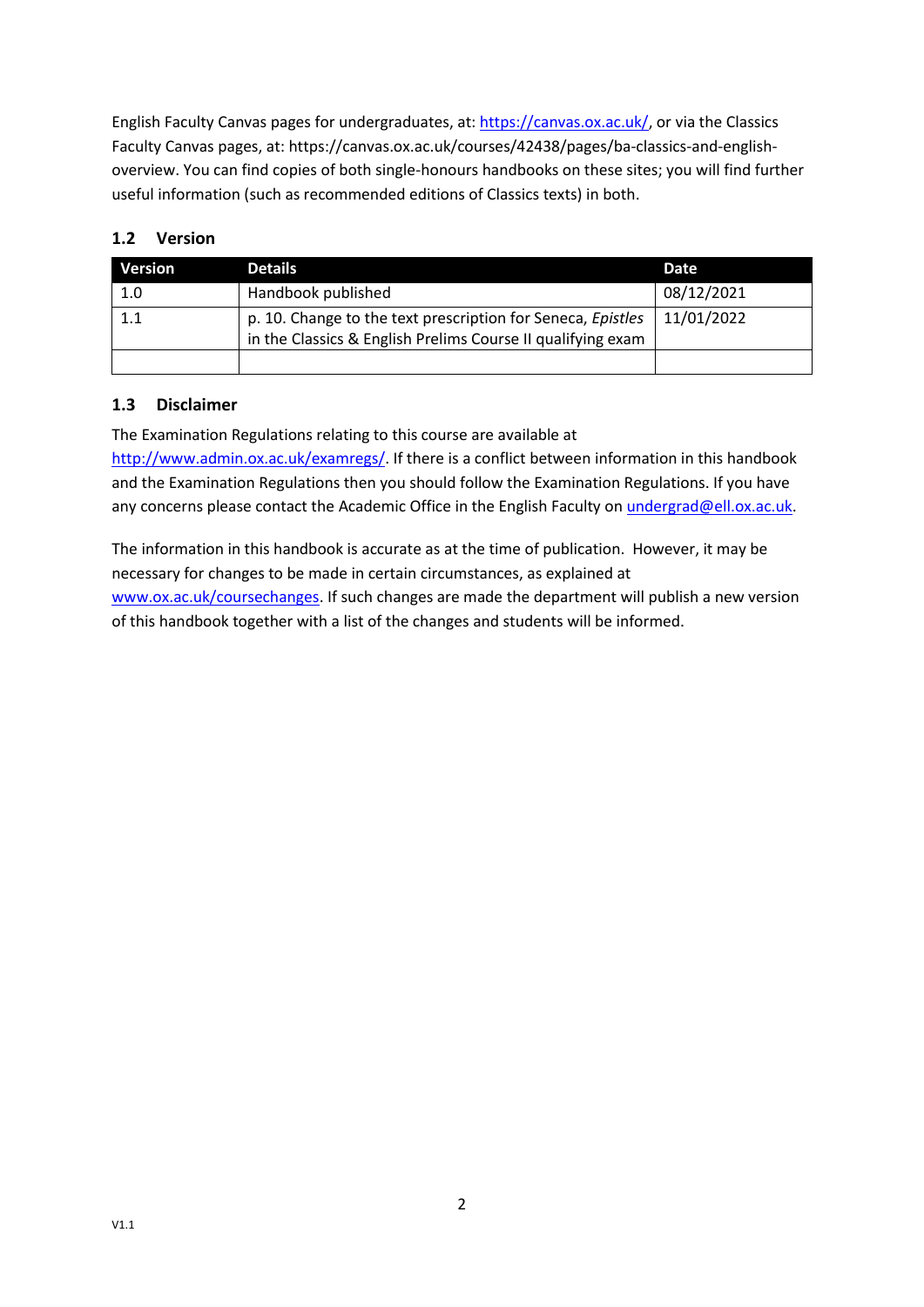## <span id="page-3-0"></span>**1.4 List of contents**

| 1.                                     |                     | Foreword<br>$\mathbf{1}$ |                                                                                              |                |  |
|----------------------------------------|---------------------|--------------------------|----------------------------------------------------------------------------------------------|----------------|--|
|                                        | 1.1                 | Welcome                  |                                                                                              |                |  |
|                                        | Covid-19            |                          |                                                                                              | $\mathbf{1}$   |  |
|                                        | 1.2                 | Version                  |                                                                                              | $\overline{2}$ |  |
|                                        | 1.3                 | Disclaimer               |                                                                                              | $\overline{2}$ |  |
|                                        | 1.4                 |                          | List of contents                                                                             | 3              |  |
| 2                                      |                     |                          | <b>Course Information</b>                                                                    | 5              |  |
|                                        | 2.1                 | Overview                 |                                                                                              | 5              |  |
|                                        | 2.1.1               |                          | Note on Content                                                                              | 5              |  |
|                                        | 2.2                 |                          | <b>Educational Aims of the Programme</b>                                                     | 5              |  |
|                                        | 2.3                 |                          | Intended learning outcomes                                                                   | 6              |  |
|                                        | 2.4<br>year course) |                          | Course II (qualifying examination) information (the first year for students taking the four- | 10             |  |
|                                        | 2.5                 |                          | Courses I and II Paper Information: English Papers                                           | 11             |  |
|                                        | 2.5.1               |                          | Paper 1: Introduction to English Language and Literature                                     | 11             |  |
|                                        | 2.5.2               |                          | Paper 2: English Literature 1550 - 1660 (excluding the plays of Shakespeare)                 | 12             |  |
|                                        | 2.6                 |                          | Course I Year 1 and Course II Year 2 Paper Information: Classics Papers                      | 13             |  |
|                                        | 2.6.1               |                          | Paper 3: Unseen Translation from Latin and/or Greek                                          | 13             |  |
|                                        | 2.6.2<br>2.6.3      |                          | Paper 4: Greek and Latin Literature: Essays                                                  | 13             |  |
|                                        |                     |                          | Paper 5: Greek and Latin Literature: Translation and Comment                                 | 13             |  |
| Recommended pattern of teaching<br>2.7 |                     |                          | 14                                                                                           |                |  |
|                                        | 2.8                 |                          | Final Honours School Classics and English                                                    | 14             |  |
| 3                                      |                     | <b>Studying</b>          |                                                                                              | 15             |  |
|                                        | 3.1                 |                          | Marking and Classification Criteria                                                          | 15             |  |
|                                        | 3.1.1               |                          | <b>Criteria for Examination Questions</b>                                                    | 15             |  |
|                                        | 3.1.2               |                          | <b>Criteria for Classics Translations</b>                                                    | 16             |  |
|                                        | 3.1.3               |                          | Criteria for Portfolio Essays                                                                | 16             |  |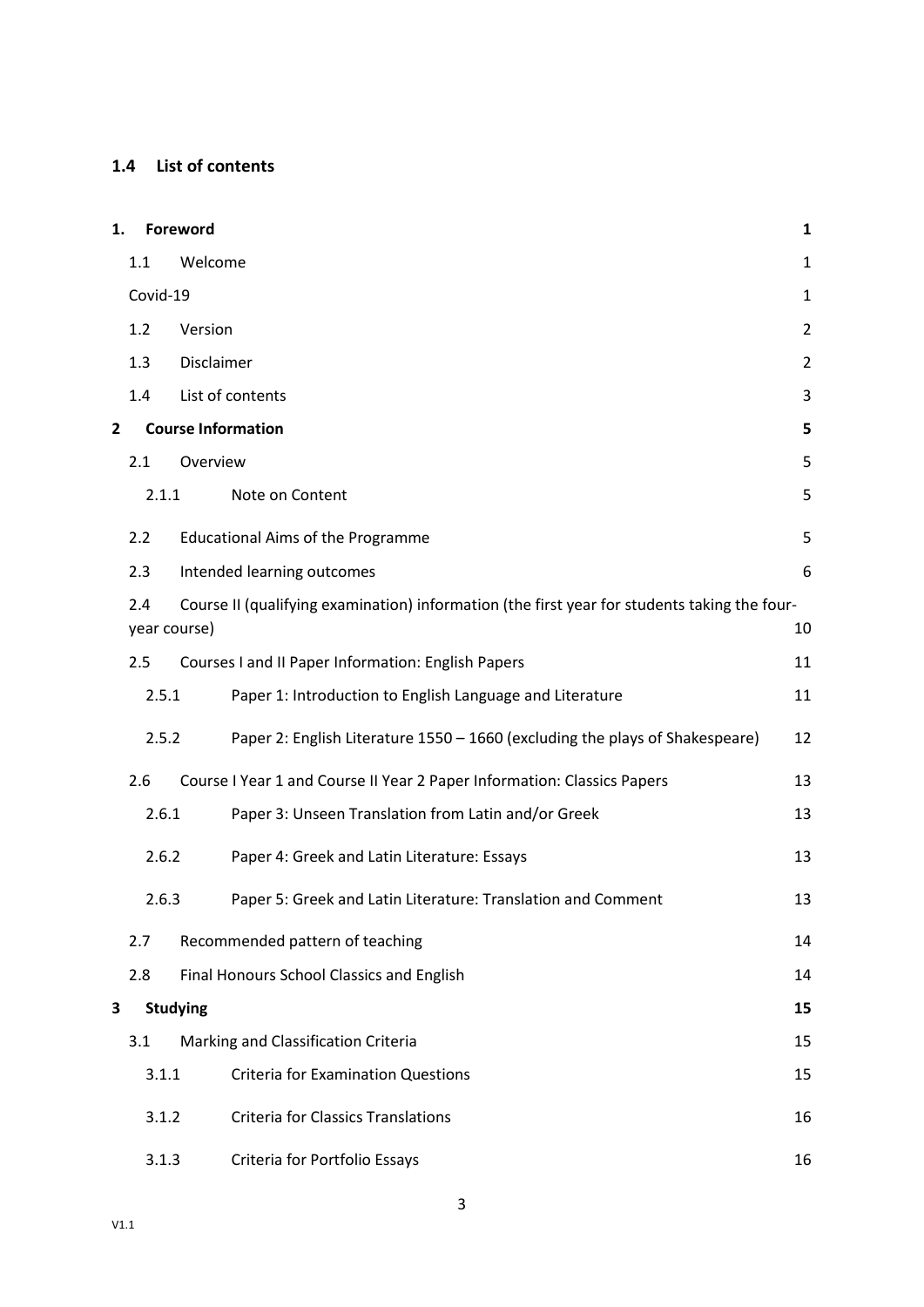|   |       | 3.1.4 Mark descriptors                                                  |    |  |
|---|-------|-------------------------------------------------------------------------|----|--|
|   | 3.2   | Examinations                                                            |    |  |
|   | 3.2.1 | Examiners                                                               | 20 |  |
|   | 3.2.2 | Old English and Early Middle English character protocol for timed exams | 20 |  |
|   | 3.3   | Good academic practice                                                  | 21 |  |
|   | 3.4   | Presentation and word limits of portfolio essays                        | 21 |  |
|   | 3.5   | References and Bibliography                                             | 22 |  |
|   | 3.5.1 | Sample bibliography of style handbooks                                  | 23 |  |
|   | 3.5.2 | Modern Humanities Research Association (MHRA) referencing               | 23 |  |
|   | 3.5.3 | MHRA (general)                                                          | 23 |  |
|   | 3.5.4 | Guidelines for Citation of Objects in Written Work                      | 28 |  |
|   | 3.5.5 | <b>Text Analysis Tools</b>                                              | 29 |  |
|   | 3.5.6 | <b>Bibliographies</b>                                                   | 29 |  |
|   | 3.5.7 | Online resources                                                        | 30 |  |
| 4 |       | <b>About the Faculty</b>                                                | 31 |  |
|   | 4.1   | The Faculty Offices and Key Contacts                                    | 31 |  |
|   | 4.2   | Committees and Decision-making within the Faculties                     | 32 |  |
|   | 4.3   | The Undergraduate Joint Consultative Committee (JCC)                    | 33 |  |
|   | 4.4   | <b>Evaluation and feedback</b>                                          | 34 |  |
|   | 4.5   | <b>Access to St Cross Building</b>                                      | 34 |  |
|   | 4.6   | Complaints                                                              | 34 |  |
|   | 4.7   | Career development                                                      | 35 |  |
| 5 |       | <b>Appendices</b>                                                       | 36 |  |
|   | 5.1   | Lecture Recording in English                                            | 36 |  |
|   | 5.1.1 | <b>EULA (End User Licencing Agreement)</b>                              | 36 |  |
|   | 5.1.2 | Notice of Recording                                                     | 37 |  |
|   | 5.2   | <b>EMERGENCY INFORMATION</b>                                            | 37 |  |
|   | 5.2.1 | <b>Oxford University Security Services</b>                              | 38 |  |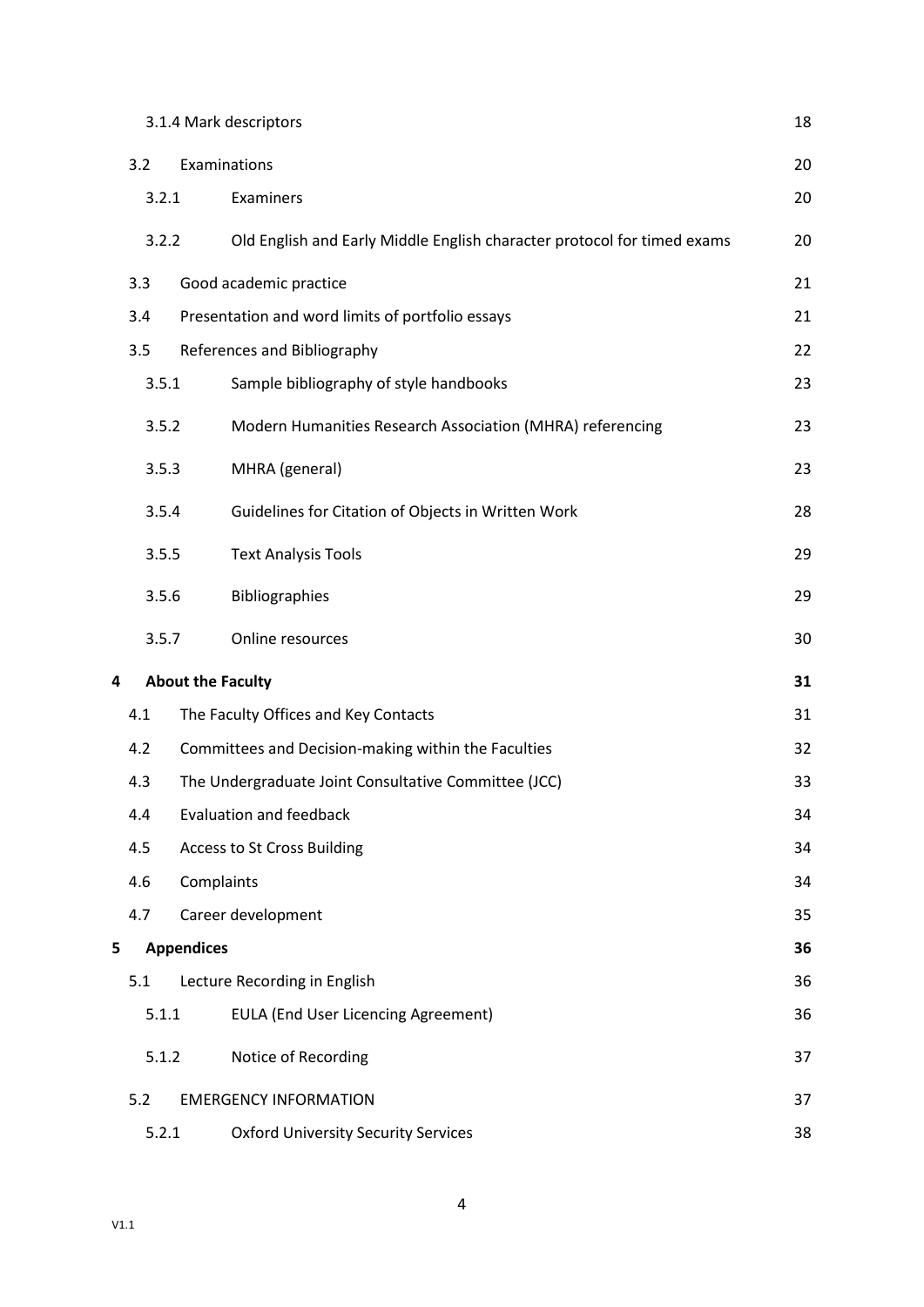# <span id="page-5-0"></span>**2 COURSE INFORMATION**

## <span id="page-5-1"></span>**2.1 Overview**

This handbook covers the Preliminary Examination in Classics and English, the first year BA (hons) Classics and English award. Undergraduate awards are located at Levels 4, 5 and 6 of the Frameworks for Higher Education Qualifications. The Subject Benchmark Statement for English can be found at [https://www.qaa.ac.uk/docs/qaa/subject-benchmark-statements/sbs-english-](https://www.qaa.ac.uk/docs/qaa/subject-benchmark-statements/sbs-english-15.pdf?sfvrsn=4f9df781_12)[15.pdf?sfvrsn=4f9df781\\_12](https://www.qaa.ac.uk/docs/qaa/subject-benchmark-statements/sbs-english-15.pdf?sfvrsn=4f9df781_12)

If you have any issues with teaching or supervision please raise these as soon as possible so that they can be addressed promptly. Details of who to contact are provided in sectio[n 4.6](#page-34-2) of this handbook.

## <span id="page-5-2"></span>*2.1.1 Note on Content*

The course explores potentially challenging topics. Literature and the other materials we study sometimes portray extreme physical, emotional and psychological states; depict, question, and/or endorse racist, misogynist and prejudiced views or language; and can include graphic representations of inequality and violence (of all kinds). As a Faculty, we believe that one of the important roles of study in the humanities is to explore and challenge ideas that are shocking or uncomfortable, and to understand their origins, expression and influence. We also recognise that these texts will affect students differently depending on their particular backgrounds and experiences. If anything about the material troubles you, please contact your tutors or welfare supporters.

## <span id="page-5-3"></span>**2.2 Educational Aims of the Programme**

The BA in Classics and English aims to encourage and enable its students to:

- i) Read widely, acquiring knowledge of written texts in both English and at least one Classical language, and an awareness of the development of historically and culturally diverse literary cultures;
- ii) learn a Classical language to the level required for reading sophisticated literary texts (Course II), or to refine and develop such existing knowledge in a Classical language (Course I);
- iii) develop as independent learners and thinkers;
- iv) develop critical, analytical and comparative skills by engagement with a wide range of texts written in English and in at least one Classical language from a range of historical periods;
- v) pursue a curriculum that is broad and balanced in respect of historical and generic range, analytical approach, depth, and conceptual sophistication;
- vi) develop the ability to read with discrimination; select and analyse appropriate examples, weigh evidence, investigate, analyse, and assess competing historical and critical viewpoints;
- vii) develop skills in the marshalling and deployment of evidence, and in the oral and written exposition of complex ideas through discursive analysis and argument;
- viii) problematise the acts of reading and writing so that students can reflect critically upon textual production and reception both in history and in their own practice;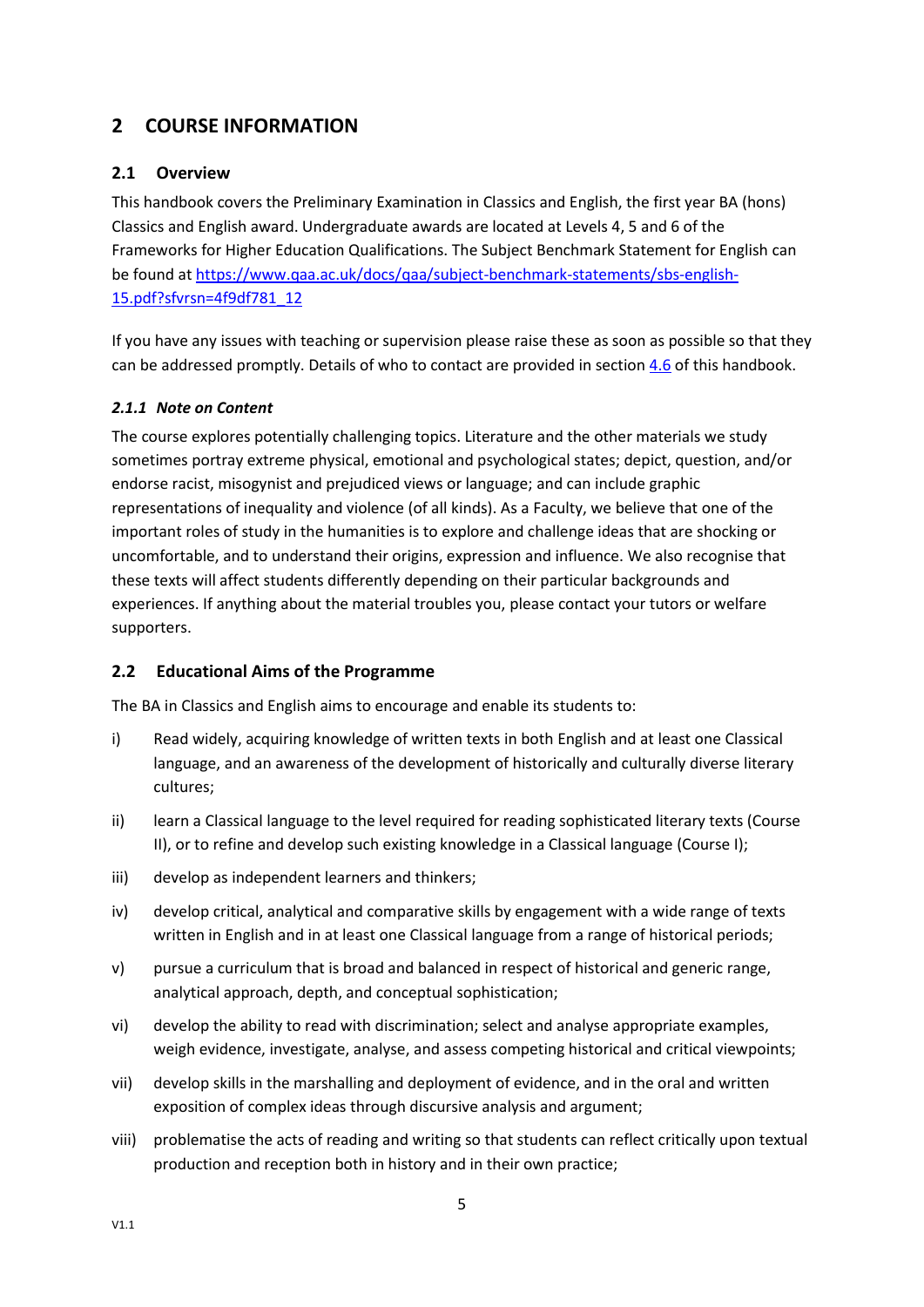- ix) think critically and in an historicised manner about the complex relationship between literary texts and their social, political, cultural and other relevant contexts;
- x) develop understanding of the formal and aesthetic dimensions of literary texts, this understanding to be characterised by historical and generic range, depth, and conceptual sophistication;
- xi) acquire intellectual and personal skills which are transferable to a wide range of employment contexts and life experiences;
- xii) engage and enhance enthusiasm for the subject and awareness of its social and cultural importance;
- xiii) develop the capacity through study of key texts and issues systematically to compare classical and English-speaking cultures.

## <span id="page-6-0"></span>**2.3 Intended learning outcomes**

#### **A. Knowledge and understanding**

Students will develop a knowledge and understanding of:

- literature written in English ranging between the Middle Ages and the present day;
- literature from key periods of classical culture(s);
- one or more classical languages at a sophisticated level;
- aspects of the use of the English language in literary and other texts in modern and / or earlier times, based on an appropriate level of theoretical understanding;
- the intellectual processes involved in the collection and deployment of primary evidence in literary criticism and scholarship;
- a precise and professional technical vocabulary, appropriately deployed;
- **•** processes of literary production and dissemination operative in different historical periods;
- the different kinds of context that impact on the production and determination of meaning in literary texts;
- the reception of classical texts in literature in English.

#### *Related teaching/learning methods and strategies:*

Teaching is by means of Faculty lectures and classes, alongside tutorials and classes arranged by students' colleges. The lectures (open to the whole university) offer instruction in and demonstrations of the application of critical method to literary materials. College classes (typically about 8 students) may address contextual or textual issues and will encourage assimilation of material and oral analysis and exposition. The tutorial (typically 1 or 2 students) will focus on written essays and will often allow the student's own writing to set the intellectual agenda. The essay will form the basis for a wide-ranging discussion. It tests on a regular (but non-examined) basis the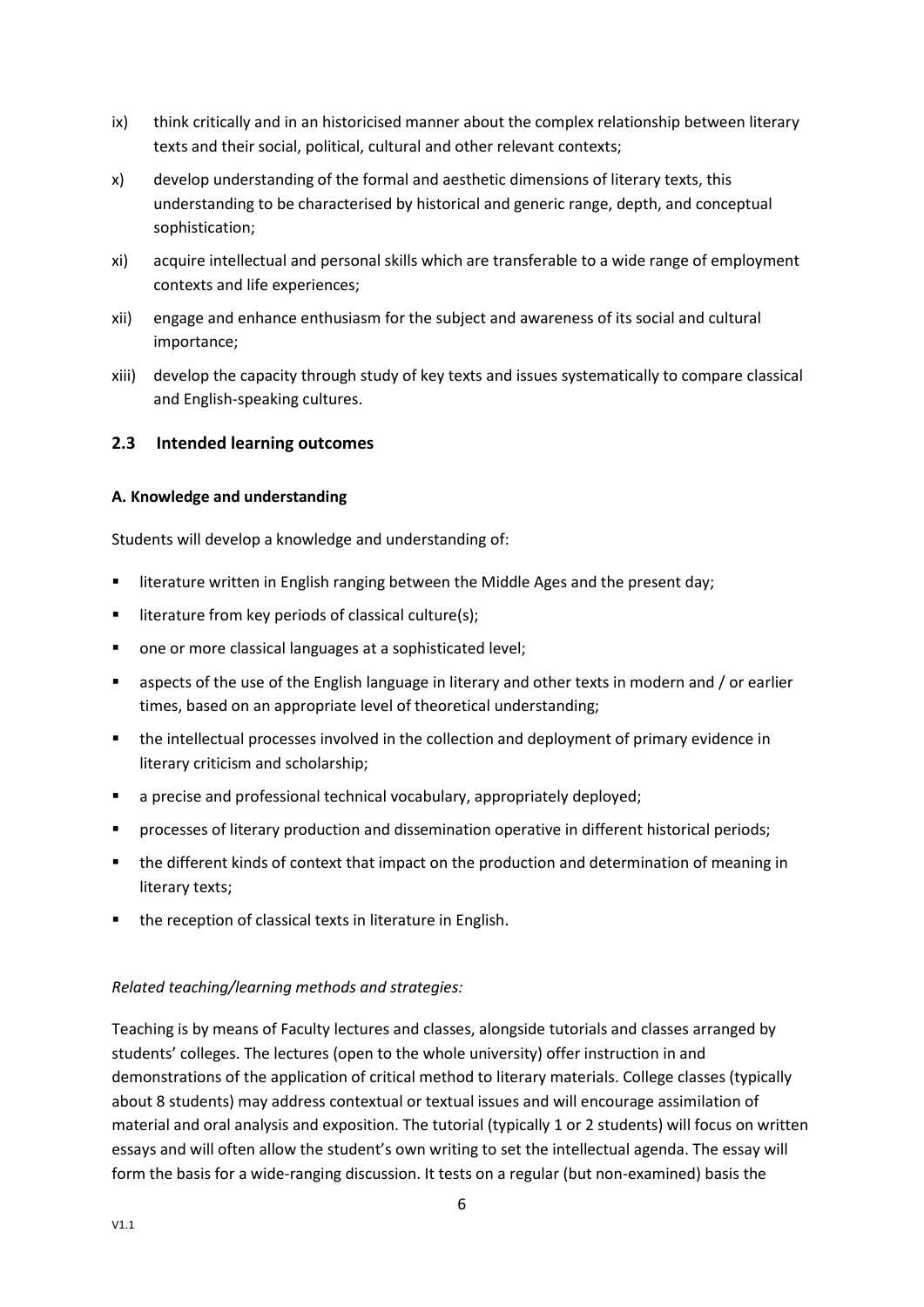student's developing abilities in assimilation and analysis, presentation and persuasiveness. Classes and tutorials, and preparatory work for them, require active learning from the student. The course requires students to read and analyse literature from a very wide range of historical periods and in most recognised literary genres both in Classics and English. Cumulatively it allows students to develop their own intellectual archive of texts, approaches and contexts and encourages them to synthesise, historicise and compare writings across the histories of English and classical literature and to make comparisons between literary texts in English and classical languages. While not making obligatory any explicitly theorised syllabus content, the course expects students to develop a sensitised awareness of theoretical issues by exposure through lectures and other forms of teaching to a wide range of theoretical and ideological approaches to literary and cultural history. First-year work (second year for Course II) focuses on a set of core papers focussed on the Renaissance in English and on some central texts in Classics; in subsequent years the course allows more period papers and more specialised study of specific genres and authors in English, while in Classics a core period is compulsory and a wide range of options enables students to spread their interests.

A key element in the second and third years (and a central feature of the course as a whole) is the list of Link papers, investigating the features and history of particular literary genres and traditions in both Classics and English. Skills are developed cumulatively and are embedded in the assumptions and expectations of the syllabus.

### *Assessment:*

Formally, most aspects of the required knowledge and understanding are tested summatively through written University examinations held during the third and ninth terms (Course I), and during the third, sixth and twelfth terms (Course II). At college level, extensive preparation for the organisation and communication of such knowledge and understanding is provided by highly personalised formative assessment offered in frequent tutorials, and by practice examinations ("collections") set and marked by college tutors. All colleges also have a regime of termly reporting that offers regular valuable feedback and formative assessment to the student.

#### **B. Skills and other attributes**

Students will have the opportunity to develop the following skills during the course:

## **i. Intellectual skills**:

the ability to

- listen and read with an open but critical mind;
- exercise critical judgement and undertake sophisticated synthesis, analysis and evaluation of varying kinds of evidence;
- read closely, analytically, and with understanding, texts from a range of historical periods and in different styles and genres in both Classics and English;
- argue persuasively and with appropriate illustration and evidence, both orally and in writing;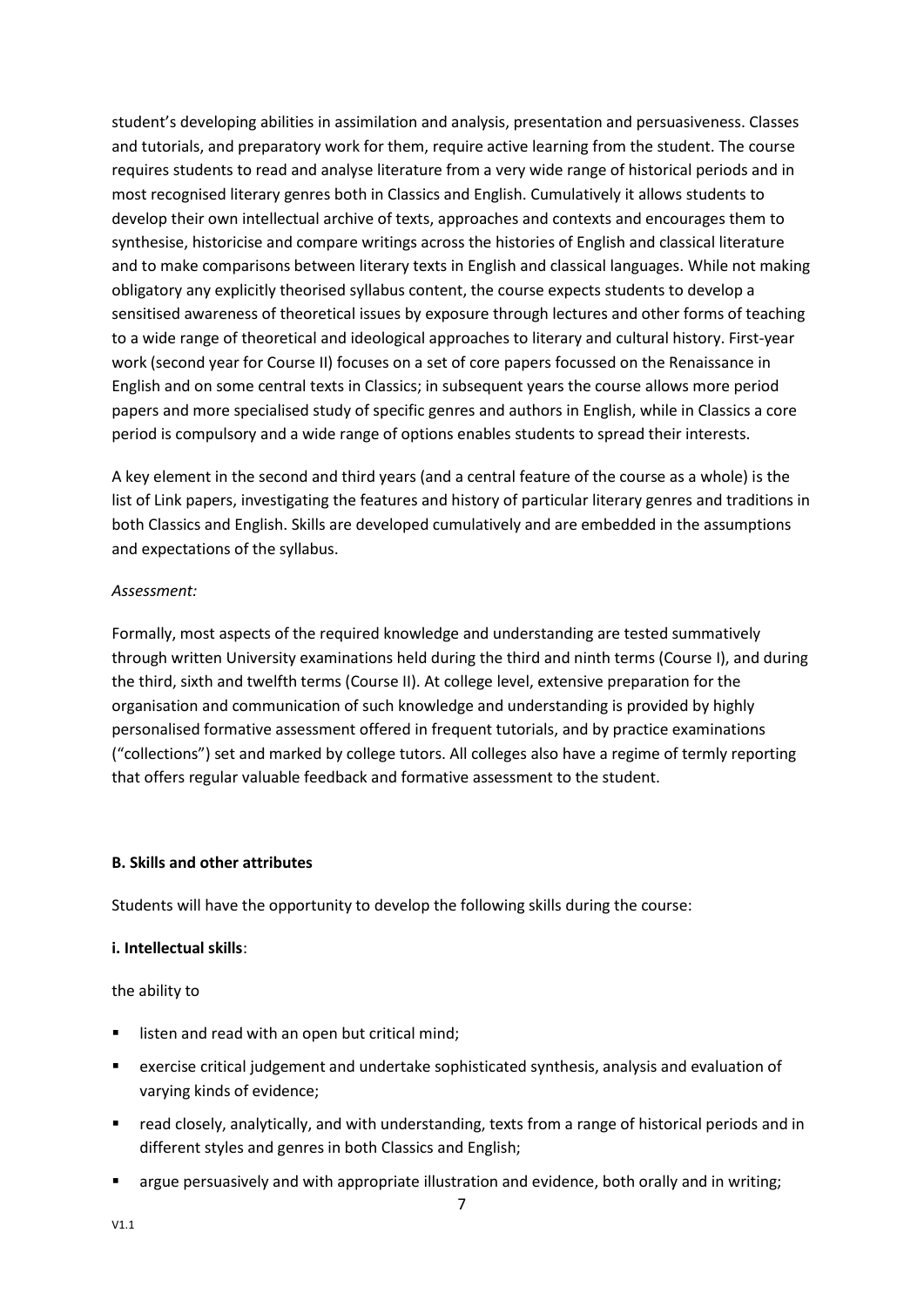- use appropriate and accurate critical terminology;
- **E** approach literary texts and problems with imagination, sensitivity and creativity;
- develop independence of mind, including an ability to challenge received opinion.

### *Teaching/learning methods and strategies:*

There is emphasis throughout the programme on the skills relevant to the careful and critical reading and exegesis of primary texts and of secondary studies. These include the ability to gather, sift, and assess evidence, and the development of sophisticated skills of literary criticism. Faculty language classes and college language tutorials and classes will provide linguistic training in classical languages at appropriate levels. Faculty lectures will aim to demonstrate the professional deployment of these skills in high-level analysis of texts and contexts, ideas and ideologies. The skills of presentation and discussion are honed within the tutorial context, and in classes at college and Faculty level. Student essays and presentations must demonstrate the ability to identify issues and to marshal evidence and analysis in a logical and coherent way. These attributes, allied to the exercise of disciplined imagination, are regarded as essential if students are to comprehend the often disparate and unfamiliar values and expectations of past cultures and their texts. All learning strategies are designed to inculcate these skills of independent thought and expression, although they will be displayed and tested most obviously in college tutorials and classes.

#### *Assessment:*

The formative assessment provided by classes and tutorials is critical to the development and monitoring of the intellectual skills set out here. In tutorials, students are subjected to regular scrutiny on these skills through presentation and defence of written essay material in front of an established academic literary scholar. In classes, presentations to a larger group of peers need to be thorough, professional, appropriately pitched, and critically and textually persuasive.

#### **ii. Practical skills**

- advanced literacy and communication skills (oral and written) and the ability to apply these for specific audiences and in appropriate contexts;
- the ability to acquire, process, and order and deploy large quantities of information (literary, theoretical, contextual and critical);
- the ability to read literary texts in an inflected language at a sophisticated level;
- active learning;
- critical and self-reflective reasoning;
- **■** research and bibliographic skills, developed through guidance and allowing independent critical working of a high order of reliability and accuracy;
- IT skills such as word-processing and the ability to access, manipulate and assess electronic data.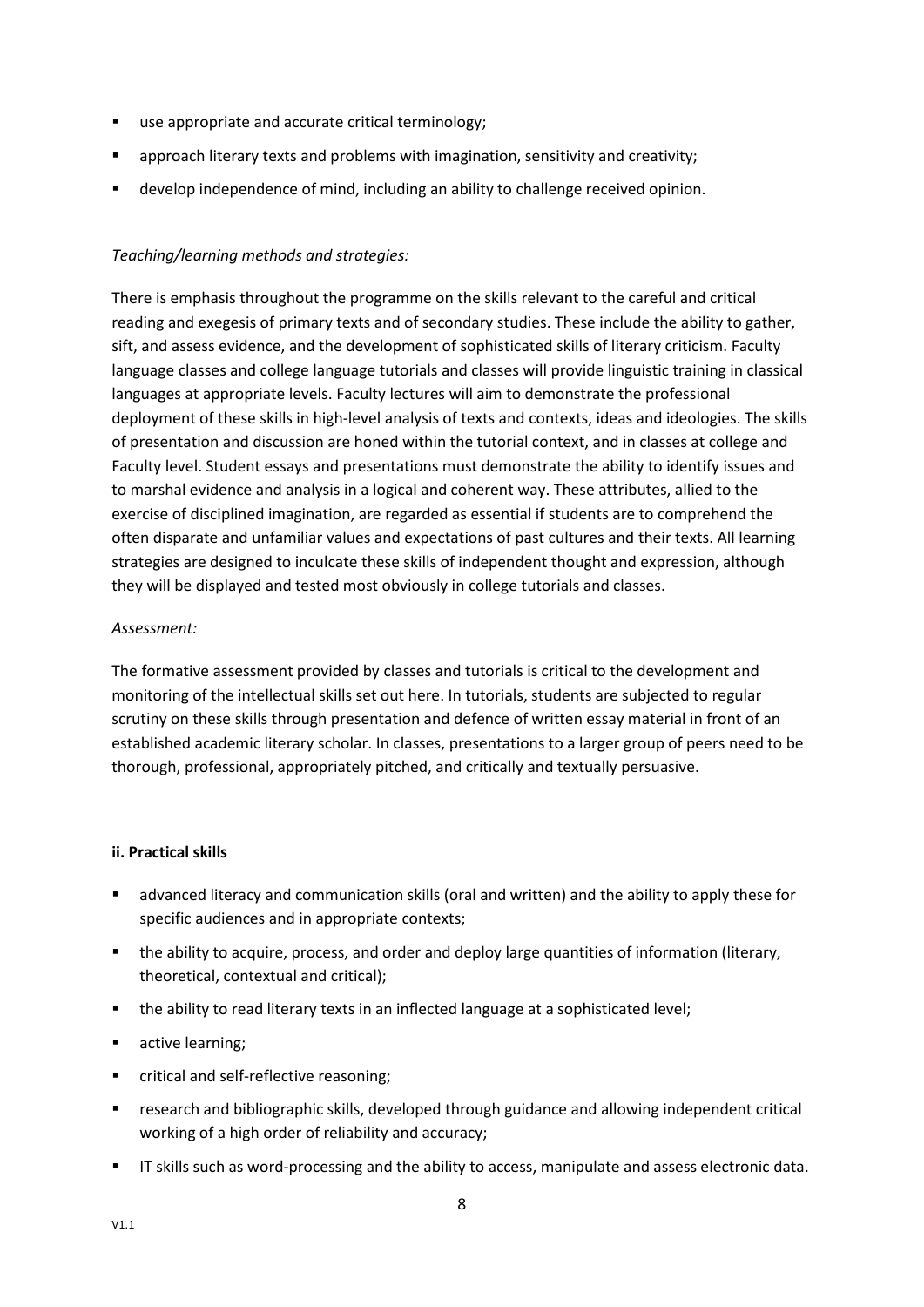### *Teaching/learning methods and strategies:*

Classes and tutorials require constant verbal and written interaction with peers and tutors in differently constituted audiences. Faculty language classes and college language tutorials and classes will provide linguistic training in classical languages at appropriate levels. Optional theses and longer extended essays require fuller documentation than timed examination papers. Guidance is given through Faculty lectures on preparation for such long essays, and Faculty Handbooks and college guidance offer assistance with communication and study skills. There are induction sessions at Faculty and college levels, covering both study skills and IT skills. There are regular opportunities for the development of new skills (e.g. through Faculty and University IT training or the University Language Teaching Centre).

### *Assessment:*

Formative assessment through the tutorial and other opportunities for class or seminar presentation enables a continuous monitoring of the development of practical skills. Formative assessment is offered both through the college tutorial, in which the tutor will give feedback on the weekly essays submitted, and through occasional presentations given in college classes. These enable continuous monitoring of the development of practical skills. College tutorial essays, timed examinations, 6,000 word extended essays, and the 8,000 word dissertation all require different rhetorical strategies and encourage the development of a portfolio of writing skills*.* Termly reports identify points of excellence and of concern, e.g. the ability to present and defend an argument or thesis convincingly and cogently. More formal assessment through college practice examinations provide opportunities to assess and provide feedback on skills associated with timed written examinations.

#### **iii. Transferable skills**

At the end of the programme the student should be able to**:**

- find information, organise and deploy it;
- draw on such information and, with a trained analytical intelligence, explore complex issues in ways that are imaginative, yet sensitive to the integrity of the materials under discussion and the needs of different target audiences;
- read literary texts in a complex inflected language which can serve as the basis for the learning of other languages;
- work well independently, with a strong sense of self-direction, but with the ability to work constructively in co-operation with others;
- **•** effectively structure and communicate their ideas in a variety of written and oral formats;
- analyse and critically examine different forms of discourse;
- plan and organise the use of time effectively, particularly in relation to the weekly timetable of tutorials and associated essays;
- where relevant, make appropriate use of language and IT skills.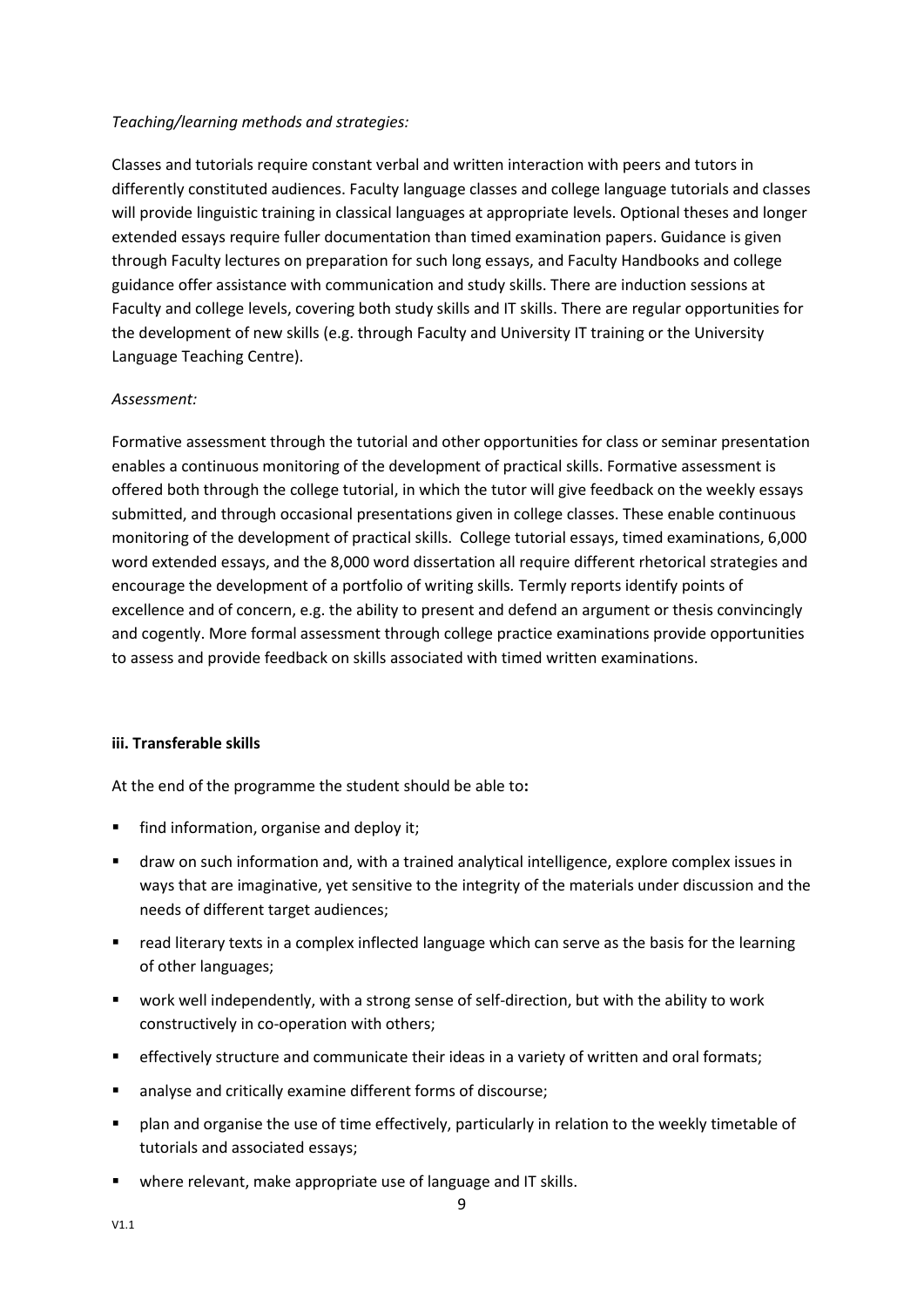### *Teaching/learning methods and strategies:*

The programme requires:

- Information retrieval, and highly competent bibliographic work, including the informed use of IT. This is integral to all aspects of the programme, which, although providing guidance and reading lists, also requires students to exercise their initiative and research skills as active learners to explore available resources;
- **•** The ability to present ideas effectively and to respond to the ideas of others constructively: Tutorials, classes and lectures require different forms of engagement with ideas and arguments;
- The ability to produce material within time constraints and against tight deadlines, whether within the framework of the written examination, in submitting the extended essays, or in the programme of tutorials and classes;
- **■** independent work in preparing for tutorials and (where chosen) extended essays or theses, and more collaborative work in classes organised by the Faculty and within colleges;
- independent and guided application to language learning and/or consolidation in a classical language.

#### *Assessment:*

The transferable skills identified above are essential elements of the programme. As such their presence or absence is the focus of much of the regular comment provided by tutors in their contacts with students; and in the varying modes of formative assessment and formal feedback provided to students throughout the course. They are implicit in timed examination papers and highly relevant to the Faculty's classification criteria.

# <span id="page-10-0"></span>**2.4 Course II (qualifying examination) information (the first year for students taking the four-year course)**

This consists of two papers of three hours:

- i) Greek or Latin texts. Candidates must offer either (*a*) or (*b*):
	- (*a*) Homer, *Iliad* 24; Lysias 1 and 3; Euripides, *Bacchae* 1-63, 180-369, 434-518.
	- (*b*) Virgil, *Aeneid* 6; Seneca, *Epistles* 1, 12, 18, 21, 24, 34 and 53; Catullus 1-16, 31-4.

The paper will comprise passages from these texts for translation and comment.

Prescribed texts:

-Homer: Oxford Classical Text, Monro and Allen. -Euripides: Dodds, 2<sup>nd</sup> edition (Oxford) -Lysias: OCT (Carey) -Virgil: OCT (Mynors) -Catullus: OCT (Mynors)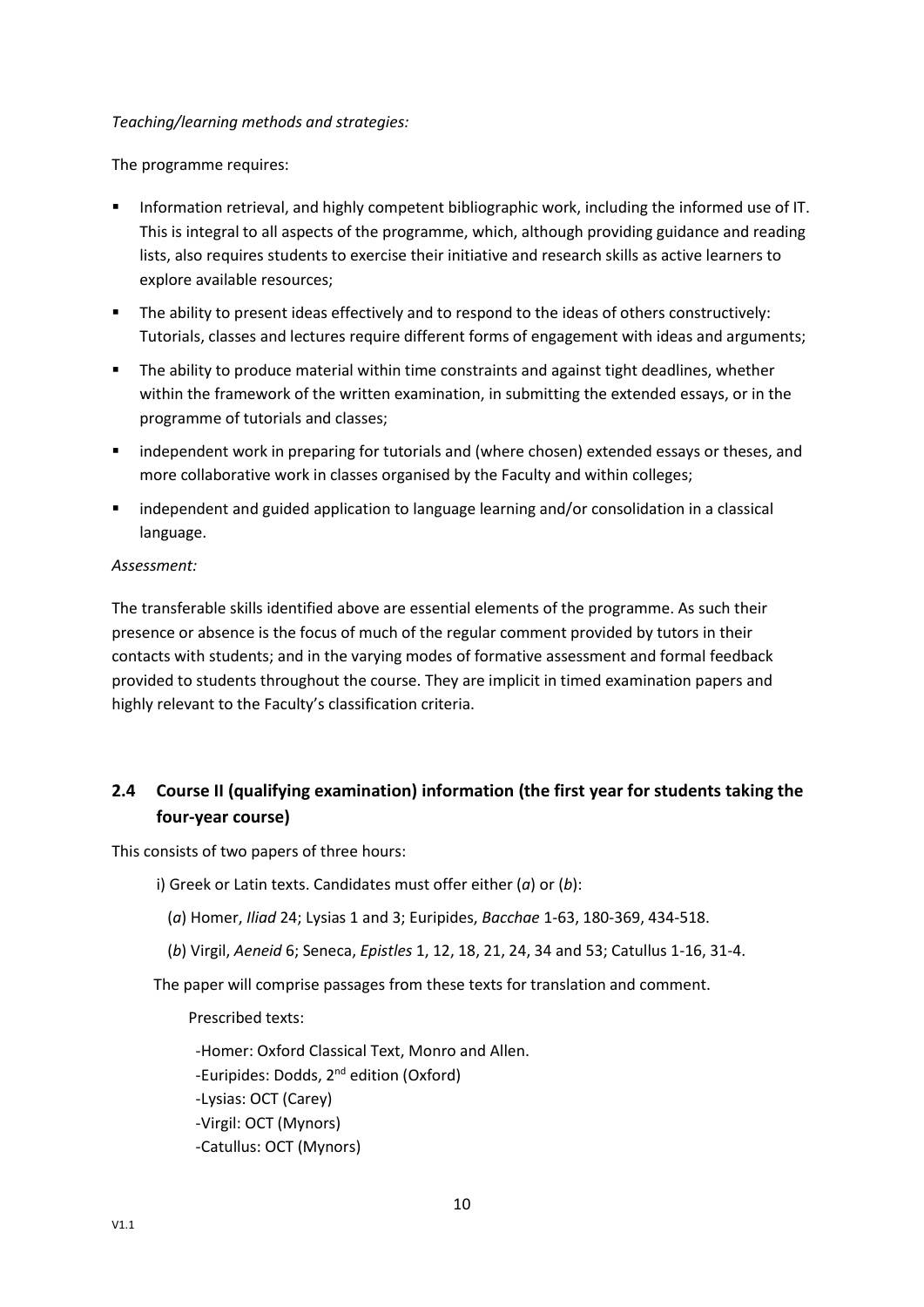-Seneca: Selected Letters, C.Edwards, Green & Yellow edition (Cambridge Greek and Latin Classics)

ii) Greek or Latin Language.

The paper will consist of passages for unseen translation out of Latin or Greek and of sentences to be translated from English into Latin or Greek.

## <span id="page-11-0"></span>**2.5 Courses I and II Paper Information: English Papers**

Prelims involve two papers in English, one portfolio and one timed exam. The period of English Literature studied in the first year of the course concentrates on the sixteenth and seventeenth centuries, when the influence of the Classics was especially strong. Hence you will be studying different periods to first-year students reading single-school English; your paper is closest to the second year paper 'Literature in English 1550-1660', and you will find the lectures for this paper particularly useful. The details of the papers are as follows:

## <span id="page-11-1"></span>*2.5.1 Paper 1: Introduction to English Language and Literature*

This paper is intended to introduce you to English language and literature as a discipline, and to a variety of approaches to reading texts. It will acquaint you with a wide range of theoretical issues and reading skills, but in doing so seeks to encourage you to think for yourself and to exercise critical scrutiny. The paper will also introduce you to formal study of the English language, with particular reference to its historical development, its use as a literary medium, and the role of cultural and social factors on its development and use.

The English Faculty Library's Guide to Prelims 1: <http://ox.libguides.com/english-prelims-paper-1> contains direct links to an invaluable range of online and bibliographic resources. Many of these are essential for work on the language section of the paper.

There is a course of 16 core lectures which run weekly through Michaelmas and Hilary terms. The lectures in Michaelmas Term will cover topics relating to literature, and those in Hilary Term will cover language.

Colleges will normally supplement these by eight college classes spread over those two terms, and by four tutorials. This college teaching will give you the opportunity to practice written work for your portfolio examination.

NOTE: College tutors will not necessarily base classes and tutorials on each of the weekly lecture topics and the further reading that accompanies them. The lectures are designed to introduce topics and to suggest approaches to them. Your college work will supplement and challenge what you have learnt in lectures. You will be expected to make connections between and around the lecture topics, and you will want to think about how studying for this paper informs and enriches your first year work as a whole.

## **Assessment**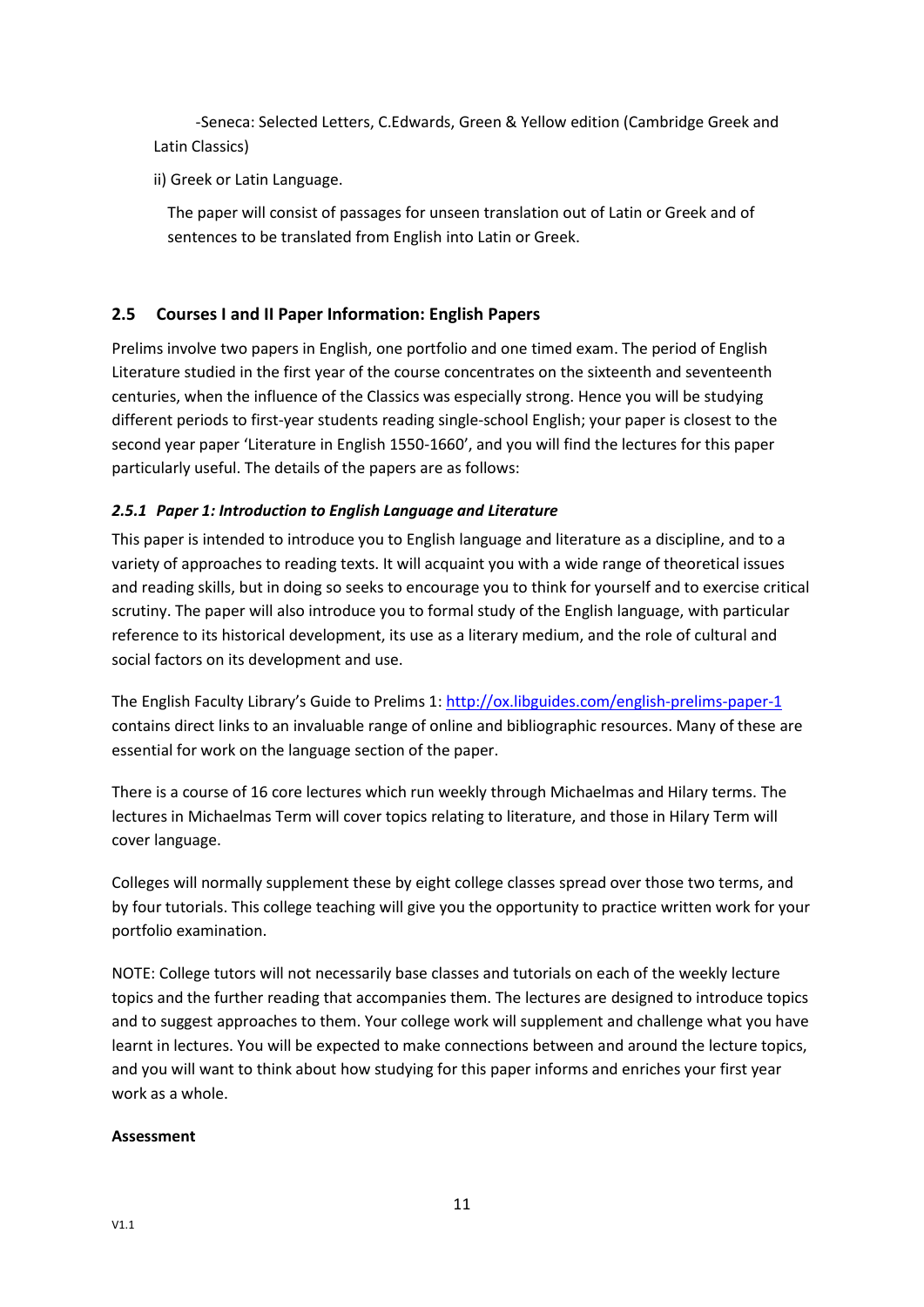Assessment for this paper will be by portfolio. The examination paper, consisting of a section on language and a section on literature, will be released by the Faculty on Monday of week 4 of Trinity Term. Your portfolio will consist of two pieces of written work of between 1,500 and 2,000 words each (including footnotes but excluding bibliography). The portfolio must be submitted online on Thursday of week 5, Trinity Term.

You are required to choose one question from each of the two sections. Questions in the language section require an answer in the form of a commentary. This commentary is based on texts that you choose for yourself. You should be careful to select textual material that meets the precise terms of the question you have chosen to answer. **Copies of the texts or passages used must be included as an appendix to the portfolio, and the combined length of all texts you have chosen** must not exceed 70 lines in total. Texts or passages should be clearly annotated with line numbers (e.g. every five lines); it is fine to do so by hand. You should also list a line length for each text as well as a total line length for all appended material.

Questions in the literature section require an answer in the form of an essay.

You must avoid duplicating material used in this paper when answering other papers, ie. if writing on a text or extract from a text under this paper, you may not write on the same text under any other Prelims paper. In addition, you are not permitted to duplicate material between the two sections of the portfolio.

## <span id="page-12-0"></span>*2.5.2 Paper 2: English Literature 1550 – 1660 (excluding the plays of Shakespeare)*

This paper encompasses the reigns of Edward VI (1547–1553), Mary (1553-1558), Elizabeth I (1558- 1603), James VI and I (1603-1625), Charles I (1625-1649) and the Interregnum (1649-1660). Paper 2 offers a period rich in formal experimentation, in the importation of classical and continental forms, in translation, in literary theory, in religious writing and in historical chronicle. You will find household names throughout Paper 2: the drama of Marlowe, Jonson, Middleton; the epic poetry and pastoral of Edmund Spenser; sonnets by Sidney and Drayton; the metaphysical and religious poetry of Donne, Vaughan, Herbert, Marvell; the Cavalier poetry of Lovelace, Herrick, Cowley, Suckling, Waller, Carew. The prose of the period also offers a rich field. Nonfictional prose was dominant in many forms: sermons, martyrologies, diaries, letters, autobiographies, scientific writing (Bacon), ecclesiastical prose (Richard Hooker), speeches (Queen Elizabeth), travel writing, medical works (Burton). In fiction romance novellas, many of which were used as sources of plays by writers such as Shakespeare, paved the way for what would later become the novel.

This period also provides a wide variety of less well-known but increasingly (or incipiently) canonical authors, including: Anne Lok (or Lock), Mary Sidney, Lady Mary Wroth, Elizabeth Carey and Jane Lumley. This period responds particularly well to thematic approaches; topics which are prominent in current academic books (and recent exam papers) include: myth, classical revision and appropriation, Catholicism, Italy, nationhood, London, historiography, grief, the history of the emotions, subjectivity, self-fashioning, magic and the supernatural, death, travel and discovery, service, reputation, myth, law, place, regional or national identity, wantonness in poetry and/or behaviour.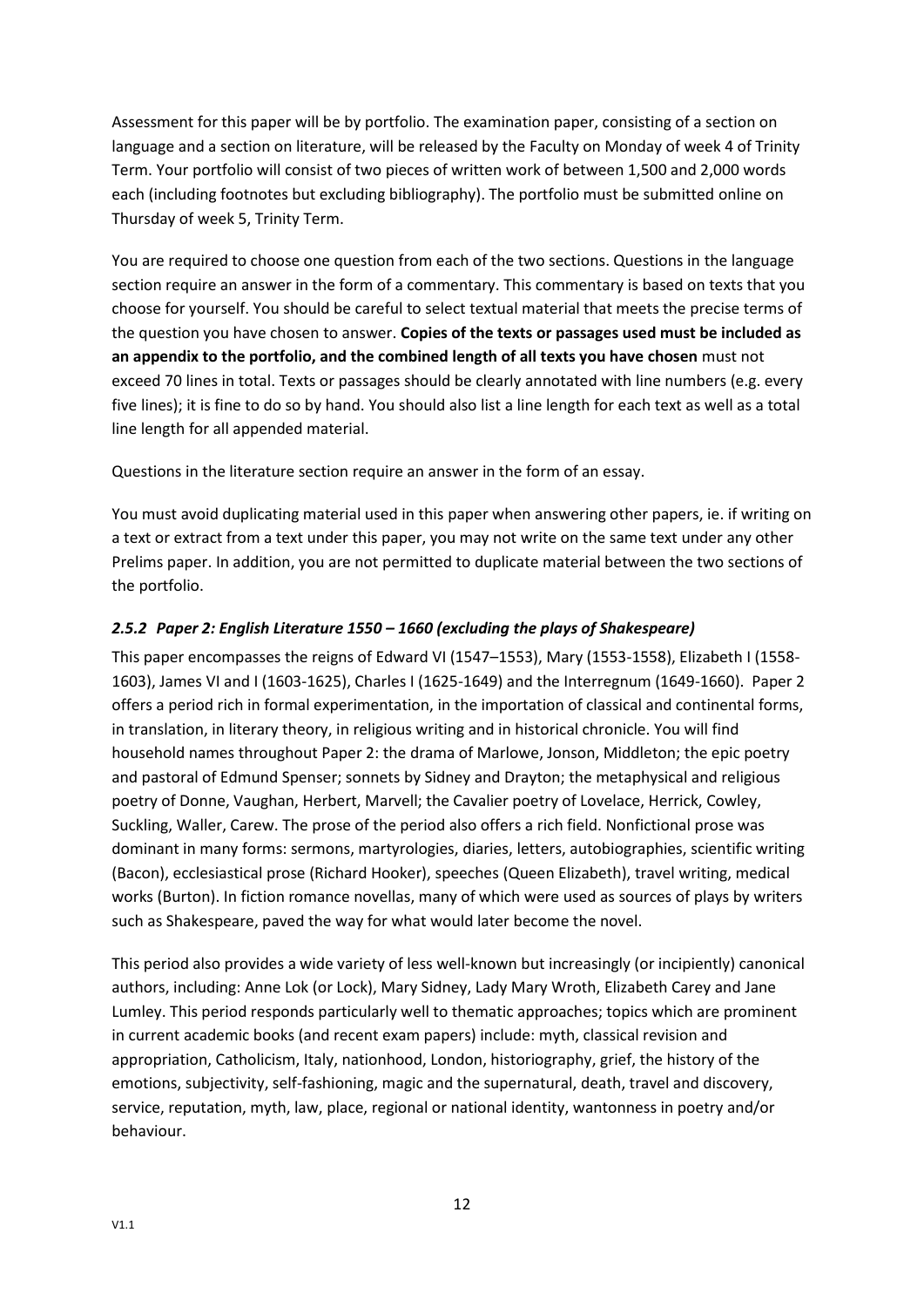Equally, the period's interest in experimentation and development means that approaches via form, genre, and style are very rewarding: epyllion, elegy, allegory, parody, epithalamion, blazon, epigram, the essay, rogue literature, the masque, romance, sacred texts, satire, pastoral, history, tragedy and comedy and their subsets (revenge tragedy, domestic tragedy, tragicomedy, citizen comedy, humours comedy). And the development of the English language in this period, to say nothing of rhetorical training at school and university, means that linguistic excess, plainness, neologism, commonplacing, 'inkhorn' and 'honeyed' terms, and all aspects of form (visual shape, stanzaic form, metre, rhyme etc) deserve close attention.

This course covers the same period as the single-honours FHS English course Literature in English 1550-1660 where it is numbered English Paper 3 – so you can find appropriate lectures on the lecture list under FHS English Paper 3.

## **Assessment**

This paper is examined by 3 hour written exam. Students will be expected to answer three essay questions.

## <span id="page-13-0"></span>**2.6 Course I Year 1 and Course II Year 2 Paper Information: Classics Papers**

All students take three written papers. You may offer Greek, Latin or both languages.

## <span id="page-13-1"></span>*2.6.1 Paper 3: Unseen Translation from Latin and/or Greek*

This paper consists of four passages for translation into English, a prose and verse passage from each language, of which the candidate must offer TWO.

## <span id="page-13-2"></span>*2.6.2 Paper 4: Greek and Latin Literature: Essays*

#### <span id="page-13-3"></span>*2.6.3 Paper 5: Greek and Latin Literature: Translation and Comment*

These papers are based on the following four sets of ancient texts, studied in the original, from which candidates must offer TWO, including ONE and only one from (a) and (b):

- (a) Homer, *Iliad* I, VI, IX, XVI, XVIII, XXII-XXIV;\*
- (b) Virgil, *Aeneid* I, II, IV, VI;\*
- (c) Euripides, *Bacchae* 1-1167\*; Aristophanes, *Frogs* 1-459, 830-1533;\* Herodotus 7.1-53, 8.56-110;\*\*
- (d) Cicero, *Pro Caelio* 17-53 (…*dedisti*.); Catullus 1-16, 31-7, 42-5, 48-51, 53, 69-70, 75-6, 79, 83-6, 95, 99-101, 116; Propertius I. 1-3, 6, 11, 14; Petronius, *Cena Trimalchionis* 26.7-36, 47-78; Juvenal 3, 5.\*\*\*

\* For the purposes of paper 4, candidates who offer these texts will be expected to have knowledge of the whole work and not merely the prescribed portions.

\*\* For the purposes of paper 4, candidates who offer this text will be expected to have knowledge of all of Herodotus 7-8 and not merely the prescribed portions.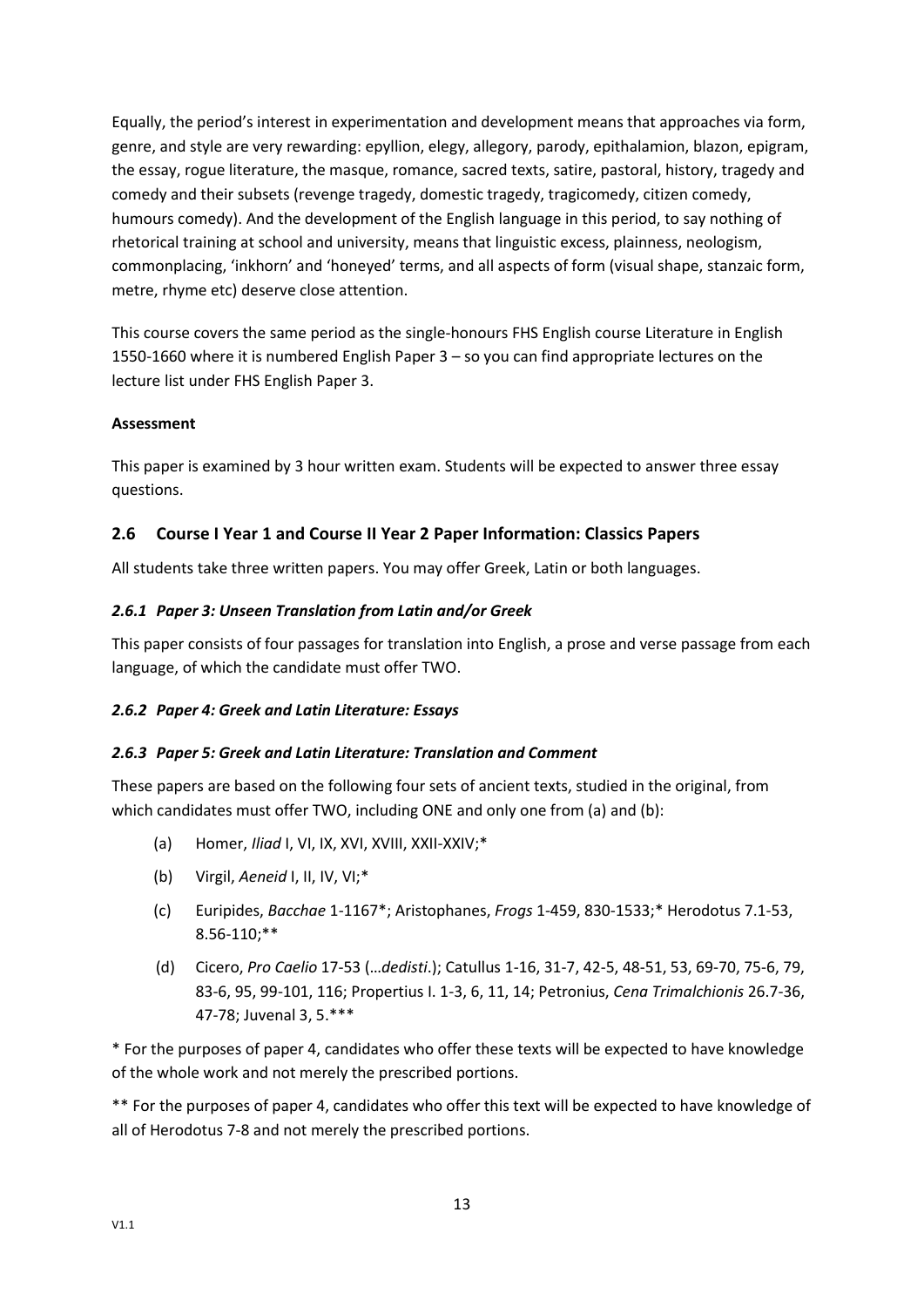\*\*\* For the purposes of paper 4, candidates who offer these texts will be expected to have knowledge of the whole of *Pro Caelio*, Propertius I, and the *Cena Trimalchionis* and not merely the prescribed portions.

Both papers will relate to all four sets of texts (a, b, c,d). However, each student will normally prepare two sets: either (a) or (b) together with either (c) or (d).

**Paper 4** candidates are required to write THREE essays, one relating to either (a) Homer or (b) Virgil (choice of two titles on each), one relating to the texts listed under either (c) or (d) (choice of two titles on each), and one general essay (choice of four titles).

**Paper 5** will require candidates to translate *and* comment on THREE passages, including at least one from each of Sections A and B. Section A (epic) will comprise a choice of four passages (two Homer, two Virgil). Section B (non-epic texts) will comprise a choice of four passages (two from the Greek texts listed under (c), two from the Latin texts under (d)).Prescribed texts:

- Homer: Oxford Classical Texts, Monro and Allen
- Virgil: OCT, Mynors
- Euripides: Dodds (Oxford, 2<sup>nd</sup> edition)
- Aristophanes: OCT, Wilson
- Herodotus: OCT, Wilson
- Cicero: OCT, Clark (same text in Austin [Oxford, 3<sup>rd</sup> edition], though Austin adds a comma after 'proceritas' in chapter 36.)
- Catullus: OCT, Mynors
- Propertius: OCT, Heyworth
- Petronius: Smith (Oxford)
- Juvenal: CUP, Braund

## <span id="page-14-0"></span>**2.7 Recommended pattern of teaching**

Please see the appropriate sections in the relevant handbooks of each parent school for more detailed information on typical patterns of teaching.

## <span id="page-14-1"></span>**2.8 Final Honours School Classics and English**

You will take seven papers for the Final Honour School, which will be assessed by a combination of timed examinations and submitted written work. For further information, please see the FHS Classics and English Handbook found on the English Faculty Weblearn pages.

The papers are:

Two papers from the English single honours course

Classics core paper

One classics option

Two link papers

Dissertation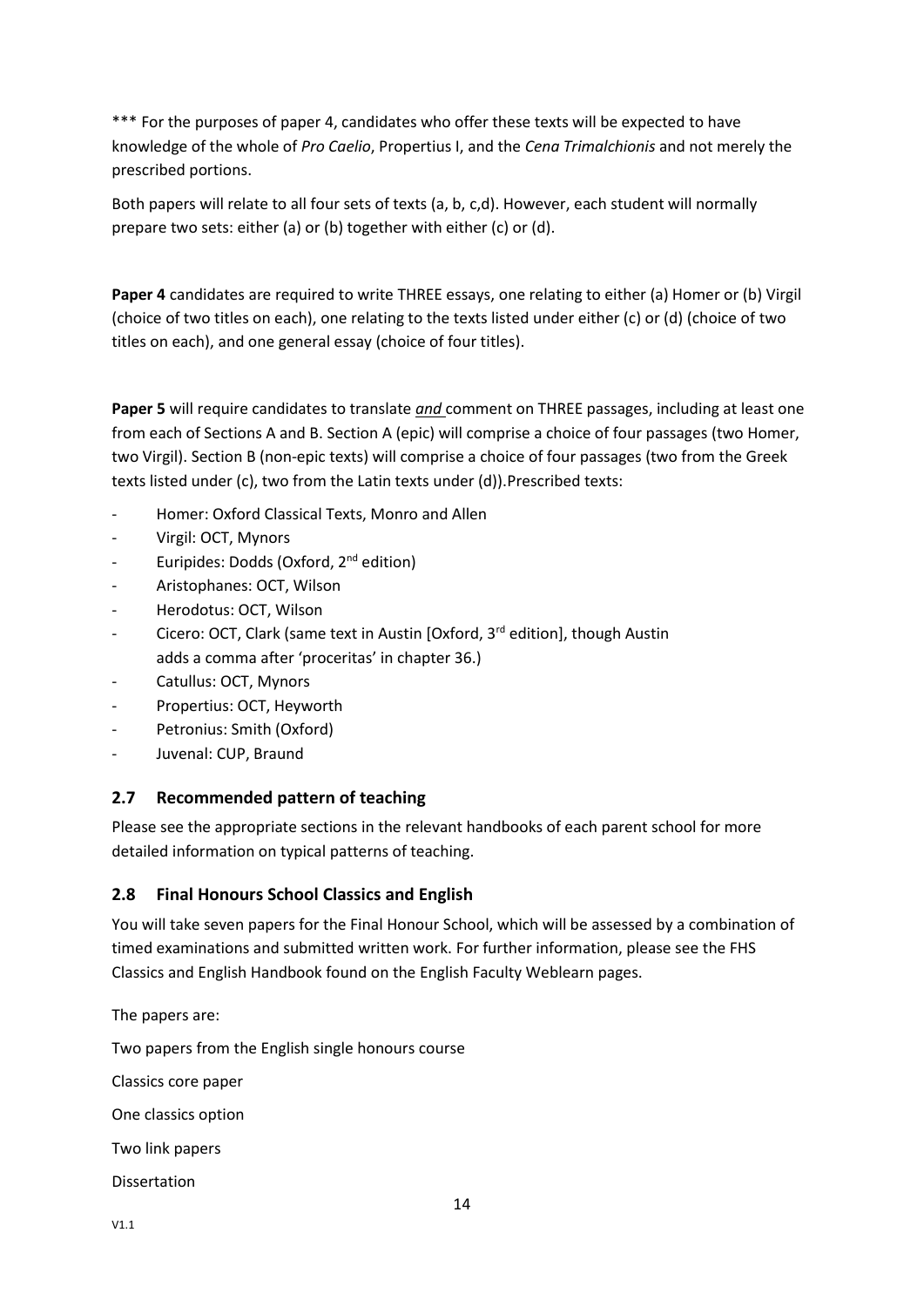# <span id="page-15-0"></span>**3 STUDYING**

You can find further study skills advice on the University website at: [https://www.ox.ac.uk/students/academic/guidance/skills.](https://www.ox.ac.uk/students/academic/guidance/skills?wssl=1)

## <span id="page-15-1"></span>**3.1 Marking and Classification Criteria**

The Preliminary examination is not classified, but has three categories: Distinction, Pass, and Fail. They are designed to ensure that students are sufficiently prepared to proceed to the Honours degree. To this end, all papers must gain a pass mark of 40 or above. If you do not achieve the pass mark for one or two papers you may re-take them at one subsequent examination, or if you do not achieve the pass mark for three or more papers you must re-take all five subjects at a subsequent examination.

| <b>Distinction</b> | Two marks of 70 and above; no mark below 60; an average of 67<br>(formed from the average of the average Classics mark and the average<br>English mark) |
|--------------------|---------------------------------------------------------------------------------------------------------------------------------------------------------|
| Pass               | Agreed marks of 40 and above on all papers                                                                                                              |

Course II exams are not given distinctions. They are pass/fail, in accordance with the marking criteria supplied below.

Please find below the Humanities Division marking criteria and mark descriptors for assessed work.

## <span id="page-15-2"></span>*3.1.1 Criteria for Examination Questions*

These criteria will be used in marking all timed question papers in both public examinations (Prelims; Schools), and in the marking of College Collections.

| <b>Engagement</b> | incisiveness of engagement with the question;                                            |
|-------------------|------------------------------------------------------------------------------------------|
|                   | depth and sophistication of comprehension of issues and<br>implications of the question; |
|                   | relevant awareness of literary history and theory and critical<br>traditions;            |
|                   | directness of answer to the question;                                                    |
|                   | grasp and handling of critical materials.                                                |
| Argument          | coherence of argument;                                                                   |
|                   | analytical clarity and power;                                                            |
|                   | intellectually incisive argument and sophistication of<br>conceptualization;             |
|                   | independence of argument;                                                                |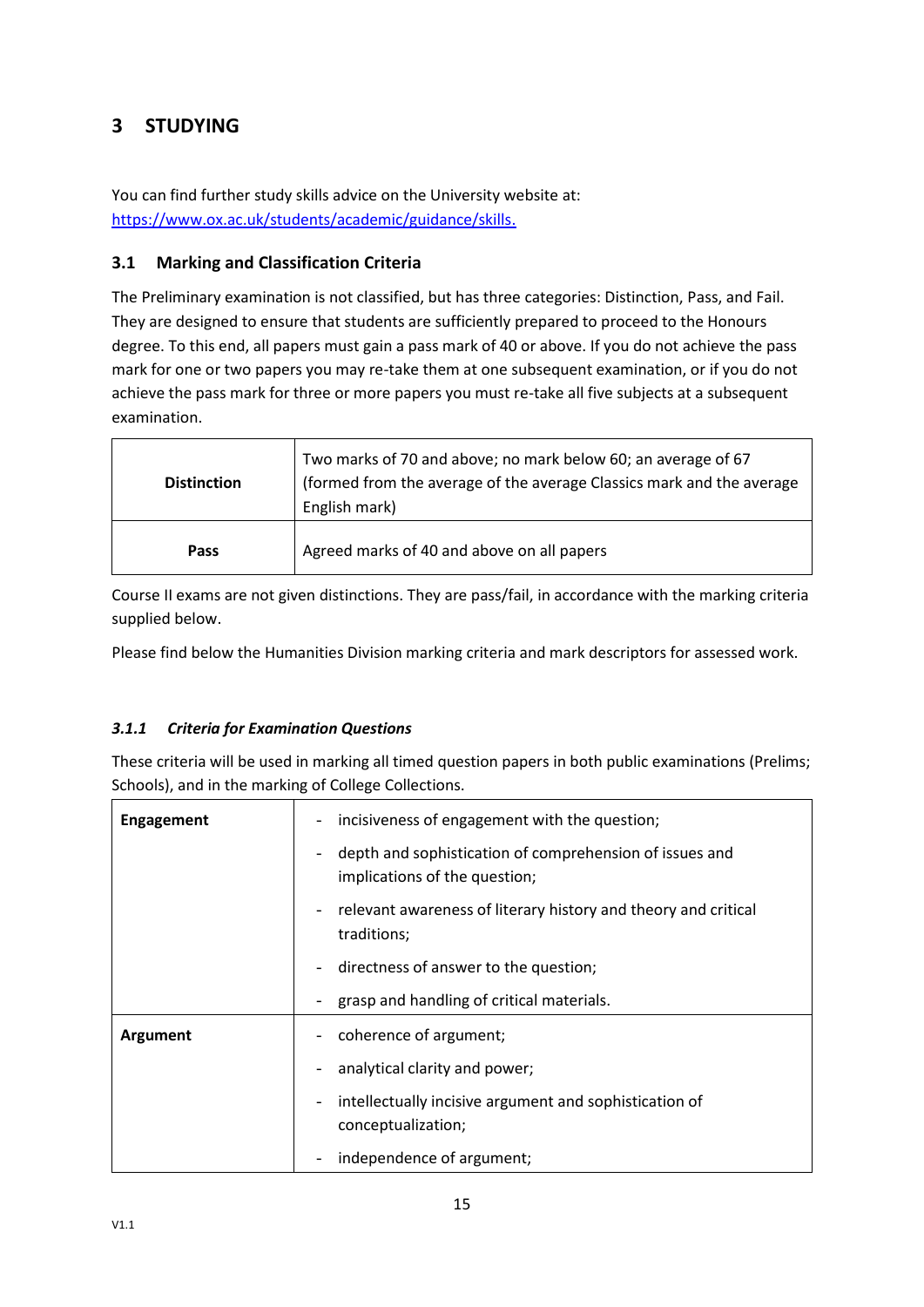|                           | quality of critical analysis of text in the service of argument. |  |
|---------------------------|------------------------------------------------------------------|--|
| Information               | relevance of deployment of information;                          |  |
|                           | depth, precision and detail of evidence cited;                   |  |
|                           | accuracy of facts;                                               |  |
|                           | relevant knowledge of primary texts.                             |  |
| <b>Organisation &amp;</b> | clarity and coherence of structure;                              |  |
| Presentation              | clarity, fluency and elegance of prose;                          |  |
|                           | correctness of grammar, spelling, and punctuation.               |  |

## <span id="page-16-0"></span>*3.1.2 Criteria for Classics Translations*

The following are the criteria for the marking of translations (the comments on unseen translation are relevant to Second Classical Language):

Elegant and resourceful use of English will be rewarded, as will accuracy in detail and effectiveness in conveying the spirit of the original; incorrect and unduly clumsy or literal English will be penalized. More error will be tolerated in unseen than in prepared translation, and in the latter candidates are liable to be penalised severely for errors which suggest ignorance of the context (if it has one) and essential drift of the passage.

80-85 (Distinction): outstanding and memorable, showing all first class qualities to a remarkable degree. Sense and register of the passage admirably handled. The odd failing may be allowed.

70-79 (Distinction): candidate has got the passage mostly right, with only minor errors or very few errors. Deals intelligently with difficulties. Handles the stylistic variations of the passage well, and achieves a natural English style.

60-69 (Pass): candidate has grasped the general sense and drift of the passage well, though with a number of errors. In prepared translation, the candidate appears to have a good grasp of the context of the passage, if it has one.

50-59 (Pass): candidate has essentially grasped the drift of the passage (and of the context, if relevant, of a prepared passage), but has made more, or more serious, errors than in a II.1 script.

40-49 (Pass): candidate shows only a shaky grasp of what is happening in the passage and has made a number of grave mistakes, but has shown some knowledge and understanding of the language and (in a prepared translation) of the context, where applicable, of the passage.

39 and below (Fail): very poor quality work, showing little knowledge of the language (or, in a prepared text, of the context and content of the passage).

## <span id="page-16-1"></span>*3.1.3 Criteria for Portfolio Essays*

These criteria will be used in marking portfolio essays in English Preliminary public examinations.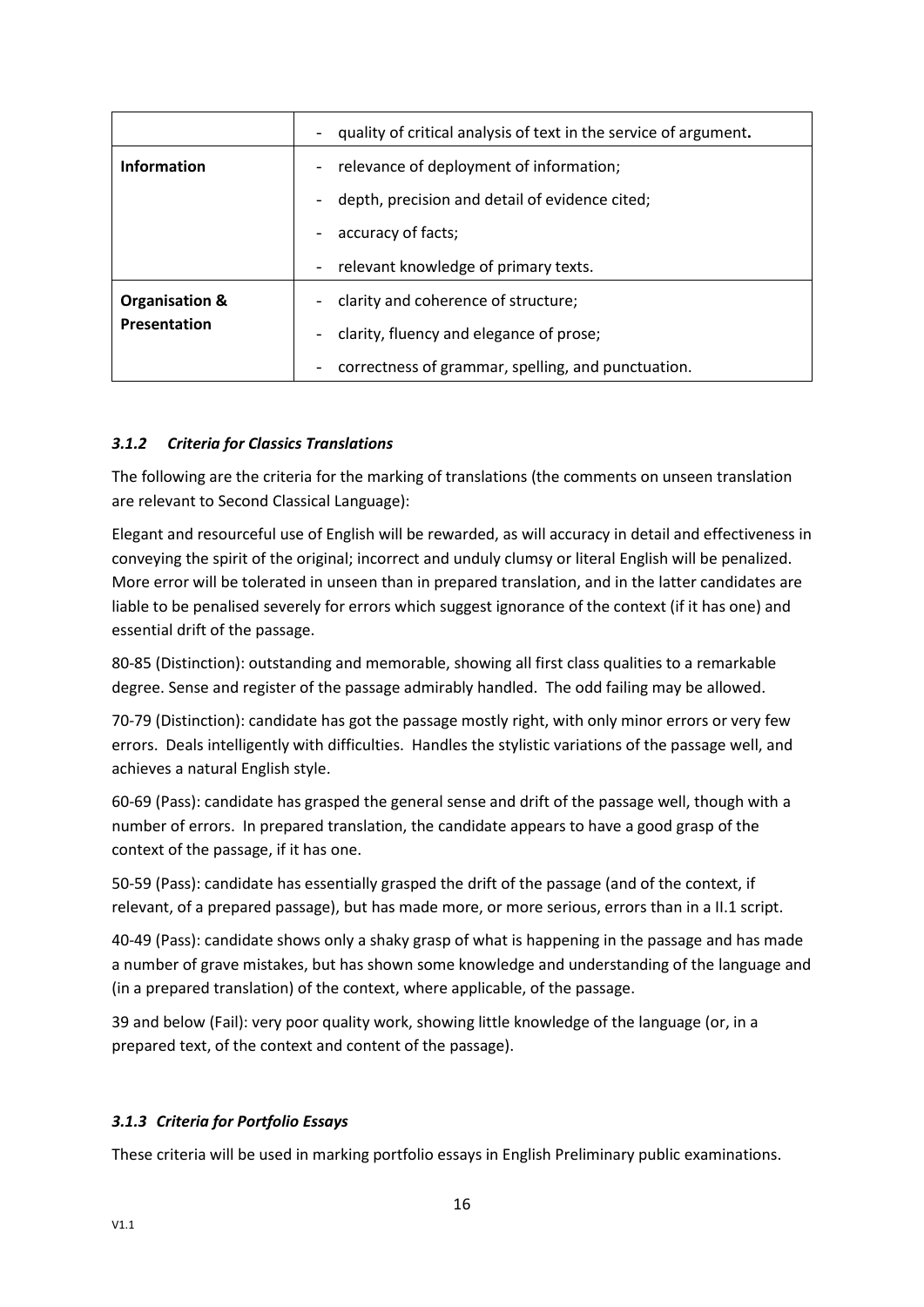| <b>Engagement</b>         | identification and clear delineation of a subject, appropriate to a 1,500-<br>2,000-word essay;                                            |  |
|---------------------------|--------------------------------------------------------------------------------------------------------------------------------------------|--|
|                           | close attention to the terms of the set theme or question;                                                                                 |  |
|                           | for the commentary essay, appropriateness of choice of passages for<br>commentary and the imagination and initiative shown in that choice; |  |
|                           | awareness of relevant linguistic, theoretical and critical methods and<br>traditions;                                                      |  |
|                           | precise and appropriate deployment of linguistic terminology as<br>appropriate;                                                            |  |
|                           | depth and sophistication of comprehension of and engagement with<br>issues;                                                                |  |
|                           | grasp and handling of linguistic, theoretical and critical materials.                                                                      |  |
| <b>Argument</b>           | coherence of argument;                                                                                                                     |  |
|                           | analytical clarity and power;                                                                                                              |  |
|                           | intellectually incisive argument and sophistication of conceptualization;                                                                  |  |
|                           | independence of argument;                                                                                                                  |  |
|                           | - quality of linguistic, theoretical or critical analysis (as appropriate) of<br>text in the service of argument.                          |  |
| Information               | use of primary texts;                                                                                                                      |  |
|                           | relevance of information deployed;                                                                                                         |  |
|                           | depth, precision, detail and accuracy of evidence cited;                                                                                   |  |
|                           | relevant knowledge of primary texts.                                                                                                       |  |
| <b>Organisation &amp;</b> | clarity and coherence of structure;                                                                                                        |  |
| Presentation              | clarity, fluency and elegance of prose;                                                                                                    |  |
|                           | correctness of grammar, spelling, and punctuation;                                                                                         |  |
|                           | correctness of apparatus and form of footnotes and bibliography.                                                                           |  |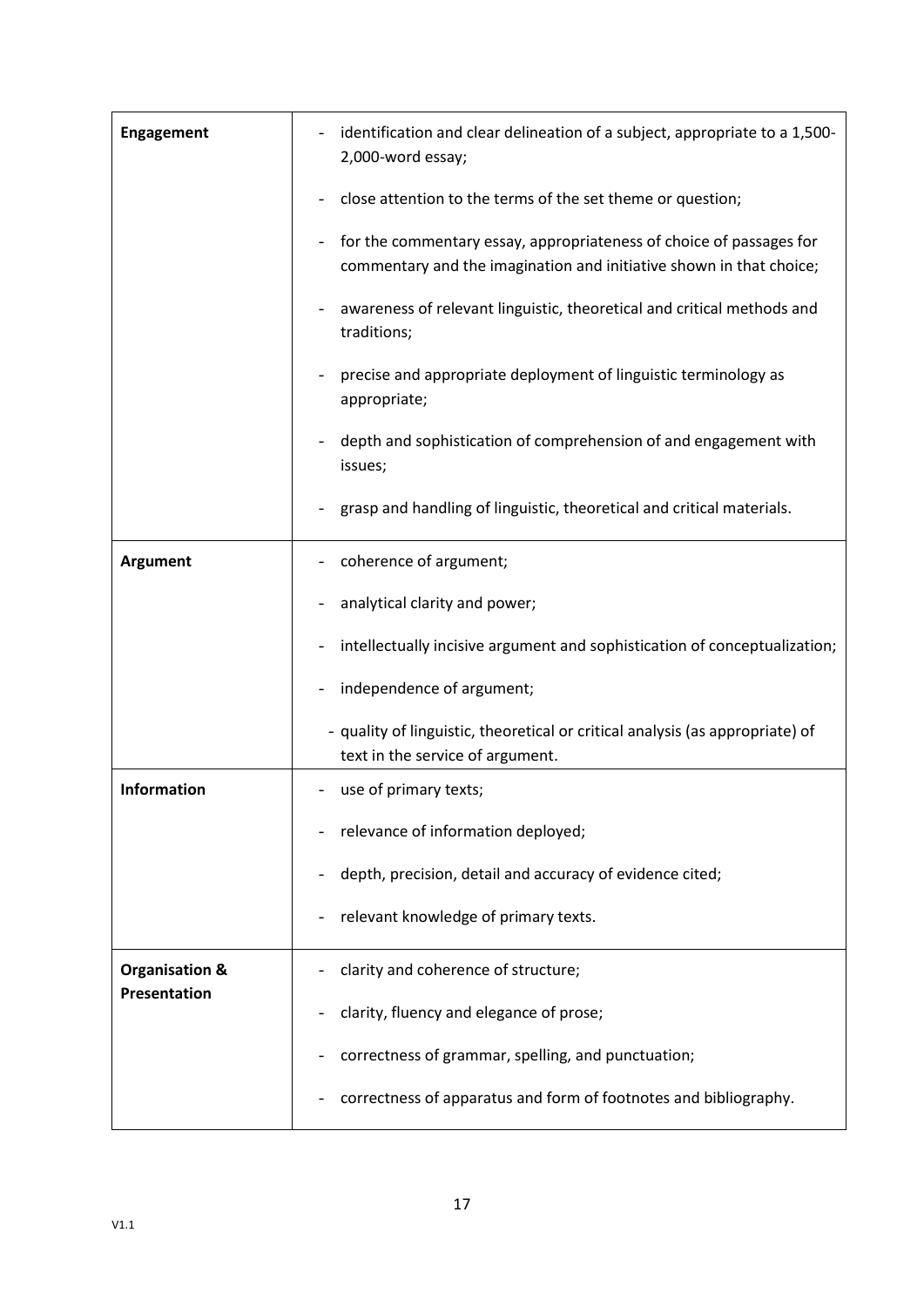## <span id="page-18-0"></span>*3.1.4 Mark descriptors*

| <b>Numerica</b><br><b>I</b> Marks | Category    | <b>Criteria: Examination scripts</b>                                                                                                                                                                                                                                                                                                                                                                                                            | <b>Criteria: Portfolio Essays</b>                                                                                                                                                                                                                                                                                                                                                                                                                                                                           |
|-----------------------------------|-------------|-------------------------------------------------------------------------------------------------------------------------------------------------------------------------------------------------------------------------------------------------------------------------------------------------------------------------------------------------------------------------------------------------------------------------------------------------|-------------------------------------------------------------------------------------------------------------------------------------------------------------------------------------------------------------------------------------------------------------------------------------------------------------------------------------------------------------------------------------------------------------------------------------------------------------------------------------------------------------|
| $86+$                             | Distinction | Outstanding work of marked<br>independence and sophistication.                                                                                                                                                                                                                                                                                                                                                                                  | Work of a very high standard,<br>excellent handling of scholarly<br>apparatus, wide-ranging research,<br>command of a wide range of primary<br>and secondary material. Excellent<br>choice of subject and handling of<br>arguments to suit the limits of a 1,500-<br>2,000-word essay.                                                                                                                                                                                                                      |
| 80-85                             | Distinction | Scripts will excel across the range<br>of criteria.                                                                                                                                                                                                                                                                                                                                                                                             | Essays will excel across the range of<br>the criteria.                                                                                                                                                                                                                                                                                                                                                                                                                                                      |
| 75-79                             | Distinction | Scripts will excel in more than one<br>area, and be at least highly<br>competent in other respects. That<br>is, they must be excellent for some<br>combination of sophisticated<br>engagement with the issues,<br>incisiveness of argument and<br>critical analysis, and quality of<br>knowledge, as well as being<br>presented clearly and coherently.<br>Truly outstanding features may<br>compensate for mere high-<br>competence elsewhere. | Essays will excel in more than one<br>area, and be at least highly competent<br>in other respects. That is, they must<br>be excellent for some combination of<br>the quality of choice and delineation<br>of an appropriate subject, incisiveness<br>of argument and critical analysis,<br>quality of primary evidence, textual<br>and otherwise, on display, as well as<br>being presented clearly and<br>coherently. Truly outstanding features<br>may compensate for mere high-<br>competence elsewhere. |
| 70-74                             | Distinction | Scripts will be at least very highly<br>competent across the board, and<br>probably excel in at least one<br>group of criteria. Relative<br>weaknesses in some areas may be<br>compensated by conspicuous<br>strengths in others.                                                                                                                                                                                                               | Essays will be at least very highly<br>competent across the board, and<br>probably excel in at least one group of<br>criteria. Relative weaknesses in some<br>areas may be compensated by<br>conspicuous strengths in others.                                                                                                                                                                                                                                                                               |
| 65-69                             | Pass        | Scripts will demonstrate<br>considerable competence across<br>the range of the criteria. They must<br>exhibit some essential features,<br>addressing the question directly<br>and relevantly, and offering a<br>coherent argument substantiated<br>with accurate and relevant<br>evidence, the whole being clearly-                                                                                                                             | Essays will demonstrate considerable<br>competence across the range of the<br>criteria. They must exhibit some<br>essential features, identifying a clear<br>subject and offering a coherent<br>argument based on accurate primary<br>evidence and textual analysis, the<br>whole being clearly-presented.<br>Nevertheless, additional strengths (for                                                                                                                                                       |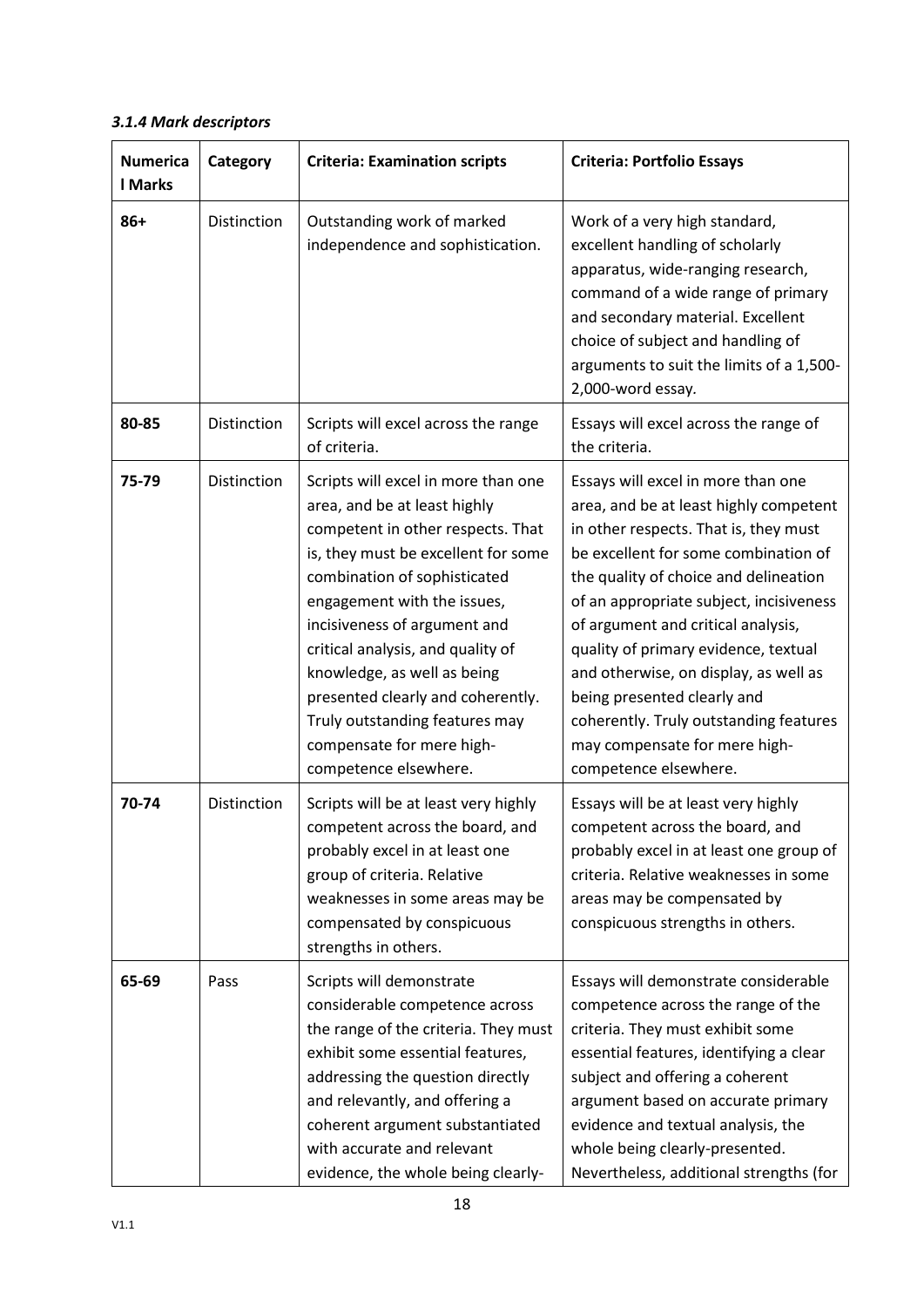|       |      | presented. Nevertheless,<br>additional strengths (for instance,<br>the sophistication of the<br>arguments, or the quality of<br>literary analysis) may compensate<br>for other weaknesses.                                                                                                                                                                                                                                                             | instance, the sophistication of the<br>arguments, or the quality of literary,<br>linguistic or other analysis) may<br>compensate for other weaknesses.                                                                                                                                                                                                                                                                                                  |
|-------|------|--------------------------------------------------------------------------------------------------------------------------------------------------------------------------------------------------------------------------------------------------------------------------------------------------------------------------------------------------------------------------------------------------------------------------------------------------------|---------------------------------------------------------------------------------------------------------------------------------------------------------------------------------------------------------------------------------------------------------------------------------------------------------------------------------------------------------------------------------------------------------------------------------------------------------|
| 60-64 | Pass | Scripts will be competent and<br>should manifest the essential<br>features described above, in that<br>they must offer relevant,<br>substantiated and clear arguments;<br>but they will do so with less range,<br>depth, precision and perhaps<br>clarity. Again, qualities of a higher<br>order may compensate for some<br>weaknesses.                                                                                                                | Essays will be competent and should<br>manifest the essential features<br>described above, but they will do so<br>with less range, depth, precision and<br>perhaps clarity. Again, qualities of a<br>higher order may compensate for<br>some weaknesses.                                                                                                                                                                                                |
| 50-59 | Pass | Scripts must show evidence of<br>some solid competence in<br>expounding information and<br>analysis. But they will be marred by<br>a failure on one criterion or<br>another: failure to discuss the<br>question directly, irrelevant citing<br>of information, factual error, lack<br>of detail, or poor organization and<br>presentation, including incorrect<br>prose.                                                                               | Essays must show evidence of some<br>solid competence in research and<br>analysis, but they will be marred by a<br>failure on one criterion or another:<br>failure to offer a clear argument, lack<br>of research and primary evidence or<br>irrelevance in its deployment, or poor<br>organization and presentation,<br>including incorrect prose and<br>inadequate apparatus.                                                                         |
| 40-49 | Pass | Scripts will fall down on a number<br>of criteria, but will exhibit some<br>vestiges of the qualities required,<br>such as the ability to see the point<br>of the question, to deploy<br>information, or to offer some<br>coherent analysis towards an<br>argument. Such qualities will not<br>be displayed at a high level or<br>consistently, and will be marred by<br>irrelevance, incoherence, error and<br>poor organization and<br>presentation. | Essays will fall down on a number of<br>criteria, but will exhibit some vestiges<br>of the qualities required, such as the<br>ability to identify a subject, to deploy<br>evidence found in research, or to offer<br>some coherent analysis towards an<br>argument. But such qualities will not<br>be displayed at a high level or<br>consistently, and will be marred by<br>irrelevance, incoherence, error and<br>poor organization and presentation. |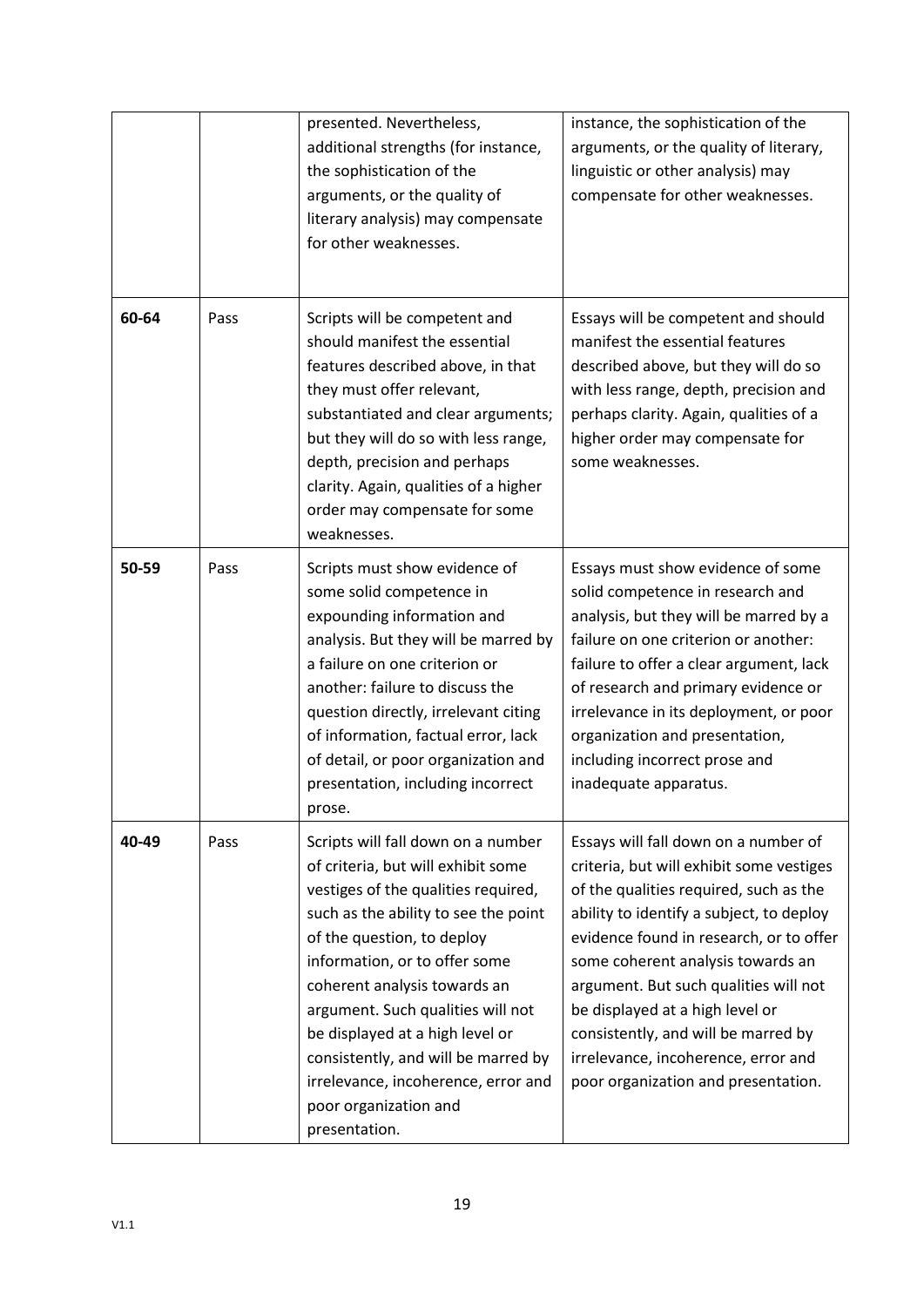| 30-39                          | Fail | Scripts will display a modicum of<br>knowledge or understanding of<br>some points, but will display<br>almost none of the higher qualities<br>described in the criteria. They will<br>be marred by high levels of factual<br>error and irrelevance,<br>generalization and lack of<br>information, and poor organization<br>and presentation. | Essays will display a modicum of<br>knowledge or understanding of some<br>points, but will display almost none of<br>the higher qualities described in the<br>criteria, and will not be based on any<br>meaningful research. They will be<br>marred by high levels of factual error<br>and irrelevance, generalization and<br>lack of information, and poor<br>organization and presentation; and<br>they may be very brief. |
|--------------------------------|------|----------------------------------------------------------------------------------------------------------------------------------------------------------------------------------------------------------------------------------------------------------------------------------------------------------------------------------------------|------------------------------------------------------------------------------------------------------------------------------------------------------------------------------------------------------------------------------------------------------------------------------------------------------------------------------------------------------------------------------------------------------------------------------|
| Less than<br>or equal<br>to 29 | Fail | Scripts will fail to exhibit any of the<br>required qualities. Candidates who<br>fail to observe rubrics and rules<br>beyond what the marking-schemes<br>allow for may also be failed.                                                                                                                                                       | Essays will fail to exhibit any of the<br>required qualities.                                                                                                                                                                                                                                                                                                                                                                |

## <span id="page-20-0"></span>**3.2 Examinations**

Exam conventions are the formal record of the specific assessment standards for the course or courses to which they apply. They set out how your examined work will be marked and how the resulting marks will be used to arrive at a final result and classification of your award. They include information on: marking scales, marking and classification criteria, scaling of marks, progression, resits, penalties for late submission and penalties for over-length work. Conventions for English papers can be found in the [ELL Prelims handbook.](https://oess.web.ox.ac.uk/handbooks) Examination conventions for Classics papers can be found on the [Faculty Canvas pages.](https://login.canvas.ox.ac.uk/)

## <span id="page-20-1"></span>*3.2.1 Examiners*

Students are strictly prohibited from contacting internal or external examiners directly. If you are unhappy with an aspect of your assessment you may make a complaint or appeal (see Sectio[n 4.6\)](#page-34-2)

Examiners reports can be found on the Faculty Canvas pages.

## <span id="page-20-2"></span>*3.2.2 Old English and Early Middle English character protocol for timed exams*

Where students are using a word processor in a timed exam, it is recommended to represent Old English or Early Middle English characters as follows:

| Đ or ð (eth)                     | dh |
|----------------------------------|----|
| Þ or þ (thorn)                   | th |
| $AE$ or $\mathbf{\hat{a}}$ (ash) | ae |
| 3 (yogh)                         | 3  |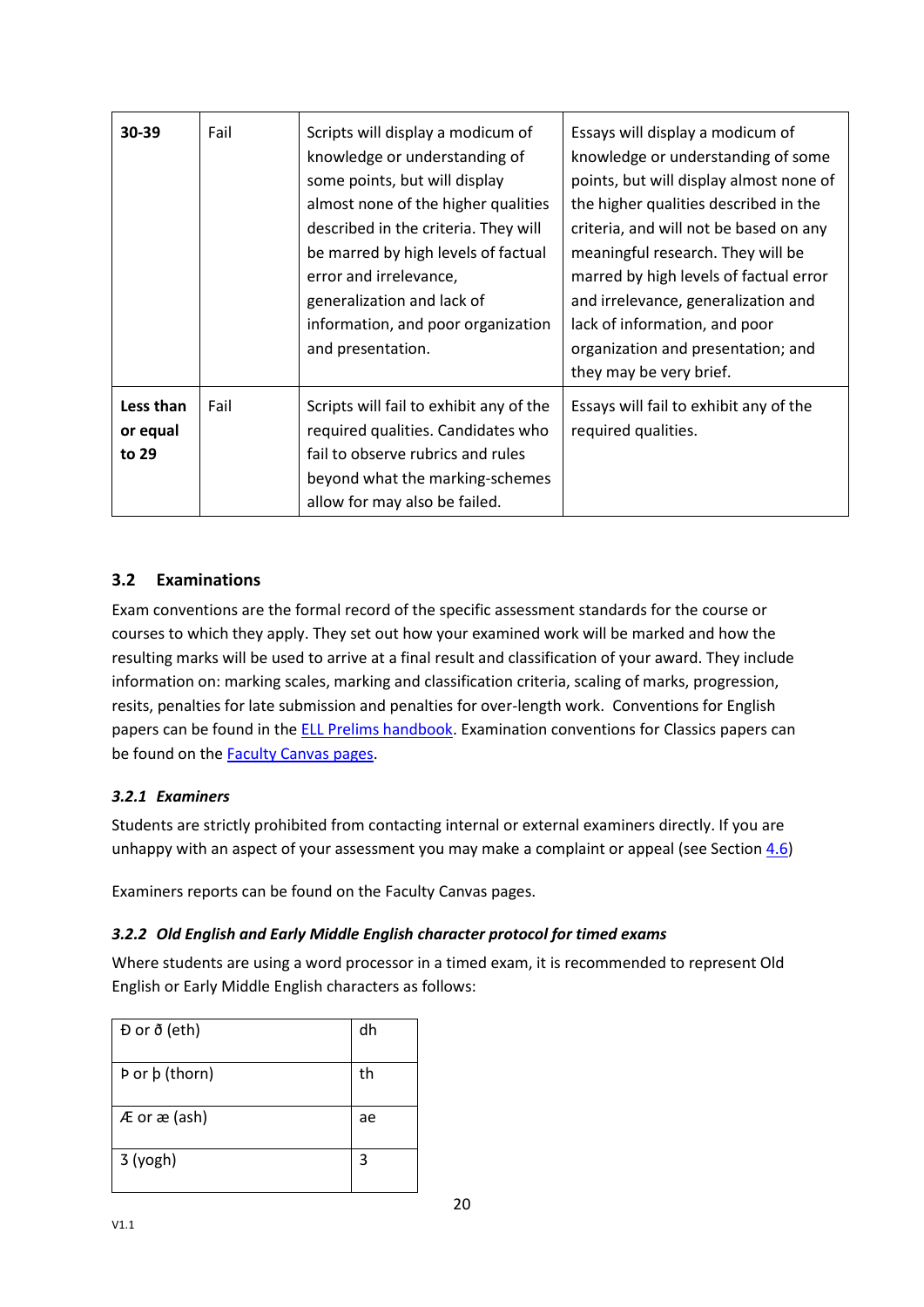For portfolios and dissertations (as opposed to timed exams) the Faculty expects the correct characters to be used rather than the exam protocol, which is intended to aid rapid typing. Students choosing to use the Old English or Early Middle English characters rather than the conventions in an exam will not be penalised.

## <span id="page-21-0"></span>**3.3 Good academic practice**

Plagiarism is presenting someone else's work or ideas as your own, with or without their consent, by incorporating it into your work without full acknowledgement. All published and unpublished material, whether in manuscript, printed or electronic form, is covered under this definition.

Plagiarism may be intentional or reckless, or unintentional. Under the regulations for examinations, intentional or reckless plagiarism is a disciplinary offence. Further guidance on plagiarism can be found at https://www.ox.ac.uk/students/academic/guidance/skills/plagiarism

The University has also produced an extensive set of resources to help you maintain good academic practice; this can be found at [www.ox.ac.uk/students/academic/guidance/skills.](http://www.ox.ac.uk/students/academic/guidance/skills) Further to this we would recommend all students use the online learning opportunities to develop their skills further; [canvas.ox.ac.uk](https://www.canvas.ox.ac.uk/) and more guidance on good referencing practice can be found in section 3.5 of this handbook.

## <span id="page-21-1"></span>**3.4 Presentation and word limits of portfolio essays**

Portfolio essays will be submitted online. The body of your essays should be one and a half or double-spaced.

Short quotations of a sentence or less should not be set in a paragraph by themselves. Longer quotations should be set in a separate paragraph, indented and single-spaced. Do not indent the first line of the first paragraph, or the first paragraph of a new section of the essays. Indent all subsequent paragraphs. Please remember to number the pages of your essays.

Copies of the texts or passages used must be included as an appendix to the portfolio, and the combined length of all texts you have chosen must not exceed 70 lines in total.

The word limits stated for portfolio essays, extended essays and dissertations include footnotes but exclude bibliographies, appendices, and the title of the essay/dissertation. Images, tables and figures are permitted where they may usefully illustrate the argument, and may be included without having to make a special request.

If your essay or dissertation requires extensive quotation from texts in languages other than English, Latin, or Greek, translations into modern English must be provided. The translations should be supplied in the main text, in square brackets, and will not be included in the word count. You must specify both the word count of your essay and also the subtraction you have made for translations.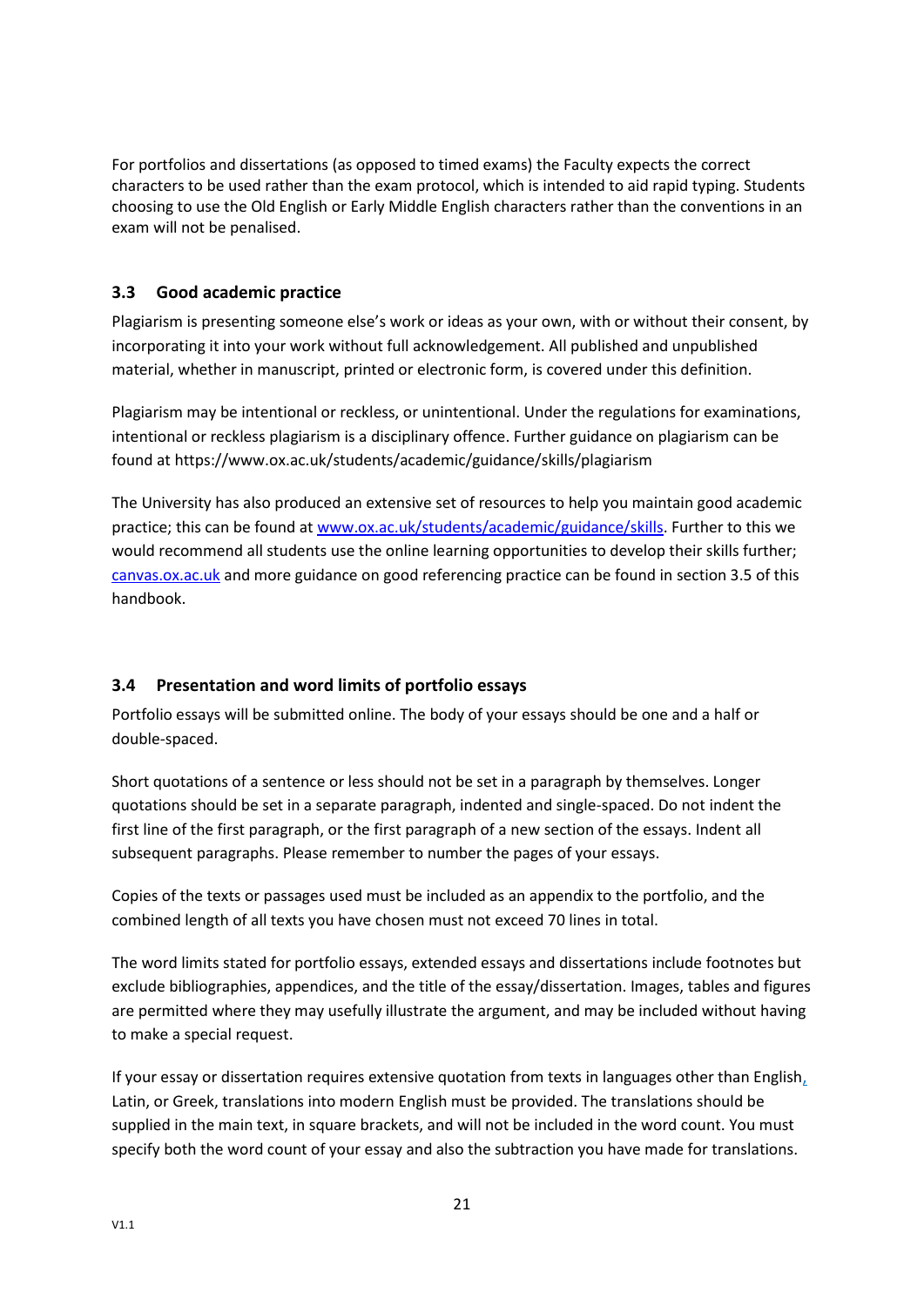Appendices should only be included if you are referring to unpublished evidence of primary importance (especially if it is unlikely to be readily accessible to your examiners), or for images, tables and figures. The vast majority of submissions will not require an appendix. Where an appendix is deemed necessary, every effort should be made to keep it as short as possible, and candidates are reminded that no discursive argument can be placed there. In cases of uncertainty about the inclusion of an appendix it is a good idea to consult the Chair of Examiners for advice.

Further information will be available in the Prelims Examination Circular to Candidates, which is usually distributed in Hilary Term.

## <span id="page-22-0"></span>**3.5 References and Bibliography**

The English Faculty does not impose a mandatory referencing system, though your tutors may communicate their own preferences to you in the matter of style. It is compulsory, however, to present your work in a form that complies with academic standards of precision, clarity, and fullness of reference. Whatever system you employ, please remember these three essentials:

## i) **Consistency**

Ensure that you are using the same style and format for your references throughout your work.

### ii) **Clarity**

Remember that references are included primarily as a guide for the reader. The more explicit you make your citations, the easier it is for anyone reading your work to find your sources.

#### iii) **Common sense**

You will at some stage have to deal with a citation or a reference from a source which does not easily fit into a prescribed system. On these occasions, employing your own judgement will probably enable you to generate a reference in line with the others in your document.

An introduction to a common referencing system, MHRA (Modern Humanities Research Association), is included below. This is intended for guidance only, and you are free to adopt other scholarly systems if you prefer. Paying close attention to the referencing systems used in the academic publications you read is another good way to familiarise yourself with habits of scholarly presentation.

A small sample bibliography of style handbooks is also given here, and you will find copies of these in the Bodleian and the EFL, as well as many other Oxford libraries. Style handbooks will go into much greater detail about formatting and writing habits than this Faculty handbook, which only covers methods of referencing.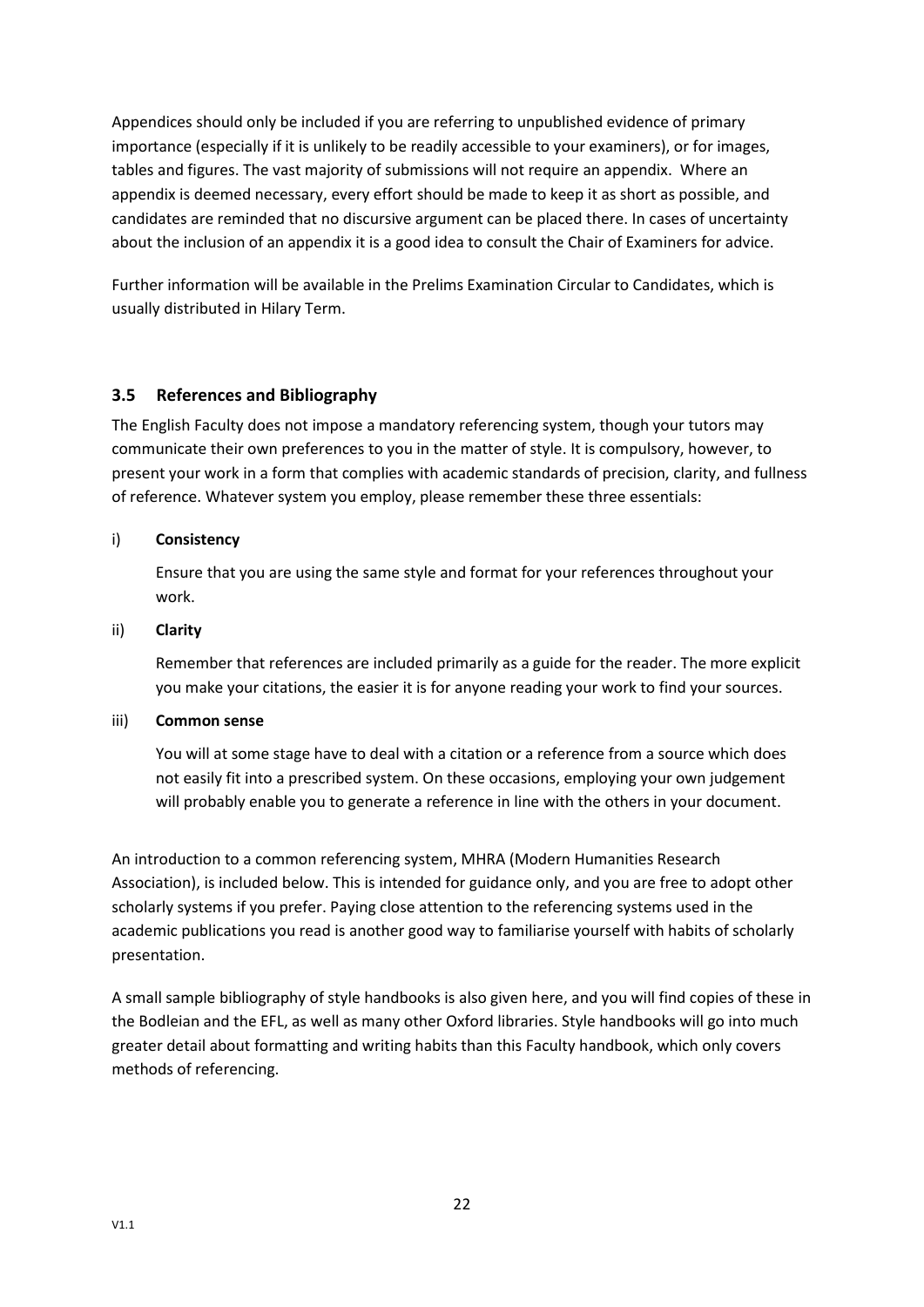### <span id="page-23-0"></span>*3.5.1 Sample bibliography of style handbooks*

Details given here are of first editions except where noted; many of these guides have since been republished in new incarnations and you may like to seek out the most recent edition.

Gibaldi, Joseph, *MLA Style Manual and Guide to Scholarly Publishing* (New York: Modern Language Association of America, 1998)

Gibaldi, Joseph, *MLA Handbook for Writers of Research Papers* (New York: Modern Language Association of America, 1984)

Price, Glanville and Brian Richardson, *MHRA Style Guide: a Handbook for Authors, Editors and Writers of Theses* (London: Modern Humanities Research Association, 2002)

This handbook is also available for free download from the MHRA website at [http://www.mhra.org.uk/Publications/Books/StyleGuide/index.html.](http://www.mhra.org.uk/Publications/Books/StyleGuide/index.html)

*The Chicago Manual of Style*, 16<sup>th</sup> edn (Chicago; London: University of Chicago Press, 2010)

Turabian, Kate L., *A Manual for Writers of Research Papers, Theses, and Dissertations*, rev. by Wayne C. Booth, Gregory Colomb and Joseph M. Williams, 8<sup>th</sup> edn (Chicago; London: University of Chicago Press, 2013)

## <span id="page-23-1"></span>*3.5.2 Modern Humanities Research Association (MHRA) referencing*

Below is a brief explanation of two MHRA approved referencing systems:

- 1. MHRA (general)
- 2. The author-date system

Both of the systems explained below have two points of reference. Firstly, each time you use a quotation, or any other information taken directly from your source, you must place a reference within the text (in parentheses) or in a footnote. Secondly, at the end of your work you will need to include a full bibliography detailing all sources. This is the case even for a system like the first which also provides full bibliographic detail within the text.

A guide to drawing up your bibliography is also provided below. Your bibliography will not count towards any word limits for assessed work, but references in the text and in footnotes will count, so you might like to consider a system (like the author-date system) which reduces the number of words contained in the reference.

## <span id="page-23-2"></span>*3.5.3 MHRA (general)*

The general MHRA system requires that the first reference to every book, article or other publication in your document should be given in full. Thereafter, references to the same publication may take an abbreviated, but easily identifiable, form (see below, Abbreviated references).

**Books**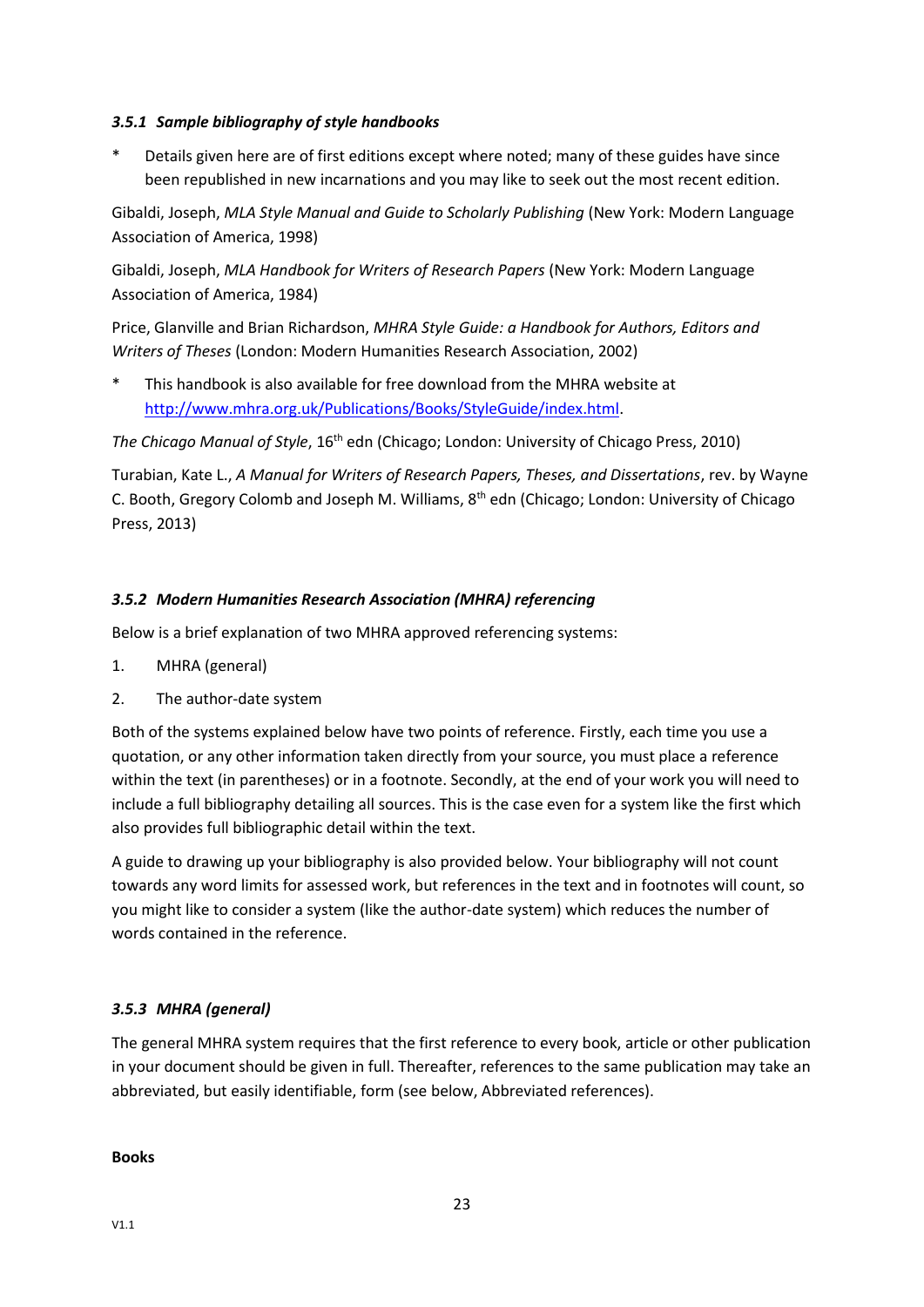In general, a full reference to a book would appear in a footnote and be presented in the following order, with each piece of information separated from the next by a comma. (It may not be necessary to include all of this information for every book you refer to):

- 1. *Author*: in the form given on the title page, and with first name preceding surname. When referring to an edition of a primary work which contains the author's name in the title, as with *The Sermons of John Donne*, it is not essential to repeat 'John Donne' before the title.
- 2. *Title*: in full and in italics. The initial letters of all principal words should be capitalised.
- 3. *Editor / translator, etc.*: in the form 'ed. by', 'trans. by', 'rev. by'.
- 4. *Series*: if the book belongs in a series, give the series title and volume number.
- 5. *Edition*: if other than the first edition, specify '2nd edn', 'rev. edn' etc.
- 6. *Number of volumes*: if the work is in several volumes, state this in the form '4 vols'.
- 7. *Details of publication*: these should be enclosed in round brackets, and take the form (Place of publication: Publisher, Year).
- 8. *Volume number*: in roman numerals. Where necessary, include the publication date of the volume in brackets after the volume number.
- 9. *Page numbers*: preceded by 'p.' or 'pp.', unless you have included a volume number.

Here are some examples of first references to books under the MHRA system:

Edmund Spenser, *The Shorter Poems*, ed. by Richard McCabe (London: Penguin, 1999), p. 221

Patrick Collinson, *The Religion of Protestants: the Church in English Society 1559-1625* (Oxford: Oxford University Press, 1982), pp. 7-12

Francis Bacon, *The Advancement of Learning*, ed. and with introduction, notes and commentary by Michael Kiernan, The Oxford Francis Bacon, IV (Oxford: Clarendon Press, 2000), p. 66

*The Book of Margery Kempe*, ed. by Barry Windeatt (London: Longman, 2000), pp. 41 – 50

Paul Strohm, *Social Chaucer*, 2<sup>nd</sup> edn (Cambridge, Mass: Harvard University Press, 1994), pp. 47 - 83

#### **Chapters or articles in books**

Information about a chapter or an article published in a book should be presented in the following order:

- 1. *Author.*
- 2. *Article title*: in single quotation marks and not italicised.
- 3. *'in'*: preceded by a comma.
- 4. *Title, editor and publication details of the book* as described above*.*
- 5. *First and last pages of article*: preceded by 'pp.'
- 6. *Page number of reference*: in parentheses and preceded by 'p.' or 'pp.'

E.g.: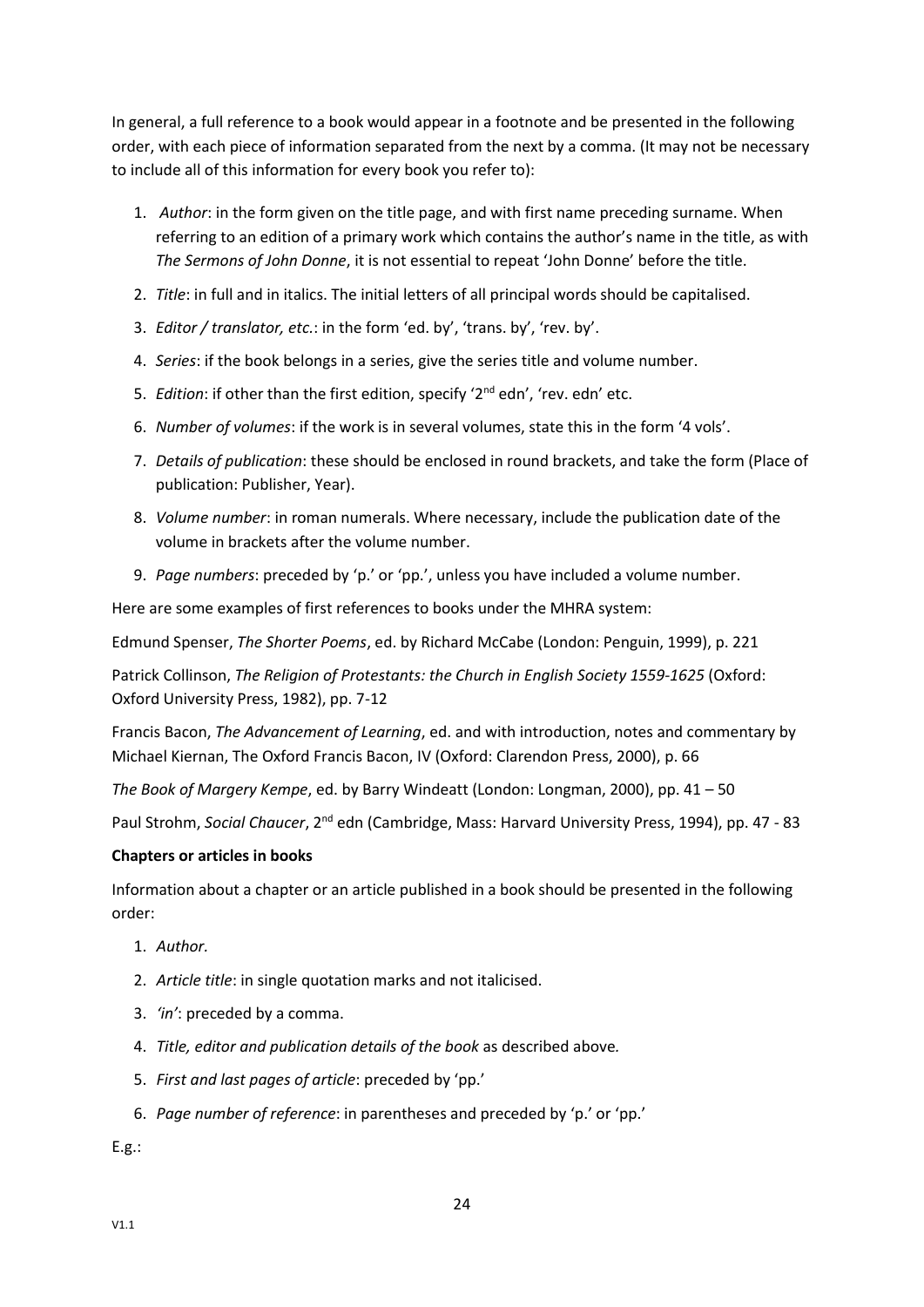Mark Thornton Burnett, '"We are the makers of manners": The Branagh Phenomenon', in *Shakespeare After Mass Media*, ed. by Richard Burt (Basingstoke: Palgrave, 2002), pp. 83–105 (p. 91).

Virginia Woolf, 'A Letter to a Young Poet', in *The Essays of Virginia Woolf: Volume 5, 1929-1932*, ed. by Stuart N. Clarke (London: Hogarth Press, 2009), pp. 306-323.

## **Journal articles**

A reference to a journal article should be composed as follows:

- 1. *Author.*
- 2. *Article title*: in single quotation marks and not italicised.
- 3. *Journal title*: in italics.
- 3. *Series number*: in Arabic numerals, not Roman.
- 4. *Volume number*: in Arabic numerals, not Roman.
- 5. *Year of publication*: in parentheses.
- 6. *First and last pages of article*: without 'pp.'
- 7. *Page number of reference*: in parentheses and preceded by 'p.' or 'pp.'

E.g.:

Brean Hammond, 'Joseph Addison's Opera *Rosamond*: Britishness in the Early Eighteenth Century', *ELH,* 73.3 (Fall 2006), 601–629 (p. 616).

Sylvia Federico, 'Chaucer and the Matter of Spain', *The Chaucer Review*, 45.3 (2011), 299–320 (pp. 301–307).

## **Online resources**

An increasingly large amount of academic information can be found online. When choosing whether to use an online resource, you should use your judgement in determining the quality of the material. Who has created it, and why? Is it appropriate for academic citation?

When referencing an online source, you should keep as closely as possible to the guidelines given above for printed sources. Information should be supplied in the following order:

- 1. *Author*
- 2. *Title*
- 3. *Title of complete work / resource*: this might be the name of the website or an online database, or might be the bibliographic details for an online journal or text
- 4. *Publication details*: where known, supply the volume and date
- 5. *Full web address, URL or DOI* : in angle brackets < > . If you can find a stable URL or the DOI listed, this is better than the sometimes very lengthy web address you will have in your browser window. Avoid using TinyURL or similar for academic citation.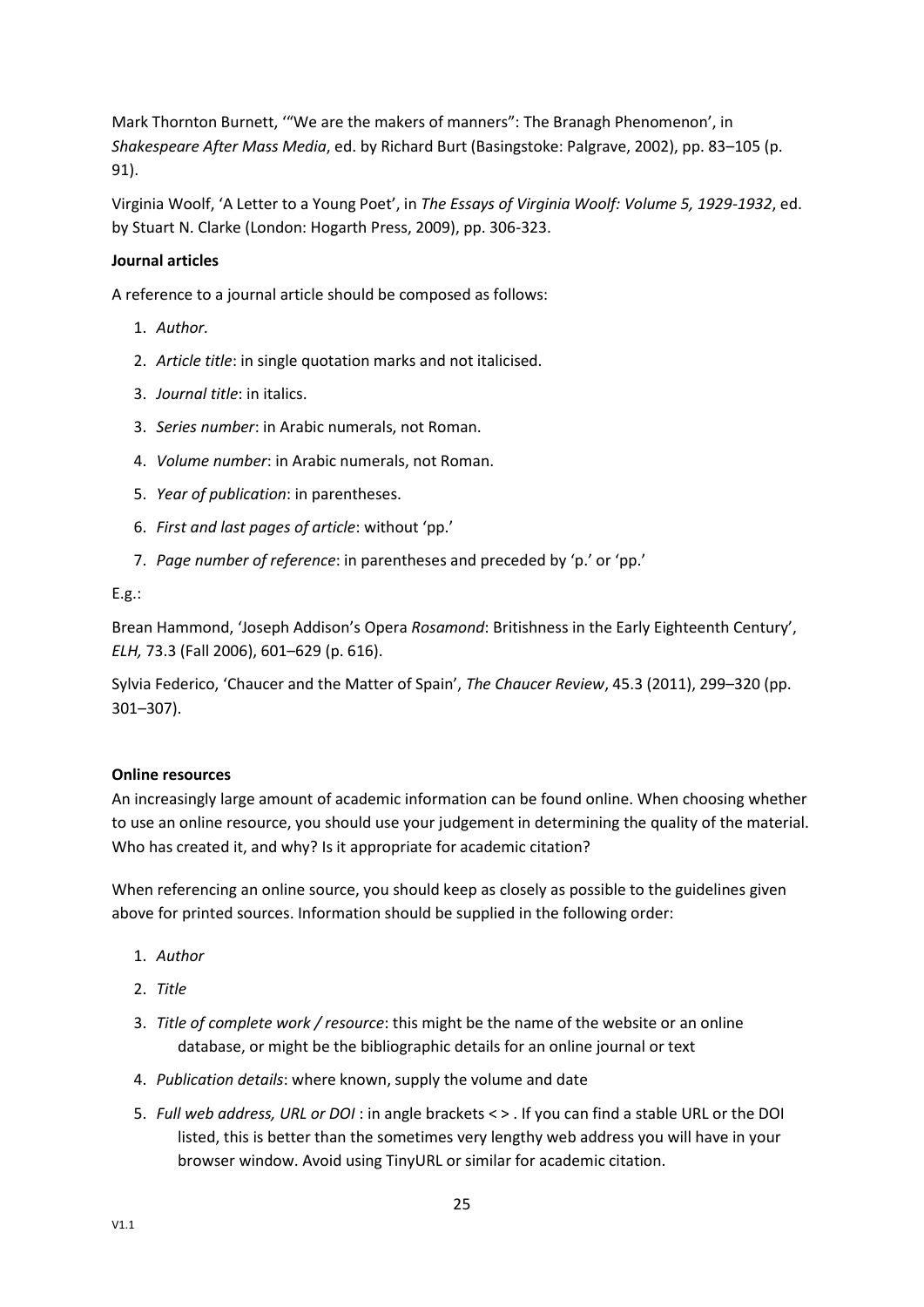- 6. *Date of consultation*: in square brackets
- 7. *Location of reference*: for example, the paragraph number or page number where supplied. Include in parentheses.

E.g.:

Rosemary O'Day, 'Family Galleries: Women and Art in the Seventeenth and Eighteenth Centuries', *Huntingdon Library Quarterly* 71.2 (June 2008),

[<http://www.jstor.org/stable/10.1525/hlq.2008.71.2.323>](http://www.jstor.org/stable/10.1525/hlq.2008.71.2.323), [accessed 14 March 2011] (p. 332)

Hans J. Hillebrand, 'Reformation' in *Encyclopedia of Religion*, [<http://go.galegroup.com/ps/i.do?&id=GALE%7CCX3424502608&v=2.1&u=oxford&it=r&p=GVRL&s](http://go.galegroup.com/ps/i.do?&id=GALE%7CCX3424502608&v=2.1&u=oxford&it=r&p=GVRL&sw=w) [w=w>](http://go.galegroup.com/ps/i.do?&id=GALE%7CCX3424502608&v=2.1&u=oxford&it=r&p=GVRL&sw=w), [accessed 6 November 2010] (p. 7657)

Melvyn New, 'Sterne, Lawrence (1713 – 1768)' in *Oxford Dictionary of National Biography*, [<http://www.oxforddnb.com/view/article/26412>](http://www.oxforddnb.com/view/article/26412), [accessed 22 May 2011] (para. 12 – 16)

As more resources are accessed online, academic sites and databases regularly provide users with detailed bibliographic information about their content (often located at the very end of an article), which can be very useful when composing your footnotes.

## **Abbreviated references**

After your initial, full reference, you can save space in the rest of your document by using abbreviated references to repeated sources. These abbreviated references can either be included as further footnotes, or can be placed in parentheses in the body of your document. In addition, it is permissible to include all abbreviated references to primary sources in parentheses and all abbreviated references to secondary sources as footnotes if you so choose.

Abbreviated references will normally consist of the author's name followed by the page reference (and the volume reference where necessary) as: (Strohm, 91).

Where more than one work by an author has been cited, you may also need to include a short version of the title, in addition to author, volume and page:

MHRA discourages the use of 'op. cit.', 'loc. cit.' and 'ibid.'

If you are writing an essay which consistently refers to a set of primary texts by the same author, you may like to adopt a system of abbreviation. Following your first (full) citation of each text, you might say at the end of a footnote "All subsequent references are to this edition and incorporated into the body of the essay". Thereafter, you can place page numbers in parentheses within the text. If there is any ambiguity as to which primary text you are referring to, include a short title.

Alternatively, if you are consistently referring to a set of original primary sources such as manuscripts, or again, you are relying on a particular group of texts which you need to refer to repeatedly in your work, you may include a section in your bibliography that shows the abbreviations you will use for each source. For example, if you were writing an essay about Bacon's *Advancement of Learning* and you were using the Michael Kiernan edition cited above as your primary text, you might enter it into your list of abbreviations as follows: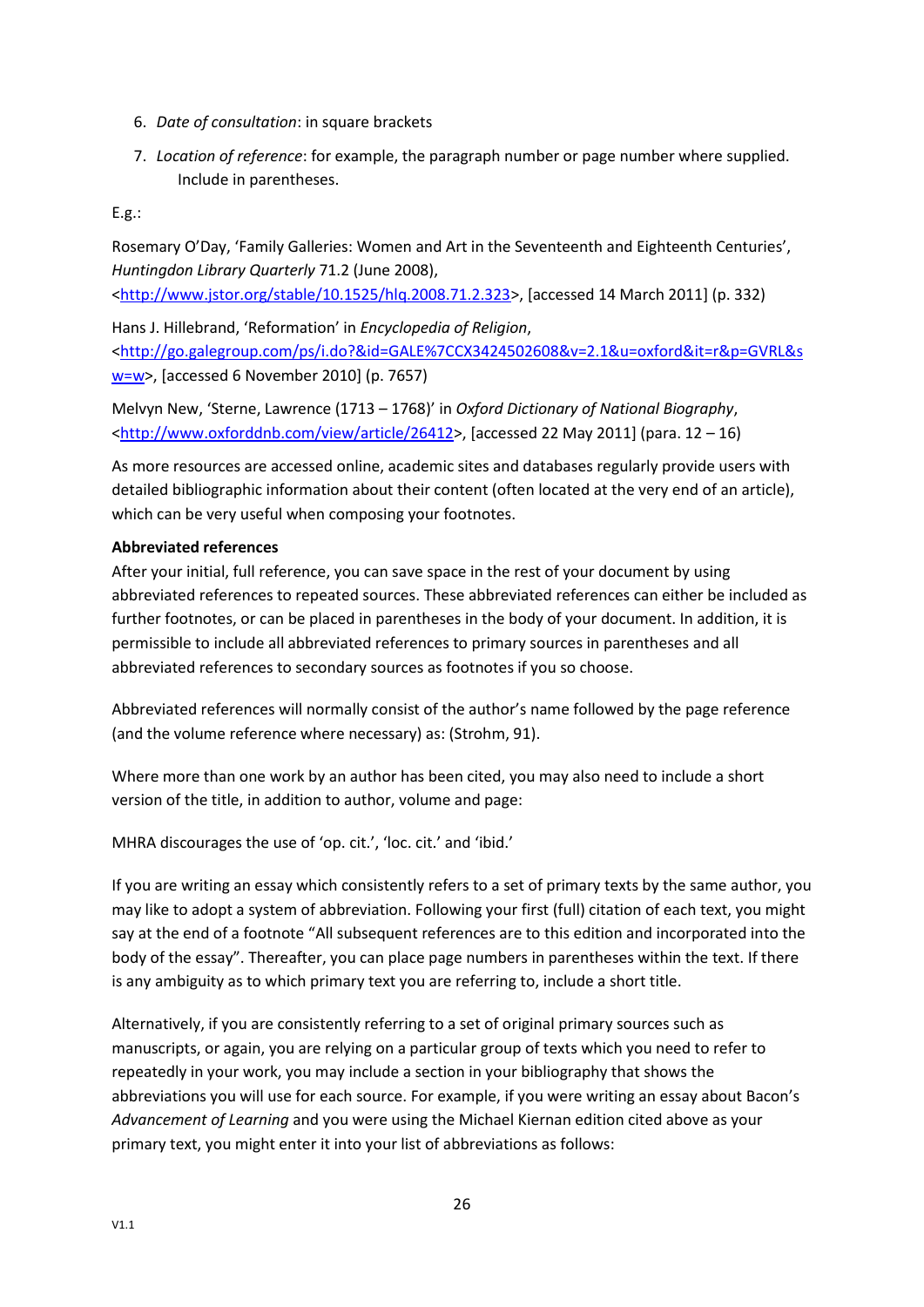*AL* Francis Bacon, *The Advancement of Learning*, ed. and with introduction, notes and commentary by Michael Kiernan, *The Oxford Francis Bacon, IV* (Oxford: Clarendon Press, 2000)

You would then label all references to the text with *AL* and the page number (again, you can do this in parentheses or in footnotes).

## **3.5.3.1 MHRA (author – date system)**

This system can save you space when you are working to a word limit. Instead of including full references in the document, all source information is contained in a comprehensive bibliography at the end of your document. Such a bibliography would not be included in any word counts.

Your bibliography should be arranged in alphabetical order by author surname, and multiple works by one author should be arranged by date of publication. If two or more works by the same author share a publication date, you should distinguish between them by marking them e.g. '1995a' and '1995b'. The form of each entry should follow the guidelines below in the section on Bibliographies.

When you need to make a reference in your document, you should include it in the body of the text in parentheses. It should give the author's surname, the date of publication and the page reference, in the following form: (Colclough, 2001: 105). If your text already mentions the author's name, as in "Colclough suggests that...", you may omit the name from the reference in parentheses.

## **3.5.3.2 Citing the OED**

*OED Online* ([www.oed.com](http://www.oed.com/)) is an online resource whose content changes every three months, when new and revised entries (along with other editorial and discursive material) are uploaded to the website. When you cite *OED Online* as your authority for a definition, or for any other information in an entry (etymology, pronunciation, range and date of illustrative quotations, etc), you need to specify two things:

(1) The date at which you accessed the website - simply attach the words 'accessed MONTH DAY YEAR' as appropriate to whatever information you cite from the dictionary

(2) The date at which the content you cite was published.

Currently, every entry on the website is displayed with an additional central bar, bearing either red or blue rubric, which specifies the first date and origin of the entry. Blue rubric indicates the entry has been revised since 2000 and is up-to-date. Red rubric warns you that the entry was first inserted in the dictionary many years ago and may not have been fully updated.

The noun *relic*, for example, is accompanied by blue rubric stating 'This entry has been updated (OED Third Edition, December 2009)'. So it is a reliable up-to-date entry, and when citing it you should specify the word itself, its grammatical form, the date at which the entry was updated, and your date of access, along with (if relevant) the sense number of the definition you're referring to: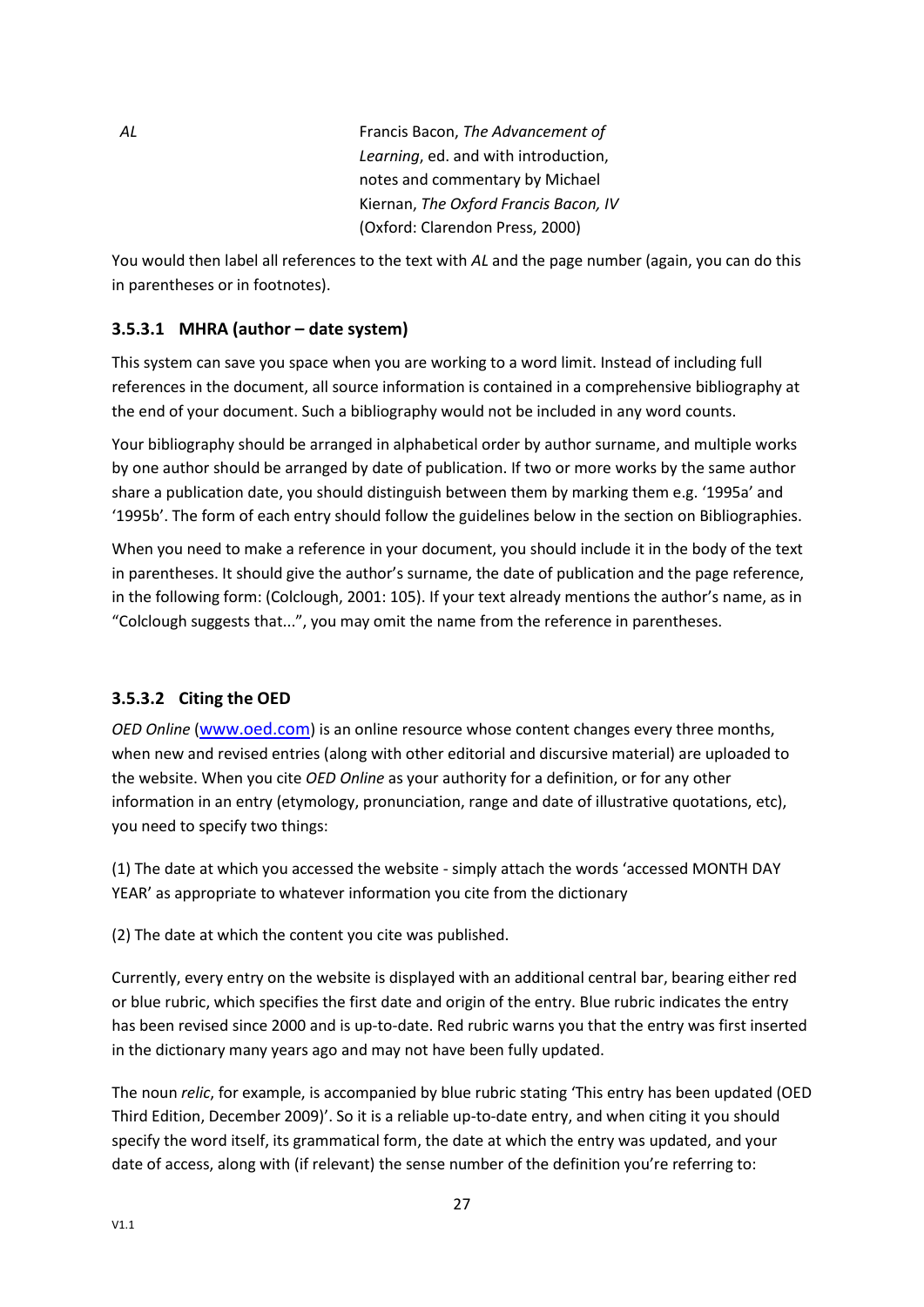e.g. *relic*, n., sense 3d: 'An old, outmoded, or outdated person or thing; someone or something left over from an earlier era, or having the characteristics of a former time', *OED Online* (revised entry Sept 2009, accessed MONTH DAY YEAR).

You may also find it relevant to quote or otherwise take note of the accompanying label, in this case '*colloq.* (*humorous* or *derogatory*)'. Note that there is no need to cite the URL.

By contrast, slang n<sup>3</sup> is marked with red rubric stating 'This entry has not yet been fully updated (first published 1911)'. This alerts you that the entry may be significantly out of date. The definition of sense 1 reads 'The special vocabulary used by any set of persons of a low or disreputable character; language of a low and vulgar type'. No dictionary of English published today would intentionally incorporate value judgements in its definitions, and this definition (and its vocabulary) is significantly out of line with current linguistic thinking about slang and its users. For an up-to-date definition of *slang* you need to use either a good quality recently published print dictionary or a reliable online equivalent (to find this via *OED Online* itself, see the link below the red rubric to *Oxford Dictionaries Online* ([http://oxforddictionaries.com](http://oxforddictionaries.com/)), which defines the word as follows: 'a type of language consisting of words and phrases that are regarded as very informal, are more common in speech than writing, and are typically restricted to a particular context or group of people'.

When citing red rubric entries you should be sure to specify the date of first publication, e.g.

slang n<sup>3</sup>, sense 1a: 'The special vocabulary used by any set of persons of a low or disreputable character; language of a low and vulgar type', *OED Online* (entry first published 1911, accessed MONTH DAY YEAR)

As before, there is no need to cite the URL.

Further information on the OED Online and how to cite material from it may be found on the Faculty Weblearn page.

#### <span id="page-28-0"></span>*3.5.4 Guidelines for Citation of Objects in Written Work*

Illustrations may be gathered in one place at the end of the work, or, if you prefer, incorporated with the text. The latter arrangement is more complex to achieve, and only recommended if you feel it will enhance your argument. Captions within the text, and 'List of Illustrations' at the end of the essay, should contain the same information but captions should minimally include the following:

- 1. artist/architect/maker /manufacturer (e.g. Meissen)
- 2. title of work/name of building/object description (e.g. teapot)
- 3. date of production (date range or century acceptable)
- 4. present location
- 5. brief reference for the source of the illustration

The 'List of Illustrations' should include the following information, in the recommended order: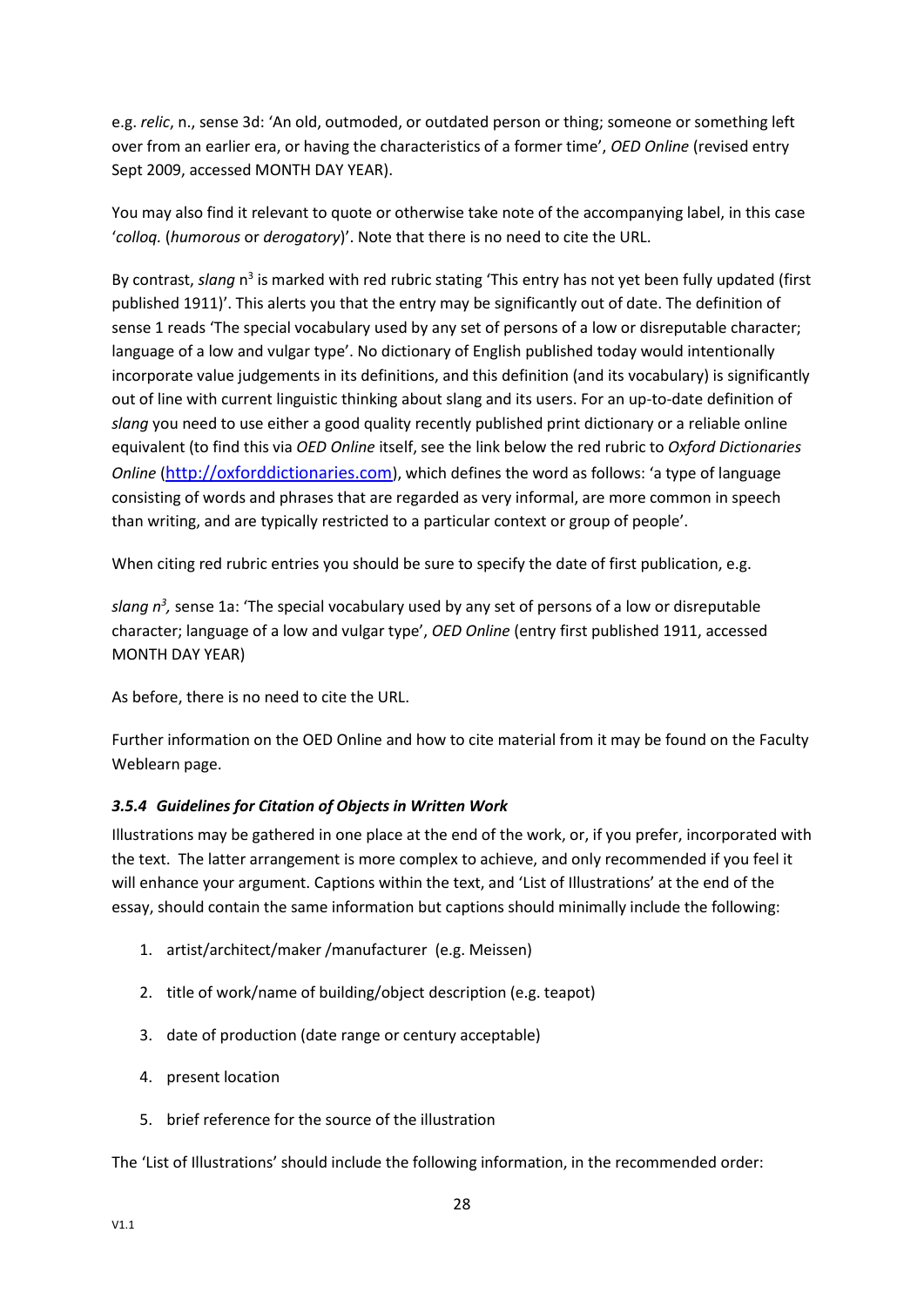- 1. artist/architect/maker
- 2. title of work/name of building/object description
- 3. size (metric)
- 4. medium (e.g. engraving; ceramic; textile; mixed media)
- 5. date of production
- 6. present location
- 7. brief reference for the source of the illustration (e.g., your own photograph, a museum photograph, copied from a book or the internet – if the last, give URL as you would for written work).

You should illustrate your paper or thesis carefully since good illustrations can be vital to supporting your arguments. Wherever possible, you should use good quality, high resolution illustrations of images, objects or buildings discussed at any length in the text. Illustrations can be in black and white; colour illustrations are only necessary if used to support a specifically 'colour-related' point in your argument or discussion. Captions can simply be numbered sequentially as Fig. 1, Fig. 2, etc., since the reader will be able to refer to the 'List of Illustrations' for the full information. Make sure you refer to your illustrations at appropriate points in your text and argument, with the relevant figure number in brackets, thus: (Fig. 10)."

Captions and lists of illustrations do not count as part of the overall word limit; neither do illustrations themselves.

## <span id="page-29-0"></span>*3.5.5 Text Analysis Tools*

When citing text analysis tools it is sufficient to simply state the tool which has been used, in the body of the text in parentheses.

For example: ….this passage has a Gunning Fog Index of 18.2 (LexTutor)

## <span id="page-29-1"></span>*3.5.6 Bibliographies*

As with referencing, the format of your bibliography may vary according to the system you employ. Again, the most important thing is to maintain consistency in the way you present your sources in your bibliography.

If you have been using the MHRA referencing system outlined above, each item in your bibliography can be presented in much the same way as for the first full reference. The principal difference is that it is general practice to reverse the author's surname and first name, as in the example below. When a work has more than one author or editor, you need only invert the first named author.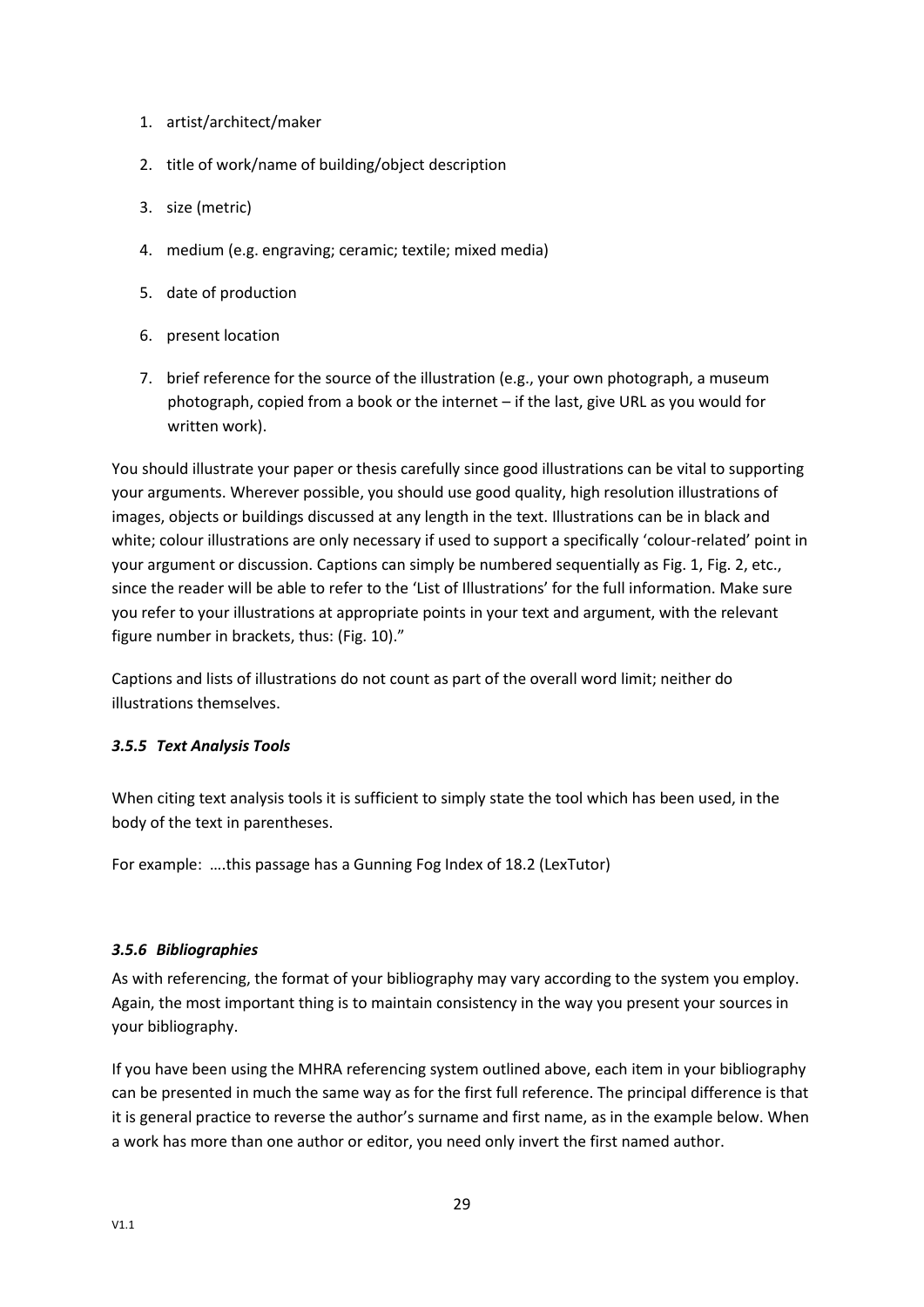E.g. :

Berg, Christian, Frank Durieux, and Geert Lernout, eds., *The Turn of the Century: Modernism and Modernity in Literature and the Arts*, (Antwerp: DeGruyter, 1995)

Caws, Mary Ann, ed., *Mallarmé in Prose*, trans. by Rosemary Lloyd and Mary Ann Caws, (New York: New Directions, 2001)

Page numbers are not required in a bibliography unless you are listing an article or chapter that appears within another publication.

Your bibliography should be ordered alphabetically and thereafter by date of publication. Do not include full stops after each item in the list.

It is common to divide your sources into primary and secondary works.

## <span id="page-30-0"></span>*3.5.7 Online resources*

The English Faculty Library (EFL) has produced an online guide covering referencing and bibliography. It should be used as a supplement to the information given in this handbook. Students taking Course II should first consult their tutors regarding referencing styles.

<https://libguides.bodleian.ox.ac.uk/english/referencing>

The EFL also runs training sessions on referencing, which will be advertised.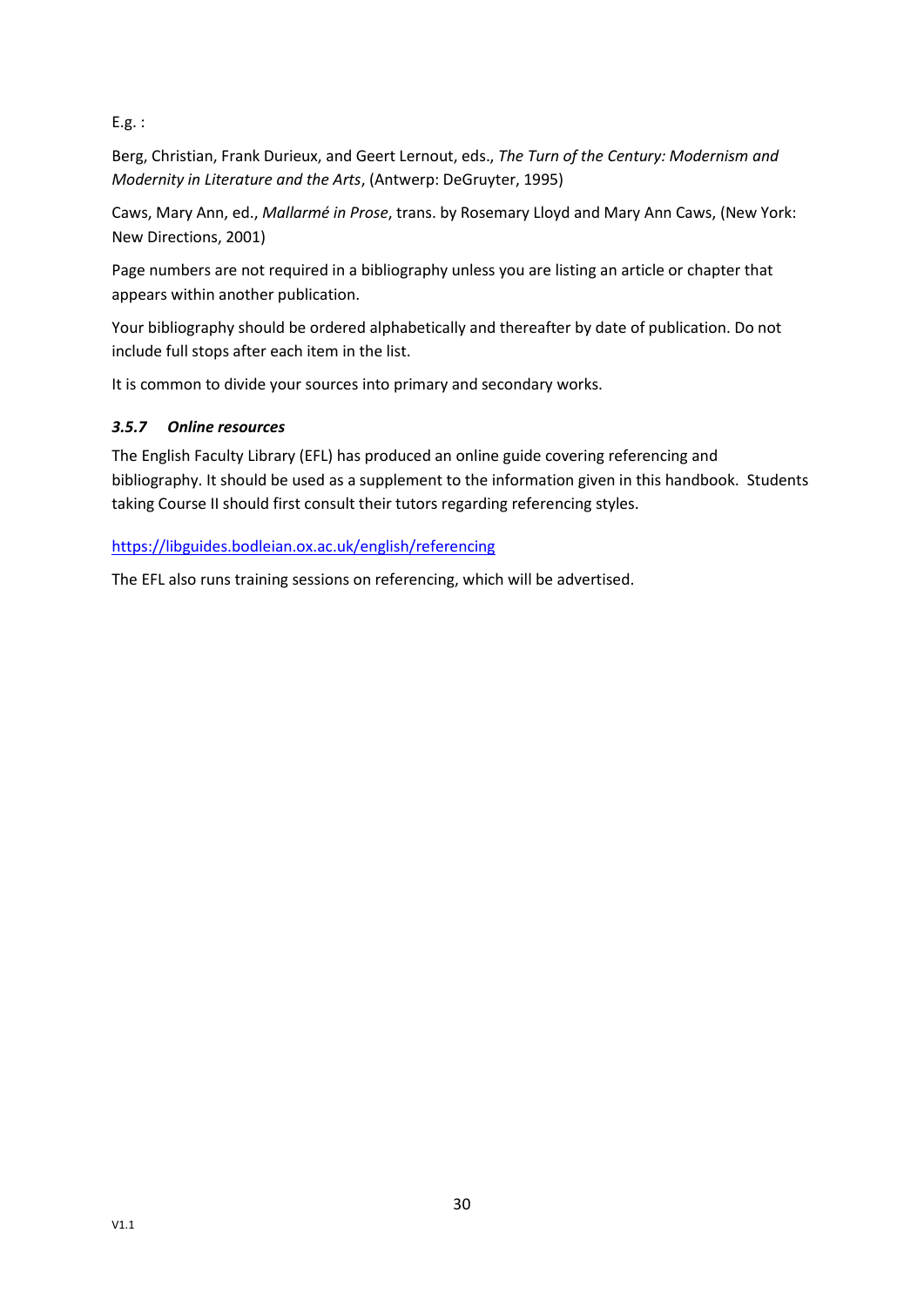# <span id="page-31-0"></span>**4 ABOUT THE FACULTY**

## <span id="page-31-1"></span>**4.1 The Faculty Offices and Key Contacts**

These notes of guidance will provide you with information about the Classics and English Prelims course, but if you do have any enquiries, a good first point of contact is the Faculty Office at both the English and the Classics Faculties.

The English Faculty Office is located in the St Cross Building, beneath the Library. During term-time (including week 0 and week 9) the office is open every weekday from 9.00 to 5.30 (4.30 on Fridays). In the vacations, the office is open 9.00 to 5.00 (4.30 on Fridays).

You can also call the office on 01865 271 055 or e-mail [english.office@ell.ox.ac.uk.](mailto:english.office@ell.ox.ac.uk)

The Classics Faculty Office is located at 66 St Giles. It is open every weekday between 9.00 and 5.00 (though you can access the building from 7.00a.m. until 11.00p.m.). You can call on 01865 288391.

The following people are also on hand to help you with any queries:

- Your college tutors
- Lis Allen, English Academic Administration Officer, 01865 (2) 71540, [undergrad@ell.ox.ac.uk](mailto:undergrad@ell.ox.ac.uk)
- Andrew Dixon, Classics Academic Administrative Officer, 01865 (2) 88388, [undergraduate@classics.ox.ac.uk](mailto:undergraduate@classics.ox.ac.uk)
- Andy Davice, Academic Administrator and Disability Coordinator, English Faculty, 01865 2 71930[, andy.davice@ell.ox.ac.uk](mailto:andy.davice@ell.ox.ac.uk)
- Professor Adam Smyth, Director of Undergraduate Studies
- Professor Emma Smith, Director of Teaching
- Dr Nicholas Perkins, Director of Diversity and Equality, [nicholas.perkins@st-hughs.ox.ac.uk](mailto:nicholas.perkins@st-hughs.ox.ac.uk?subject=Diversity%20&%20Equality)
- Dr Scott Scullion, Chair of the Classics and English Joint School Committee

Students with a disability, as well as students who develop any health issues during the course of their studies, are invited to make contact with Andy Davice, the Academic Administrator and Disability Coordinator, if they have any questions or concerns.

Other useful contact numbers:

| Faculty Library - efl-enquiries@bodleian.ox.ac.uk               | (2)71050 |
|-----------------------------------------------------------------|----------|
| Classics Subject Librarian (Charlotte Goodall, Sackler Library) | (2)88049 |
| Bodleian Main Desk - reader.services@bodleian.ox.ac.uk          | (2)77000 |
| English Faculty Building Porters' Lodge (for lost property)     | (2)71481 |
| Classics Faculty Building reception (for lost property)         | (2)88391 |
| University IT Services - contact@it.ox.ac.uk                    | (2)73200 |
| Oxford SU (Student Union) - advice@oxfordsu.ox.ac.uk            | (2)88452 |
| University Counselling Service - counselling@admin.ox.ac.uk     | (2)70300 |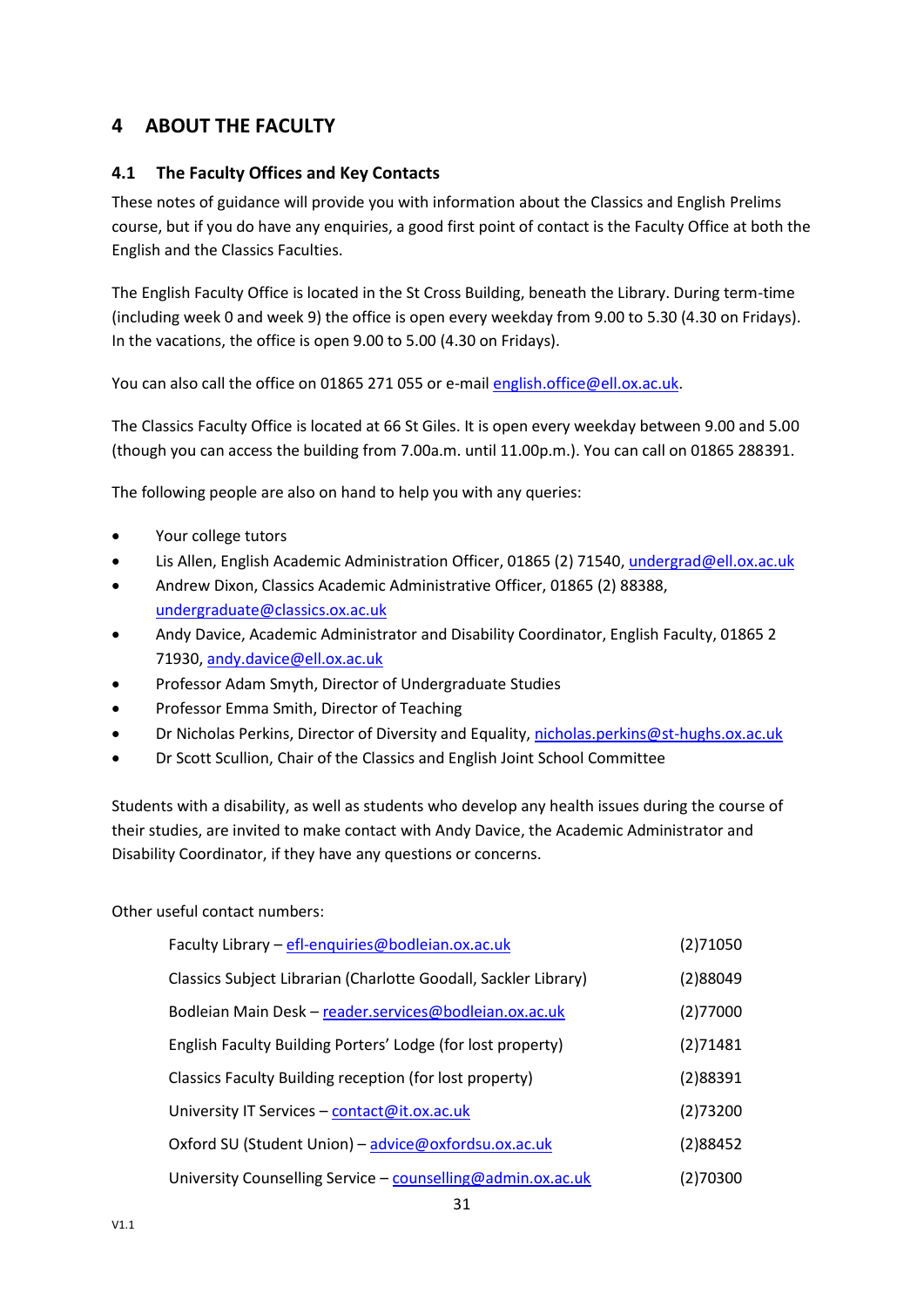| Nightline (student run service) | (2)70270 |
|---------------------------------|----------|
| Samaritans (external number)    | 722122   |

#### **Harassment Advisors**

English: Dr Stefano-Maria Evangelista, [stefano-maria.evangelista@trinity.ox.ac.uk](mailto:stefano-maria.evangelista@trinity.ox.ac.uk) Dr Annie Sutherland[, annie.sutherland@some.ox.ac.uk](mailto:annie.sutherland@some.ox.ac.uk?subject=Harassment)

Classics:

Prof Constanze Güthenke, [constanze.guthenke@ccc.ox.ac.uk](mailto:constanze.guthenke@ccc.ox.ac.uk?subject=Harassment)

The English and Classics Faculties are committed to creating a happy and healthy working environment, where everyone is treated with respect and dignity. We do not tolerate any form of harassment or bullying.

The Harassment Advisors offer confidential support to all members of their Faculty. Seeking support from one of our Advisors is not the same as making a complaint – this is an informal opportunity to seek confidential advice. In some instances this may be enough to resolve the issue. In other cases, should you decide to make a complaint, the Harassment Advisor can be a valuable source of support and guidance. Alternatively, if you do not feel comfortable talking to someone from within the Faculty, you can access the University's anonymous Harassment Line.

Email: [harassment.line@admin.ox.ac.uk](mailto:harassment.line@admin.ox.ac.uk)

Telephone 01865 (2)70760

## <span id="page-32-0"></span>**4.2 Committees and Decision-making within the Faculties**

The Classics and English Faculties follow much the same decision making procedure, as outlined below:

Senior members of each Faculty (i.e. academic staff) are invited to attend meetings of the Faculty (once a term), where key items are discussed.

Strategic decisions are taken by the Faculty Board (which meets twice a term), in consultation with the Faculty, and all other committees report to the Faculty Board. The English Faculty Board is made up of 20 individuals, who are elected from all members of the Faculty, it includes a graduate and two undergraduate junior members. The Classics Faculty Board has 10 members, six of whom are elected from the sub-faculties of Classical Languages and Literature and Ancient History and Classical Archaeology; the remaining four places belong *ex officio* to the chairmen and directors of graduate studies for each sub-faculty.

There are a number of standing committees that report to each Faculty Board, including:

- the Undergraduate Studies Committee (plus committees for each of the joint schools);
- the Graduate Studies Committee;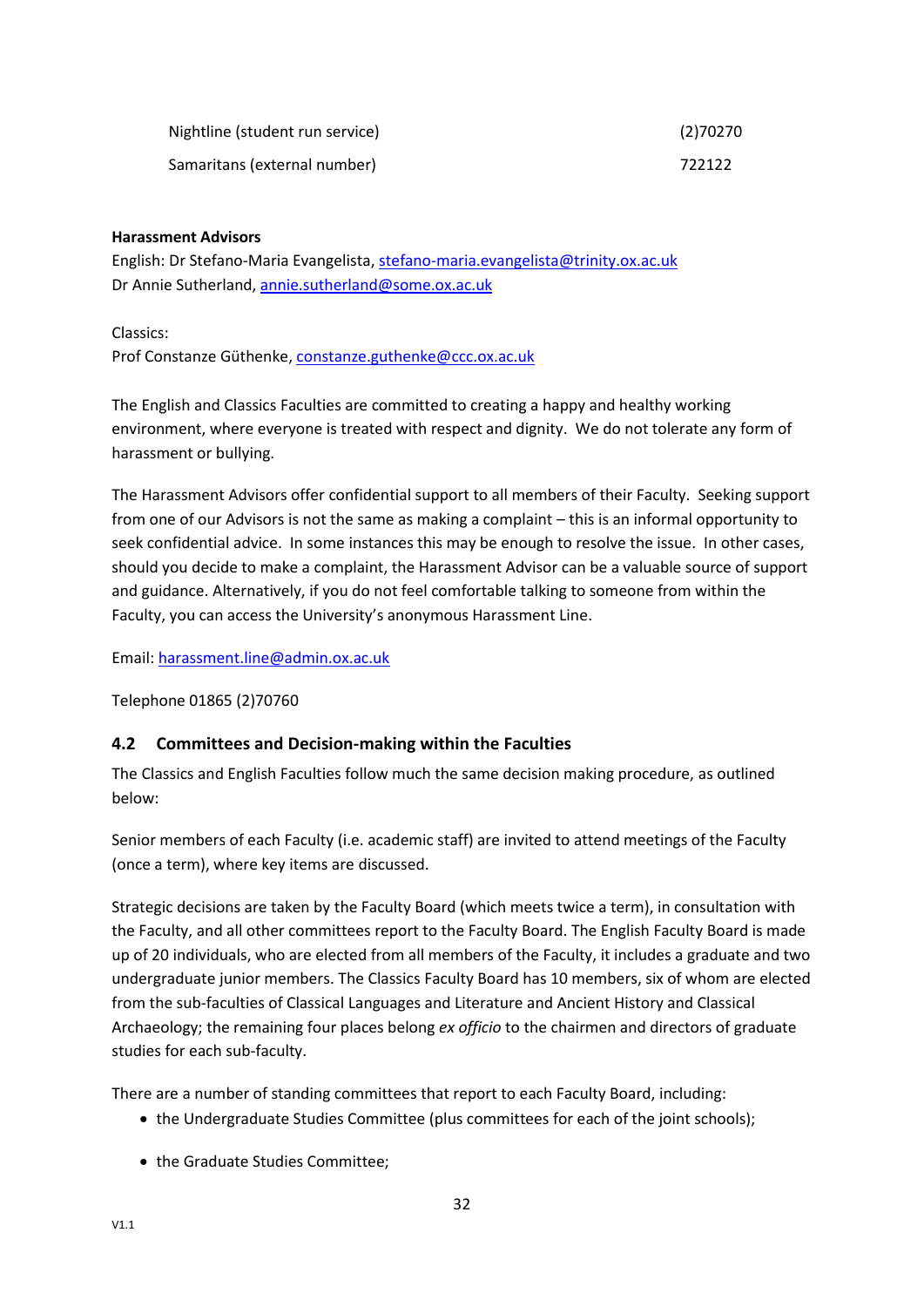- the IT Committee;
- the Research Strategy Committee.

In addition to these, there are two joint consultative committees (made up of academics and students) – one for graduates and one for undergraduates. *See section 4.3 below.*

Changes to the English or Classics courses are typically discussed at the relevant Undergraduate or Graduate Studies Committee, and then referred to the Faculty Board for approval (with consultation with the Faculty). All significant changes to courses must be agreed by the University's Education Committee, published in the *Gazette* and amended in the *Examination Regulations*.

Changes to the Classics and English course specifically are primarily dealt with by the Classics and English Joint Schools Standing Committee. All decisions by this committee are then passed on to both Faculties' Undergraduate Studies Committees, and follow the normal procedures from then on.

The English academic officers (2021-22) are:

Professor Marion Turner (Jesus), Chair of the Faculty Board Professor Emma Smith (Hertford), Director of Teaching

The Classics academic officers (2021-22) are:

Dr Neil McLynn (Corpus Christi), Chair of the Faculty Board

Professor Tim Rood (St Hugh's), Chair of the Classical Languages and Literature Sub-Faculty

## <span id="page-33-0"></span>**4.3 The Undergraduate Joint Consultative Committee (JCC)**

The English Joint Consultative Committee meets once a term, on Tuesday of fifth week, and the Classics Joint Consultative Committee meets once a term on Wednesday of second week. Each committee comprises a number of post-holders from the relevant Faculty, along with undergraduate representatives from each college.

The Committees consider all aspects of English and Classics Faculty activity that affect undergraduates, for example: syllabus, teaching and examining arrangements and library facilities (though there are also separate committees for library provision which deal in greater detail with the latter). The JCCs also provide members for the various other committees and bodies on which students are represented (the relevant Faculty Boards, Undergraduate Studies Committees, the joint schools' committees and the Library committees). The JCCs will have various items of discussion referred to them by Faculty Board and other committees for consideration, but JCC members, and the students whom they represent, can also ask for items to be put on the agenda for consideration. If you wish to serve on the JCC, you should talk to the senior English or Classics tutor in your college – he/she will usually be able to advise you on how nominations are made in your college.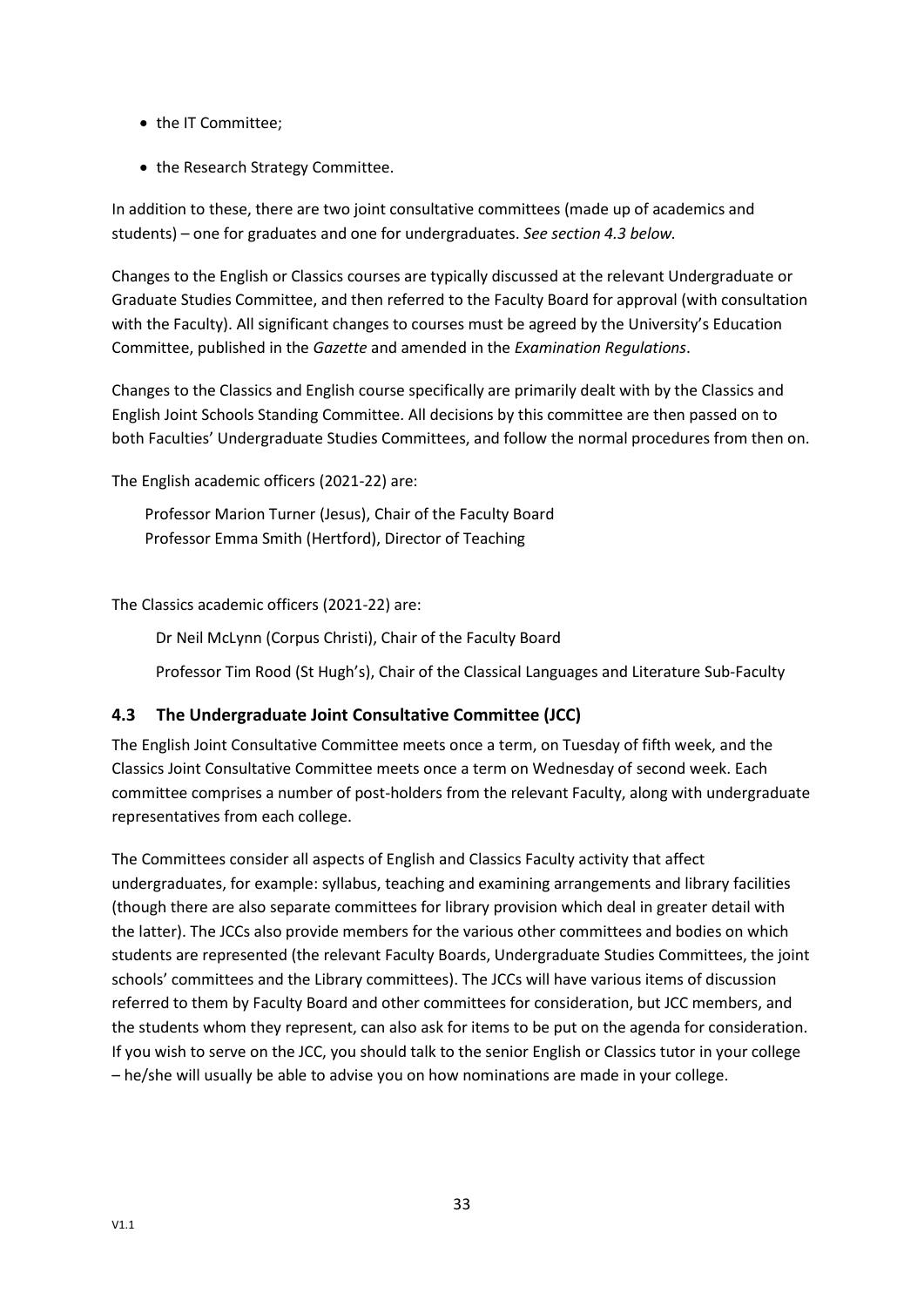## <span id="page-34-0"></span>**4.4 Evaluation and feedback**

Students on full-time and part-time matriculated courses are surveyed once per year on all aspects of their course (learning, living, pastoral support, college) through the Student Barometer. Previous results can be viewed by students, staff and the general public at: *[www.ox.ac.uk/students/life/feedback](http://www.ox.ac.uk/students/life/feedback)*

Final year undergraduate students are surveyed instead through the National Student Survey. Results from previous NSS can be found at *[www.unistats.com](http://www.unistats.com/)*.

## <span id="page-34-1"></span>**4.5 Access to St Cross Building**

The accessible entrance to the St Cross Building is via an access ramp at the front of the building, with a lift connecting all floors. Any students with access queries, or needing assistance from a porter, can contact the Facilities Manager on 01865 271 480.

## <span id="page-34-2"></span>**4.6 Complaints**

## **Complaints and academic appeals within the Faculty of English**

If you have a complaint, an informal discussion with the person immediately responsible for the issue that you wish to complain about (and who may not be one of the individuals identified below) is often the simplest way to achieve a satisfactory resolution.

Many sources of advice are available from colleges, faculties/departments and bodies like the Counselling Service or the OUSU Student Advice Service, which have extensive experience in advising students. You may wish to take advice from one of those sources before pursuing your complaint.

General areas of concern about provision affecting students as a whole should be raised through Joint Consultative Committees or via student representation on the Faculty/department's committees.

## **Complaints**

If your concern or complaint relates to teaching or other provision made by the Faculty, then you should raise it with Director of Undergraduate Studies. Complaints about departmental facilities should be made to the Departmental administrator (Ms Sadie Slater). If you feel unable to approach one of those individuals, you may contact the Head of the English Faculty. The officer concerned will attempt to resolve your concern/complaint informally.

If you are dissatisfied with the outcome, you may take your concern further by making a formal complaint to the Proctors under the University Student Complaints Procedure [\(https://www.ox.ac.uk/students/academic/complaints\)](https://www.ox.ac.uk/students/academic/complaints).

If your concern or complaint relates to teaching or other provision made by your college, you should raise it either with your tutor or with one of the college officers, Senior Tutor, Tutor for Graduates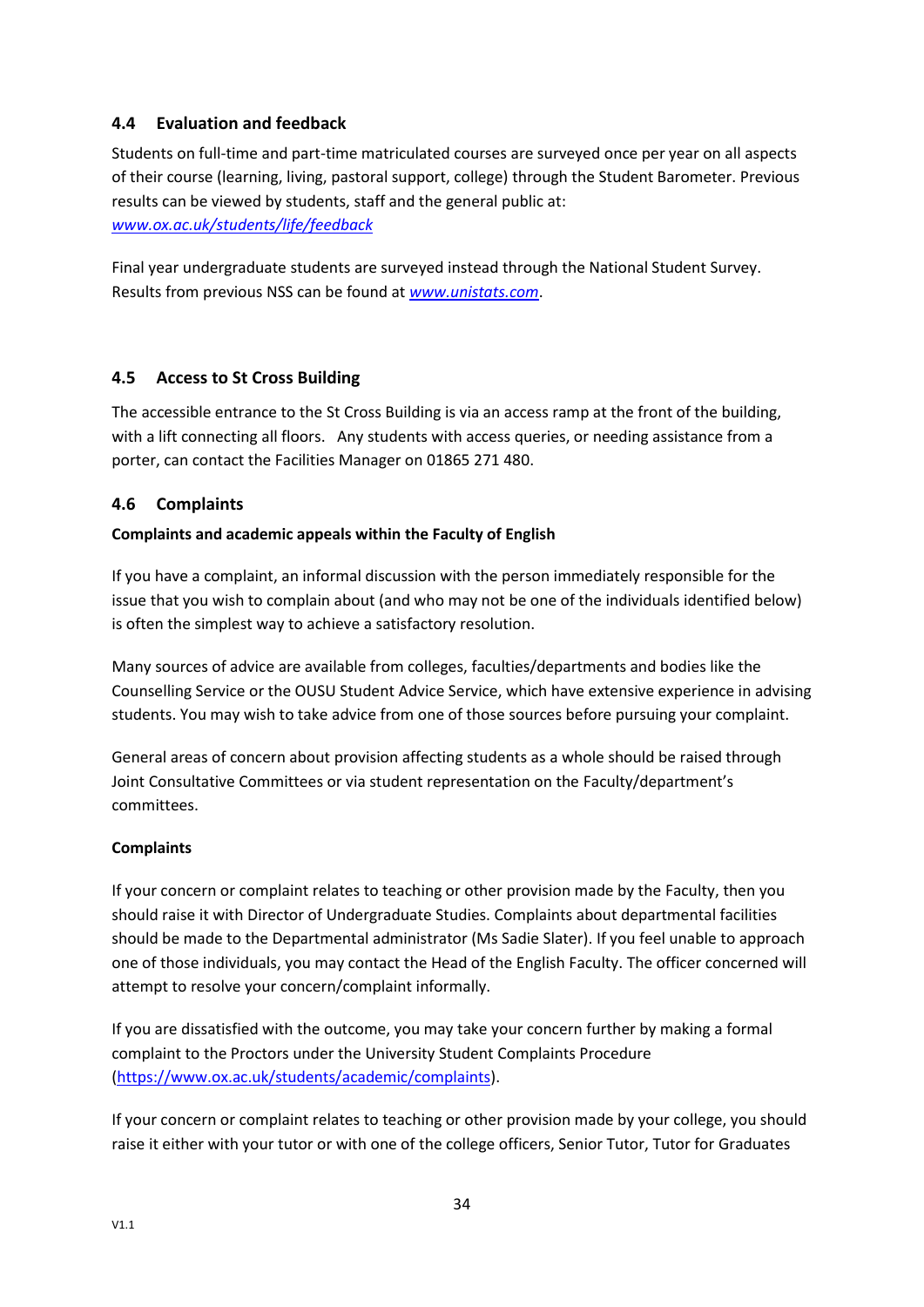(as appropriate). Your college will also be able to explain how to take your complaint further if you are dissatisfied with the outcome of its consideration.

*Please see the Classics Mods [handbook](https://www.classics.ox.ac.uk/handbooks) regarding complaints or academic appeals within the Faculty of Classics.*

## **Academic appeals**

An academic appeal is an appeal against the decision of an academic body (e.g. boards of examiners, transfer and confirmation decisions etc.), on grounds such as procedural error or evidence of bias. There is no right of appeal against academic judgement.

If you have any concerns about your assessment process or outcome it is advisable to discuss these first informally with your subject or college tutor, Senior Tutor, course director, director of studies, supervisor or college or departmental administrator as appropriate. They will be able to explain the assessment process that was undertaken and may be able to address your concerns. Queries must not be raised directly with the examiners.

If you still have concerns you can make a formal appeal to the Proctors who will consider appeals under the University Academic Appeals Procedure [\(https://www.ox.ac.uk/students/academic/complaints\)](https://www.ox.ac.uk/students/academic/complaints).

## <span id="page-35-0"></span>**4.7 Career development**

A number of English graduates (about 7 %) choose to undertake research, while many more use the communication and analytical skills they develop at Oxford in a range of careers including advertising, acting, publishing, teaching, librarianship, public relations, journalism, the legal profession, management consultancy and finance.

*Please see the Classics Mods [handbook](https://www.classics.ox.ac.uk/handbooks) for information regarding the Faculty of Classics.*

The University Careers Service [\(www.careers.ox.ac.uk\)](http://www.careers.ox.ac.uk/) is open to all students from the beginning of your study. The service is useful for identifying work experience or vacation jobs, and whether you have a clear idea of future career possibilities or not it is worth familiarising yourself with the wide range of advice and events on offer.

Supplementary talks and events at the Faculty will be advertised as appropriate.

V1.1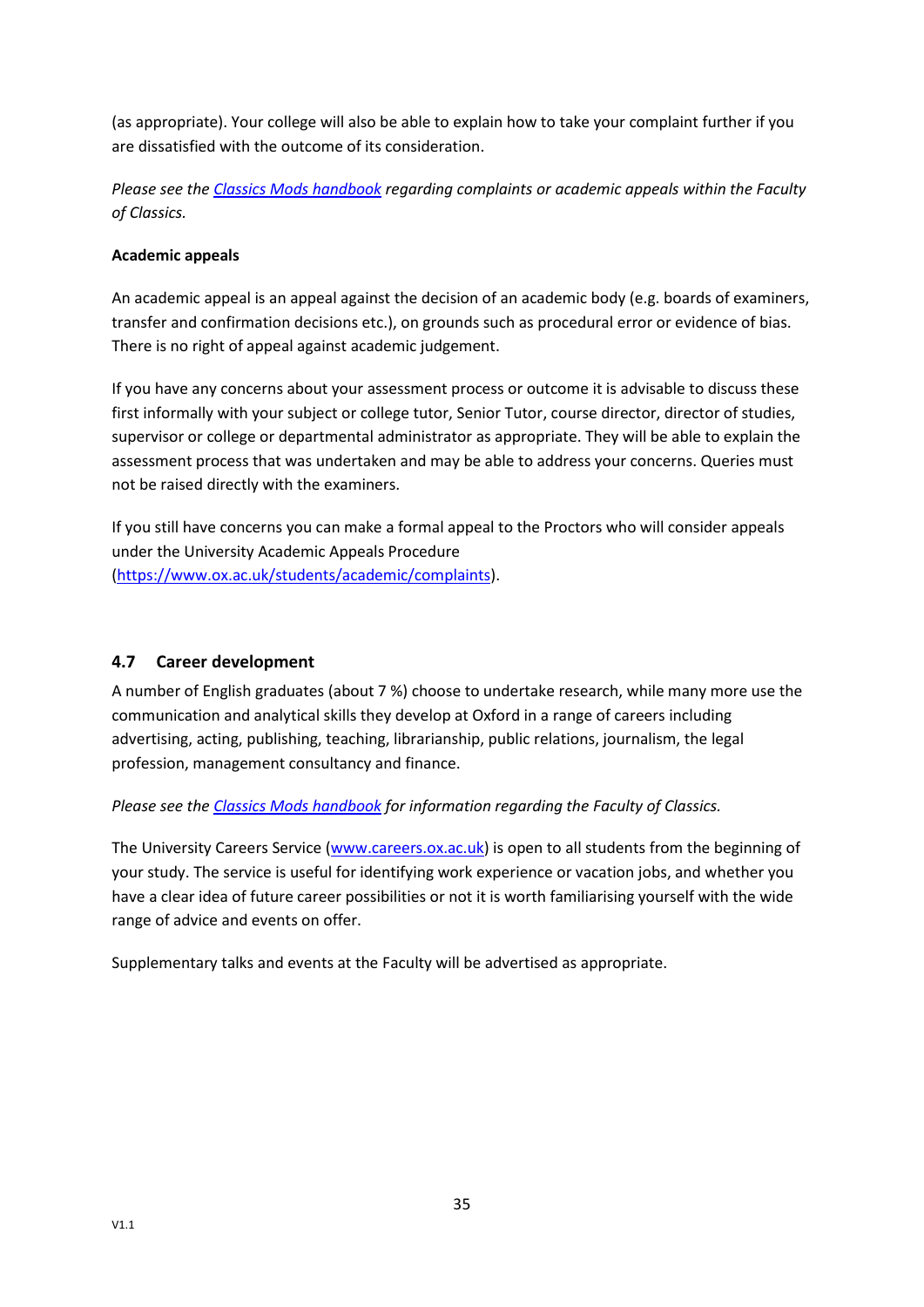# <span id="page-36-0"></span>**5 APPENDICES**

Remember that further helpful information for Classics can be found of the Faculty Canvas site via: https://canvas.ox.ac.uk/courses/42438/pages/ba-classics-and-english-overviewand for English at <https://login.canvas.ox.ac.uk/>

## <span id="page-36-1"></span>**5.1 Lecture Recording in English**

*The provision of online lectures this year is a response to an exceptional situation. Please note that these recordings and all attendant online materials may be used only for your personal and private study, and must not be passed on to any other person (except for transcription purposes, if required due to the nature of a disability, in which case they can only be provided to the transcriber), nor reproduced or published in any form (this includes, but is not limited to, the internet and hard copy publication). Any breach of this agreement or the University's policy on the recording of lectures and other formal teaching sessions will be regarded as a disciplinary offence.* 

*When social distancing measures no longer prevent the delivery of live, in person lectures, the Faculty will return to its former position on lecture recording, which is provided here for your information:*

The English Faculty supports the primary function of the lecture as a live teaching and learning event, and recognizes that the presence of the lecturer and students together has clear pedagogical benefits.

An important exception to this is where students require lectures to be recorded as part of their Student Support Plan (under the Equality Act). In these cases, lecturers will be informed in advance. The recording is only available to the individual student, who can view it via [Canvas](https://login.canvas.ox.ac.uk/) on Panopto/Replay. The lecture is deleted at the start of the following term.

If Faculty members choose to have their lectures captured and available to all students, then the lectures will be available on Panopto/Replay for one week only. They cannot be downloaded. Faculty members are under no obligation to do this.

Students are forbidden to download, share, copy, record, or otherwise re-broadcast a recorded lecture. The lecturer maintains intellectual property rights.

## <span id="page-36-2"></span>*5.1.1 EULA (End User Licencing Agreement)*

#### **About this licence**

This user licence sets out the terms on which you may use a recorded lecture made available via the Replay lecture capture service on the English Faculty Panopto/Replay pages (the service). By continuing to view lectures recorded and provided by the English Faculty, you are agreeing to this user licence and its conditions.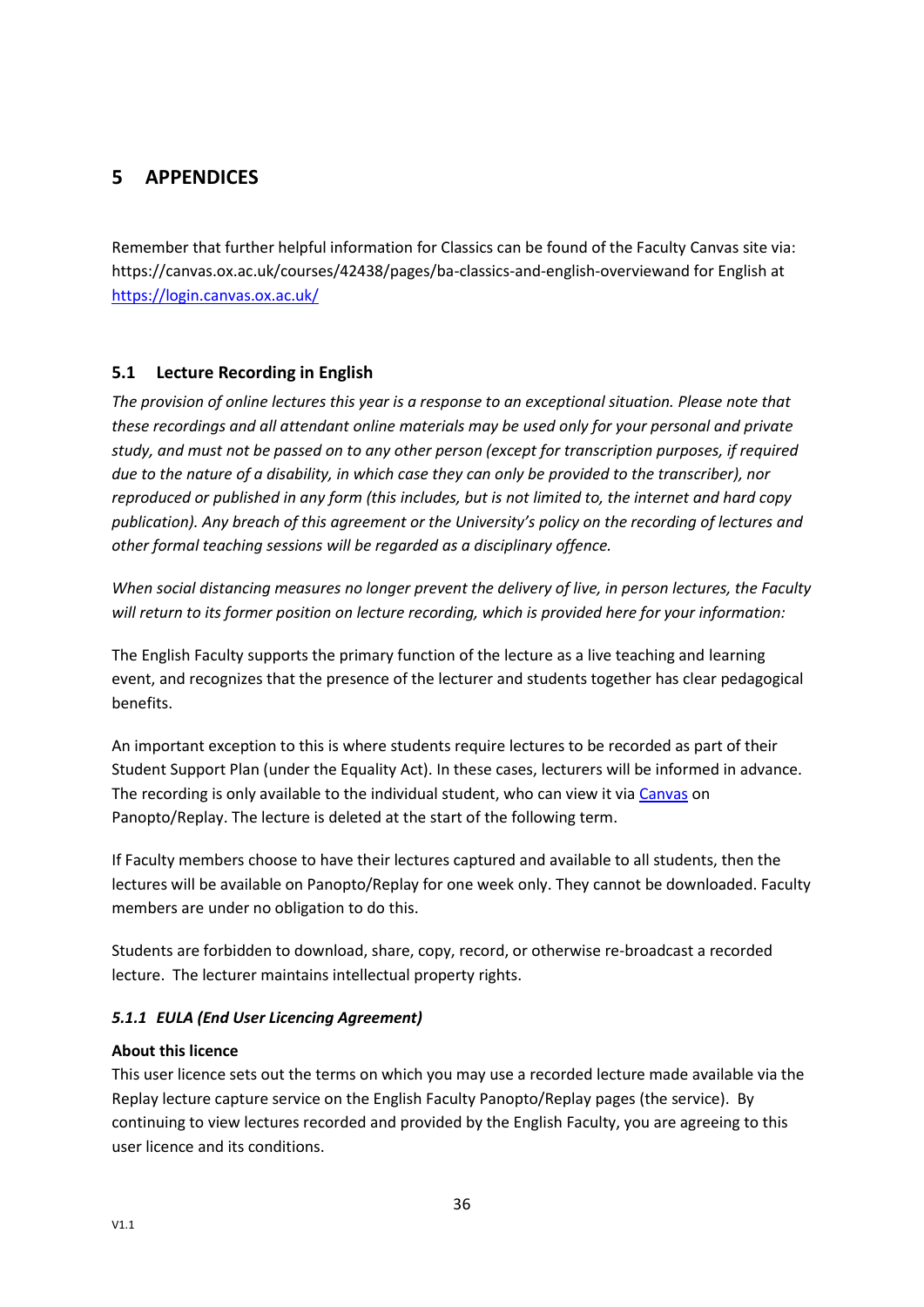### **Permitted use**

All rights in a lecture made available on or through the service are reserved. You may access recorded lectures only for the purposes of your own private study and non-commercial research, provided you acknowledge any use of the lecture in accordance with academic custom and any rules or guidance issued by the University. You must not download, broadcast or copy any lecture, or make copies or access details available to another person, or make an adaptation of a lecture, unless specifically authorised in writing or permitted under applicable intellectual property laws.

No other personal recording of lectures is permitted except by authorisation of the lecturer, or by recommendation in a Student Support Plan (SSP) from the Disability Advisory Service.

### **Disclaimer**

The views expressed in any lecture are those of the people making them, and do not necessarily reflect the views of the University or the English Faculty. The English Faculty does not guarantee that the service, or any content on it, will always be available or be uninterrupted. Access to the service is permitted on a temporary basis. The English Faculty may suspend, withdraw, discontinue or change all or any part of the service without notice. The English Faculty will not be liable to you if for any reason the site is unavailable at any time or for any period.

If you have any questions or concerns about this licence, please contact undergrad@ell.ox.ac.uk

## <span id="page-37-0"></span>*5.1.2 Notice of Recording*

Please be aware that lectures may be recorded in audio format. These recordings may be used by the Faculty of English and accessed via Panopto/Replay by students.

At no time will audience members be intentionally recorded, but recordings will generally start and stop automatically on the hour – so conversations held next to the desk, immediately before or after a lecture, may be picked up. Audio pickup is limited by the reach of the microphone at the desk; this may include some questions from the audience.

No other personal recording of lectures is permitted except by authorisation of the lecturer, or by recommendation in a Student Support Plan (SSP) from the Disability Advisory Service.

For more information about lecture recording at the Faculty of English, please contact undergrad@ell.ox.ac.uk.

## <span id="page-37-1"></span>**5.2 EMERGENCY INFORMATION**

If the fire alarm sounds in the St Cross building, walk immediately to the front car park on St Cross Street. Do not run, or stop to collect possessions. Do not attempt to re-enter the building until authorised to do so by Faculty staff.

In the unlikely event of an armed incident, leave the area as quickly as possible. The key advice is to:

RUN - to a place of safety. This is better than trying to surrender or negotiate.

• HIDE - it is better to hide than confront. Barricade yourself in, turn phones to silent and use only when it is safe to do so.